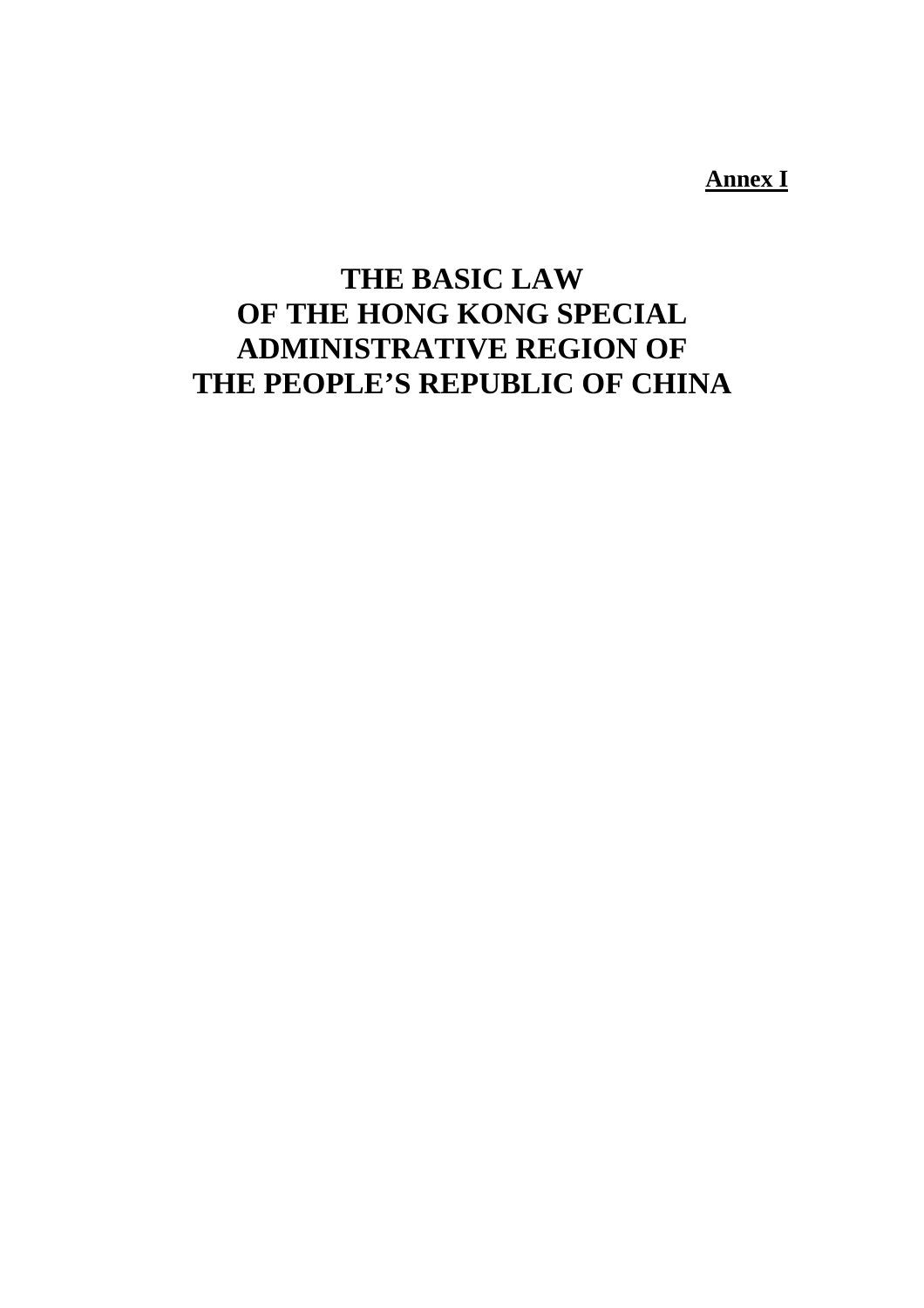### **Contents**

# **Decree of the President of the People's Republic of China**

# **The Basic Law of the Hong Kong Special Administrative Region of the People's Republic of China**

| Preamble                                                                               |                                                           | 6                                |
|----------------------------------------------------------------------------------------|-----------------------------------------------------------|----------------------------------|
| Chapter I                                                                              |                                                           | 7                                |
| Chapter II                                                                             | Relationship between the Central Authorities and the Hong | 9                                |
| Chapter III                                                                            | Fundamental Rights and Duties of the Residents            | 13                               |
| Chapter IV                                                                             |                                                           | 17                               |
| Section 1 -<br>Section 2 -<br>Section 3 -<br>Section 4 -<br>Section 5 -<br>Section 6 - |                                                           | 17<br>21<br>23<br>26<br>29<br>30 |
| Chapter V                                                                              |                                                           | 32                               |
| Section 1 -                                                                            | Public Finance, Monetary Affairs, Trade, Industry and     | 32                               |
| Section 2 -                                                                            |                                                           | 35                               |
| Section 3 -                                                                            |                                                           | 35                               |
| Section 4 -                                                                            |                                                           | 36                               |
| Chapter VI                                                                             | Education, Science, Culture, Sports, Religion, Labour and | 39                               |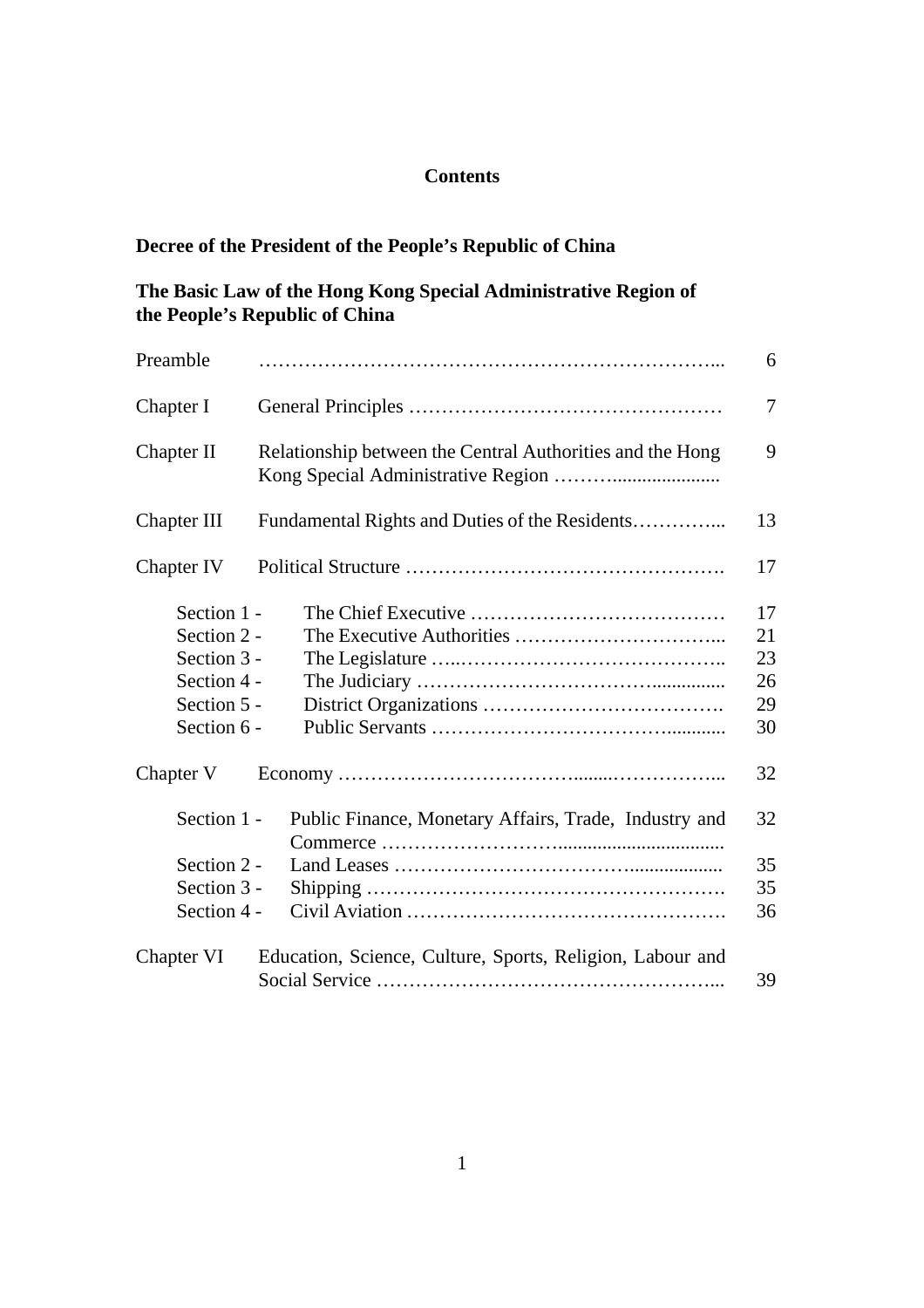| Chapter VII  |                                                                                                                                                                                                                                                                                                                                                | 43 |
|--------------|------------------------------------------------------------------------------------------------------------------------------------------------------------------------------------------------------------------------------------------------------------------------------------------------------------------------------------------------|----|
| Chapter VIII | Interpretation and Amendment of the Basic Law                                                                                                                                                                                                                                                                                                  | 46 |
| Chapter IX   |                                                                                                                                                                                                                                                                                                                                                | 48 |
| Annex I      | Method for the Selection of the Chief Executive of the<br>Hong Kong Special Administrative Region                                                                                                                                                                                                                                              | 49 |
| Annex II     | Method for the Formation of the Legislative Council of<br>the Hong Kong Special Administrative Region and Its<br>Voting                                                                                                                                                                                                                        | 51 |
| Annex III    | National Laws to be Applied in the Hong Kong Special                                                                                                                                                                                                                                                                                           | 53 |
|              | Decision of the National People's Congress on the Basic Law of the Hong<br>Kong Special Administrative Region of the People's Republic of                                                                                                                                                                                                      | 54 |
|              | Decision of the National People's Congress on the Establishment of the                                                                                                                                                                                                                                                                         | 55 |
|              | Decision of the National People's Congress on the Method for the<br>Formation of the First Government and the First Legislative Council of                                                                                                                                                                                                     | 56 |
|              | Decision of the National People's Congress Approving the Proposal by<br>the Drafting Committee for the Basic Law of the Hong Kong Special<br>Administrative Region on the Establishment of the Committee for the<br>Basic Law of the Hong Kong Special Administrative Region Under the<br>Standing Committee of the National People's Congress | 58 |
|              | Proposal by the Drafting Committee for the Basic<br>Appendix :<br>Law of the Hong Kong Special Administrative<br>Region on the Establishment of the Committee<br>for the Basic Law of the Hong Kong Special<br>Administrative Region Under the Standing<br>Committee of the National People's Congress                                         | 59 |

2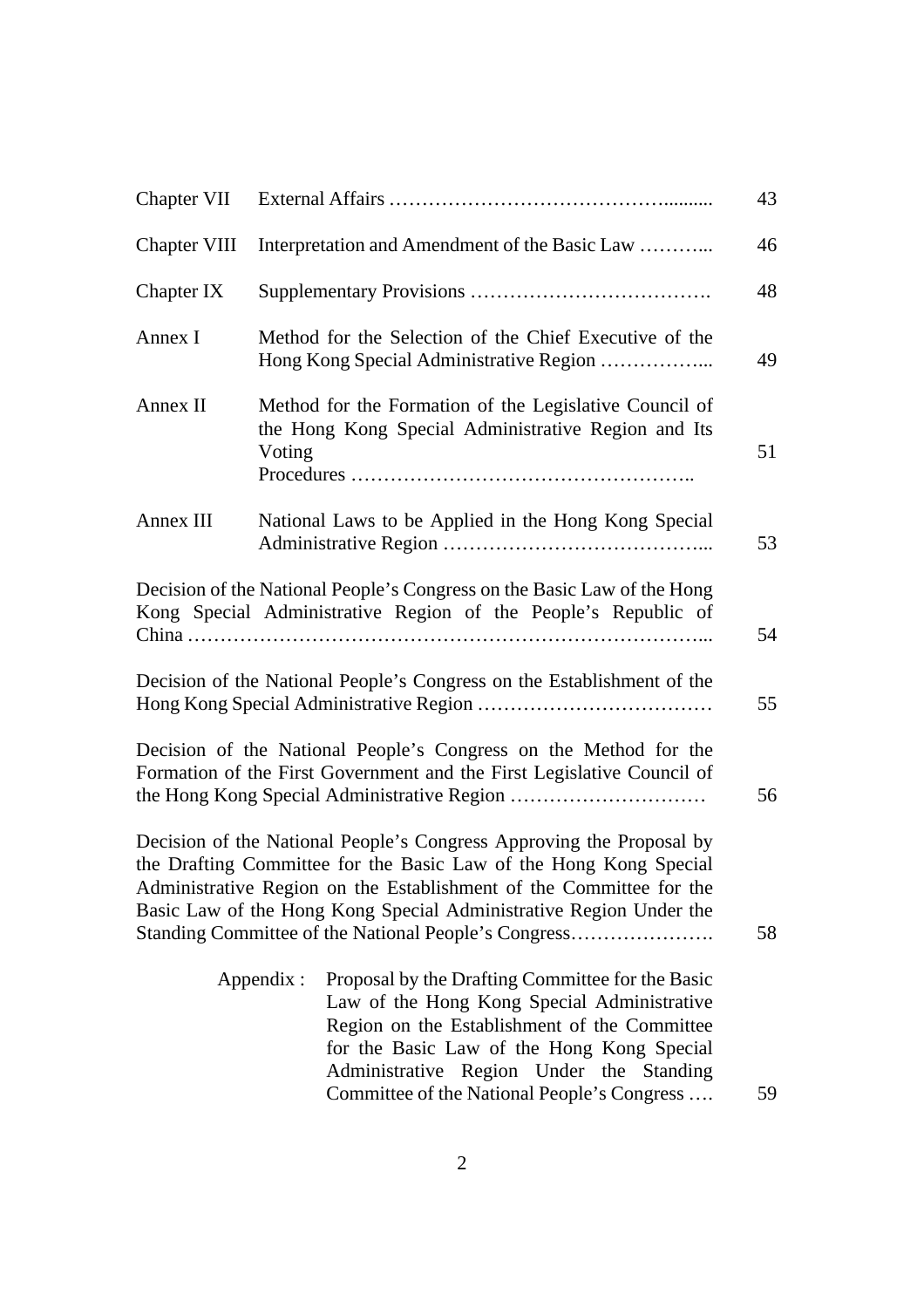| Decision of the Standing Committee of the National People's Congress on<br>the English Text of the Basic Law of the Hong Kong Special                                                                                                                                              |    |
|------------------------------------------------------------------------------------------------------------------------------------------------------------------------------------------------------------------------------------------------------------------------------------|----|
| Administrative Region of the People's Republic of China                                                                                                                                                                                                                            | 60 |
| Decision of the Standing Committee of the National People's Congress on<br>the Addition to or Deletion from the List of National Laws in Annex III to<br>the Basic Law of the Hong Kong Special Administrative Region of the                                                       | 61 |
| Decision of the Standing Committee of the National People's Congress on<br>the Addition to the List of National Laws in Annex III to the Basic Law of<br>the Hong Kong Special Administrative Region of the People's Republic                                                      | 62 |
| The Interpretation by the Standing Committee of the National People's<br>Congress of Articles $22(4)$ and $24(2)(3)$ of the Basic Law of the Hong<br>Kong Special Administrative Region of the People's Republic of                                                                | 63 |
| The Interpretation by the Standing Committee of the National People's<br>Congress of Article 7 of Annex I and Article III of Annex II to the Basic<br>Law of the Hong Kong Special Administrative Region of the People's                                                           | 66 |
| Decision of the Standing Committee of the National People's Congress on<br>Issues relating to the Methods for Selecting the Chief Executive of the<br>Hong Kong Special Administrative Region in the Year 2007 and for<br>Forming the Legislative Council of the Hong Kong Special | 69 |
| Interpretation of Paragraph 2, Article 53 of the Basic Law of the Hong<br>Kong Special Administrative Region of the People's Republic of China<br>by the Standing Committee of the National People's Congress                                                                      | 73 |
| Decision of the Standing Committee of the National People's Congress on<br>the Addition to the List of National Laws in Annex III to the Basic Law of<br>the Hong Kong Special Administrative Region of the People's Republic                                                      | 75 |
|                                                                                                                                                                                                                                                                                    |    |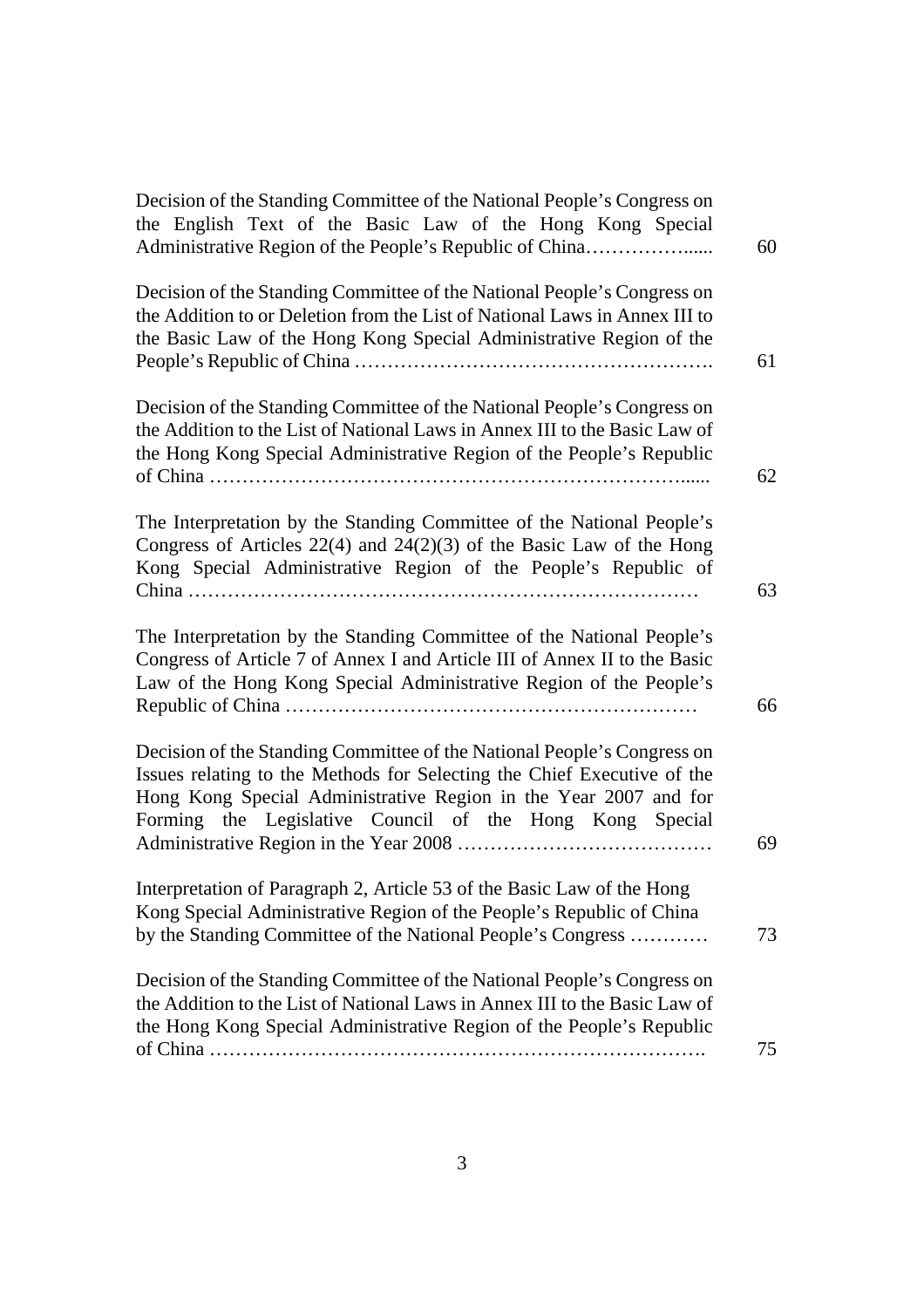### **Decree of the President of the People's Republic of China**

#### **No. 26**

I hereby promulgate the Basic Law of the Hong Kong Special Administrative Region of the People's Republic of China, including Annex I, Method for the Selection of the Chief Executive of the Hong Kong Special Administrative Region, Annex II, Method for the Formation of the Legislative Council of the Hong Kong Special Administrative Region and Its Voting Procedures, Annex III, National Laws to be Applied in the Hong Kong Special Administrative Region, and designs of the regional flag and regional emblem of the Hong Kong Special Administrative Region, which was adopted at the Third Session of the Seventh National People's Congress of the People's Republic of China on 4 April 1990 and shall be put into effect as of 1 July 1997.

 President of the People's Republic of China (Signed) Yang Shangkun

4 April 1990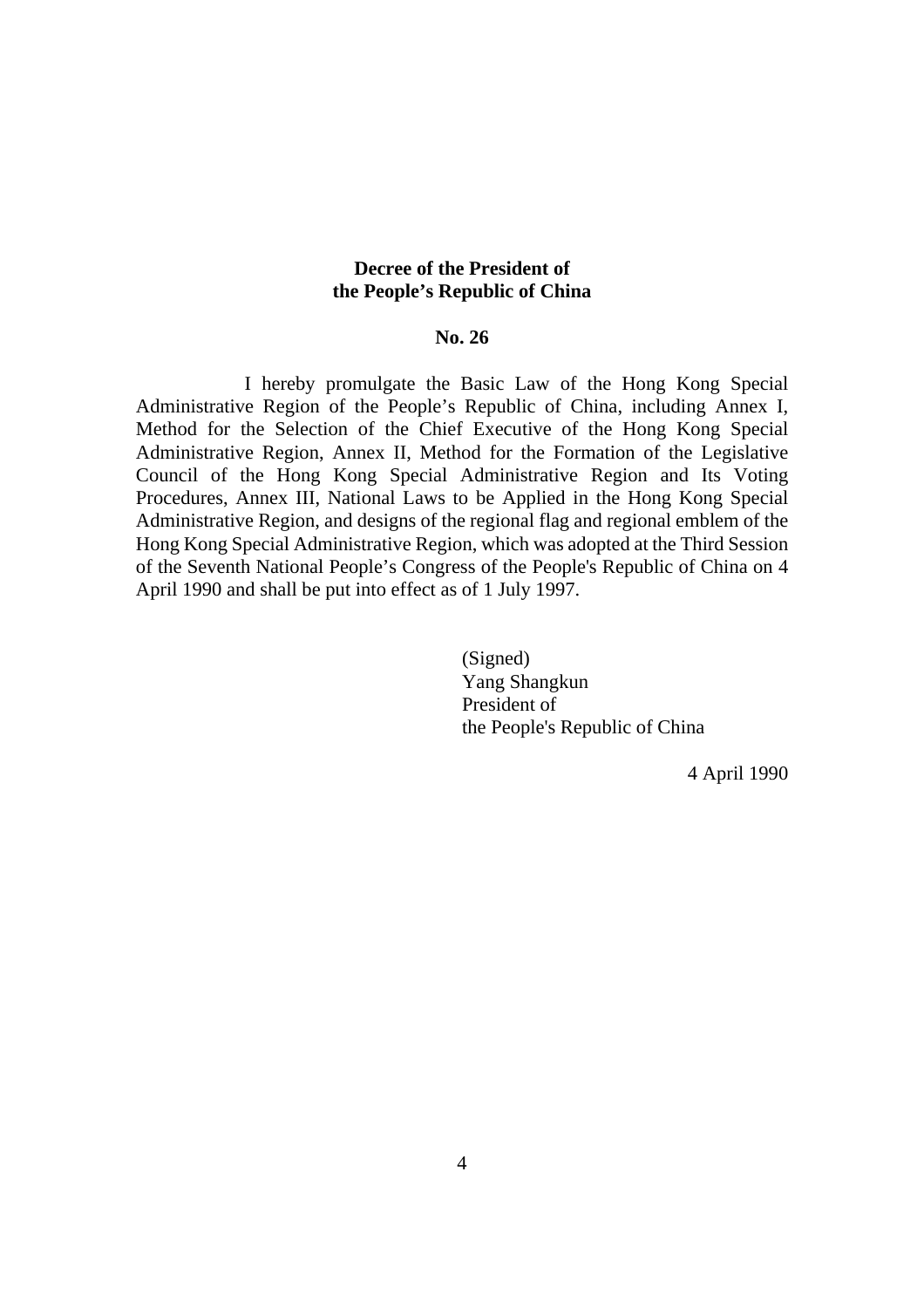# **THE BASIC LAW OF THE HONG KONG SPECIAL ADMINISTRATIVE REGION OF THE PEOPLE'S REPUBLIC OF CHINA**

**Adopted on 4 April 1990 by the Seventh National People's Congress of the People's Republic of China at its Third Session**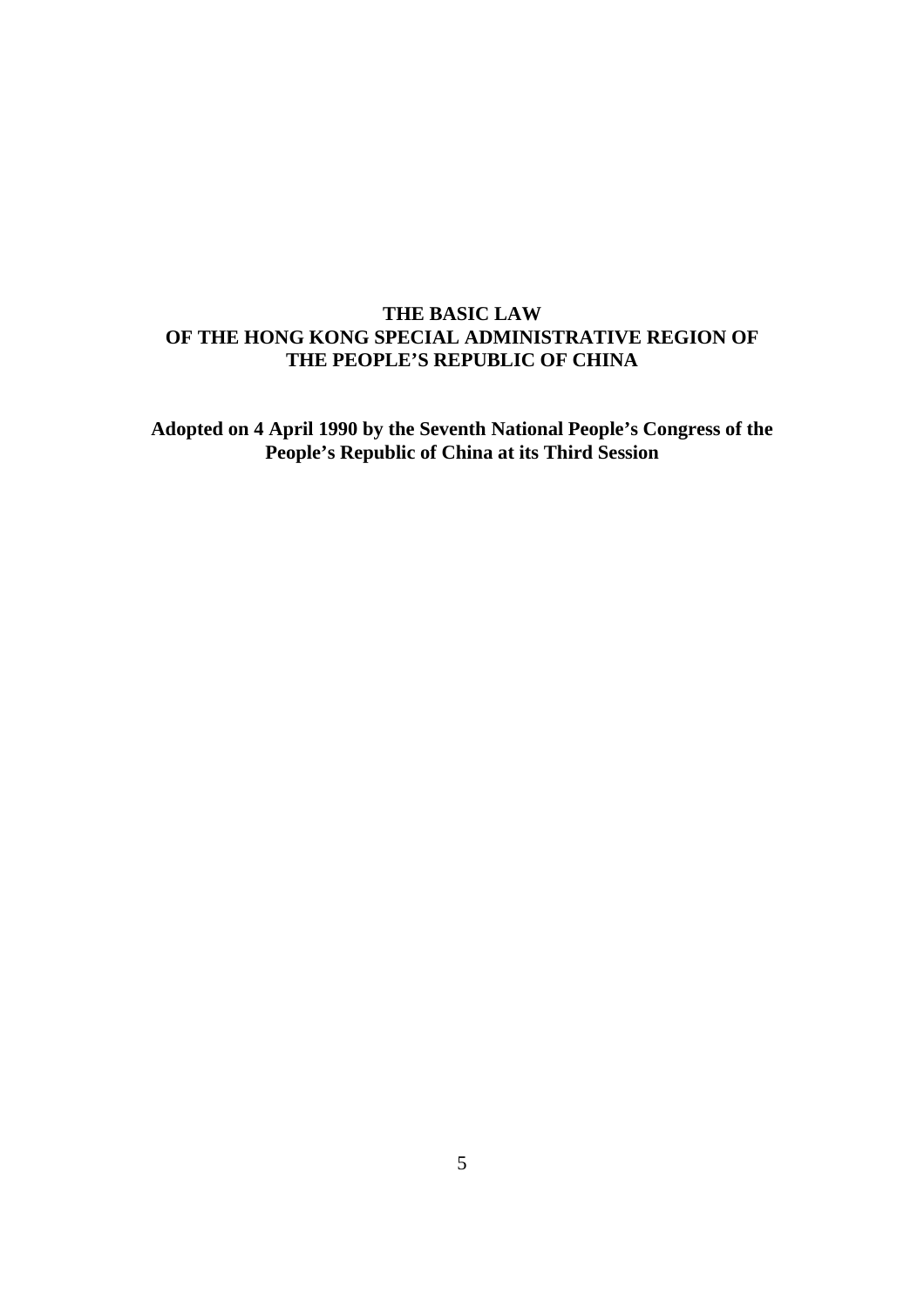#### <span id="page-6-0"></span>**Preamble**

Hong Kong has been part of the territory of China since ancient times; it was occupied by Britain after the Opium War in 1840. On 19 December 1984, the Chinese and British Governments signed the Joint Declaration on the Question of Hong Kong, affirming that the Government of the People's Republic of China will resume the exercise of sovereignty over Hong Kong with effect from 1 July 1997, thus fulfilling the long-cherished common aspiration of the Chinese people for the recovery of Hong Kong.

Upholding national unity and territorial integrity, maintaining the prosperity and stability of Hong Kong, and taking account of its history and realities, the People's Republic of China has decided that upon China's resumption of the exercise of sovereignty over Hong Kong, a Hong Kong Special Administrative Region will be established in accordance with the provisions of Article 31 of the Constitution of the People's Republic of China, and that under the principle of "one country, two systems", the socialist system and policies will not be practised in Hong Kong. The basic policies of the People's Republic of China regarding Hong Kong have been elaborated by the Chinese Government in the Sino-British Joint Declaration.

In accordance with the Constitution of the People's Republic of China, the National People's Congress hereby enacts the Basic Law of the Hong Kong Special Administrative Region of the People's Republic of China, prescribing the systems to be practised in the Hong Kong Special Administrative Region, in order to ensure the implementation of the basic policies of the People's Republic of China regarding Hong Kong.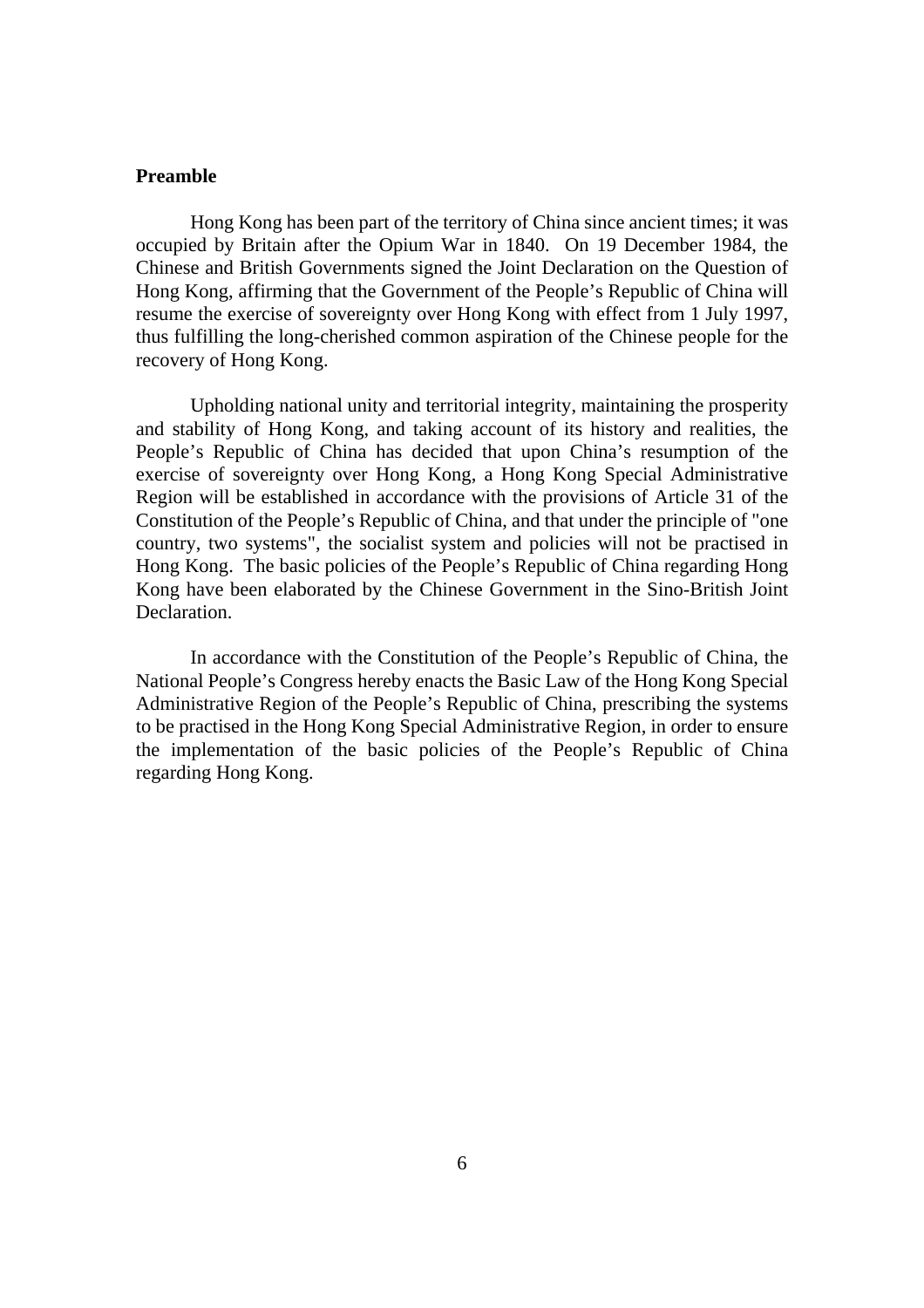#### <span id="page-7-0"></span>**Chapter I : General Principles**

#### Article 1

The Hong Kong Special Administrative Region is an inalienable part of the People's Republic of China.

#### Article 2

The National People's Congress authorizes the Hong Kong Special Administrative Region to exercise a high degree of autonomy and enjoy executive, legislative and independent judicial power, including that of final adjudication, in accordance with the provisions of this Law.

#### Article 3

The executive authorities and legislature of the Hong Kong Special Administrative Region shall be composed of permanent residents of Hong Kong in accordance with the relevant provisions of this Law.

#### Article 4

The Hong Kong Special Administrative Region shall safeguard the rights and freedoms of the residents of the Hong Kong Special Administrative Region and of other persons in the Region in accordance with law.

#### Article 5

The socialist system and policies shall not be practised in the Hong Kong Special Administrative Region, and the previous capitalist system and way of life shall remain unchanged for 50 years.

#### Article 6

The Hong Kong Special Administrative Region shall protect the right of private ownership of property in accordance with law.

#### Article 7

The land and natural resources within the Hong Kong Special Administrative Region shall be State property. The Government of the Hong Kong Special Administrative Region shall be responsible for their management, use and development and for their lease or grant to individuals, legal persons or organizations for use or development. The revenues derived therefrom shall be exclusively at the disposal of the government of the Region.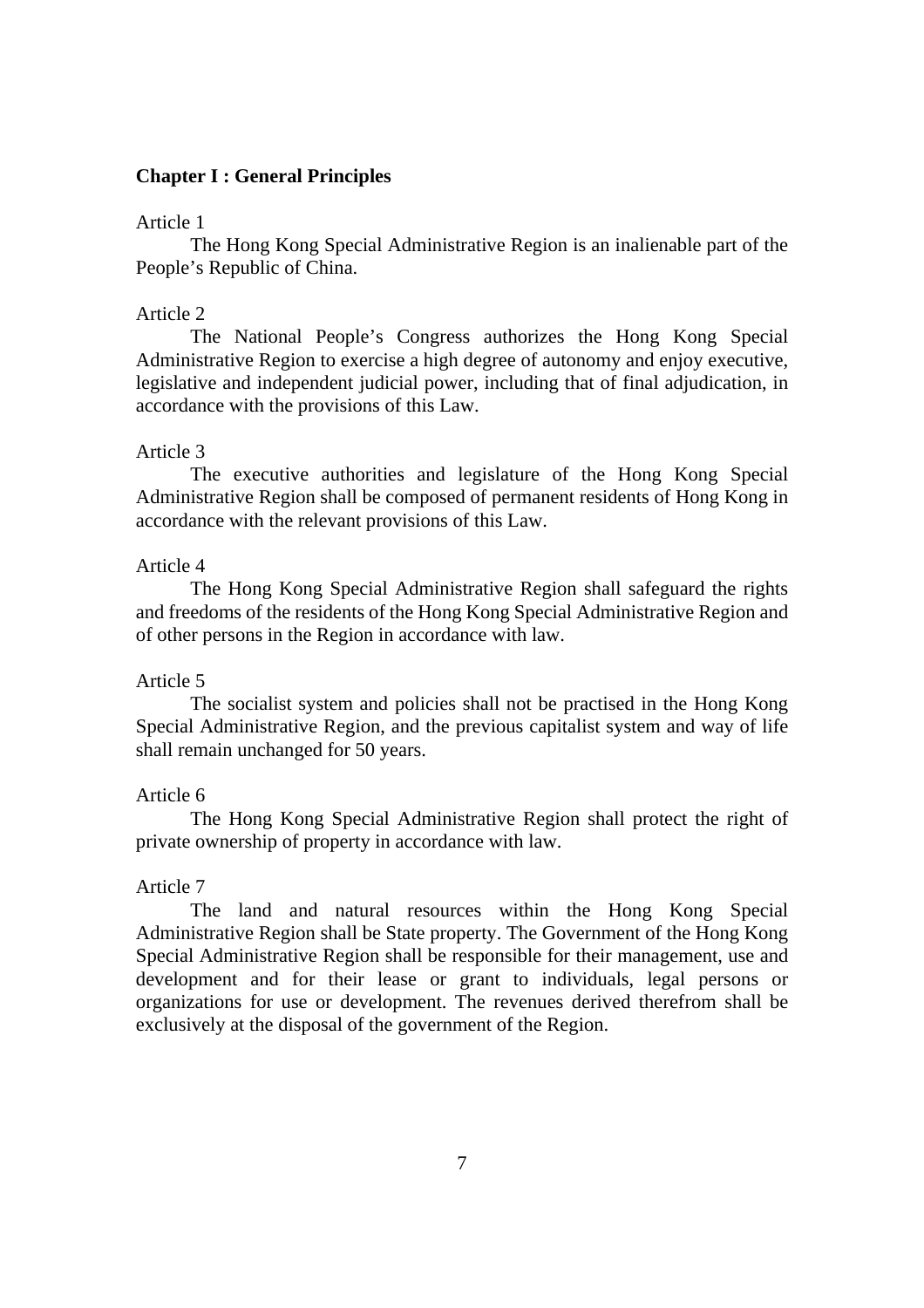The laws previously in force in Hong Kong, that is, the common law, rules of equity, ordinances, subordinate legislation and customary law shall be maintained, except for any that contravene this Law, and subject to any amendment by the legislature of the Hong Kong Special Administrative Region.

#### Article 9

In addition to the Chinese language, English may also be used as an official language by the executive authorities, legislature and judiciary of the Hong Kong Special Administrative Region.

#### Article 10

Apart from displaying the national flag and national emblem of the People's Republic of China, the Hong Kong Special Administrative Region may also use a regional flag and regional emblem.

The regional flag of the Hong Kong Special Administrative Region is a red flag with a bauhinia highlighted by five star-tipped stamens.

The regional emblem of the Hong Kong Special Administrative Region is a bauhinia in the centre highlighted by five star-tipped stamens and encircled by the words "Hong Kong Special Administrative Region of the People's Republic of China" in Chinese and " HONG KONG" in English.

#### Article 11

In accordance with Article 31 of the Constitution of the People's Republic of China, the systems and policies practised in the Hong Kong Special Administrative Region, including the social and economic systems, the system for safeguarding the fundamental rights and freedoms of its residents, the executive, legislative and judicial systems, and the relevant policies, shall be based on the provisions of this Law.

No law enacted by the legislature of the Hong Kong Special Administrative Region shall contravene this Law.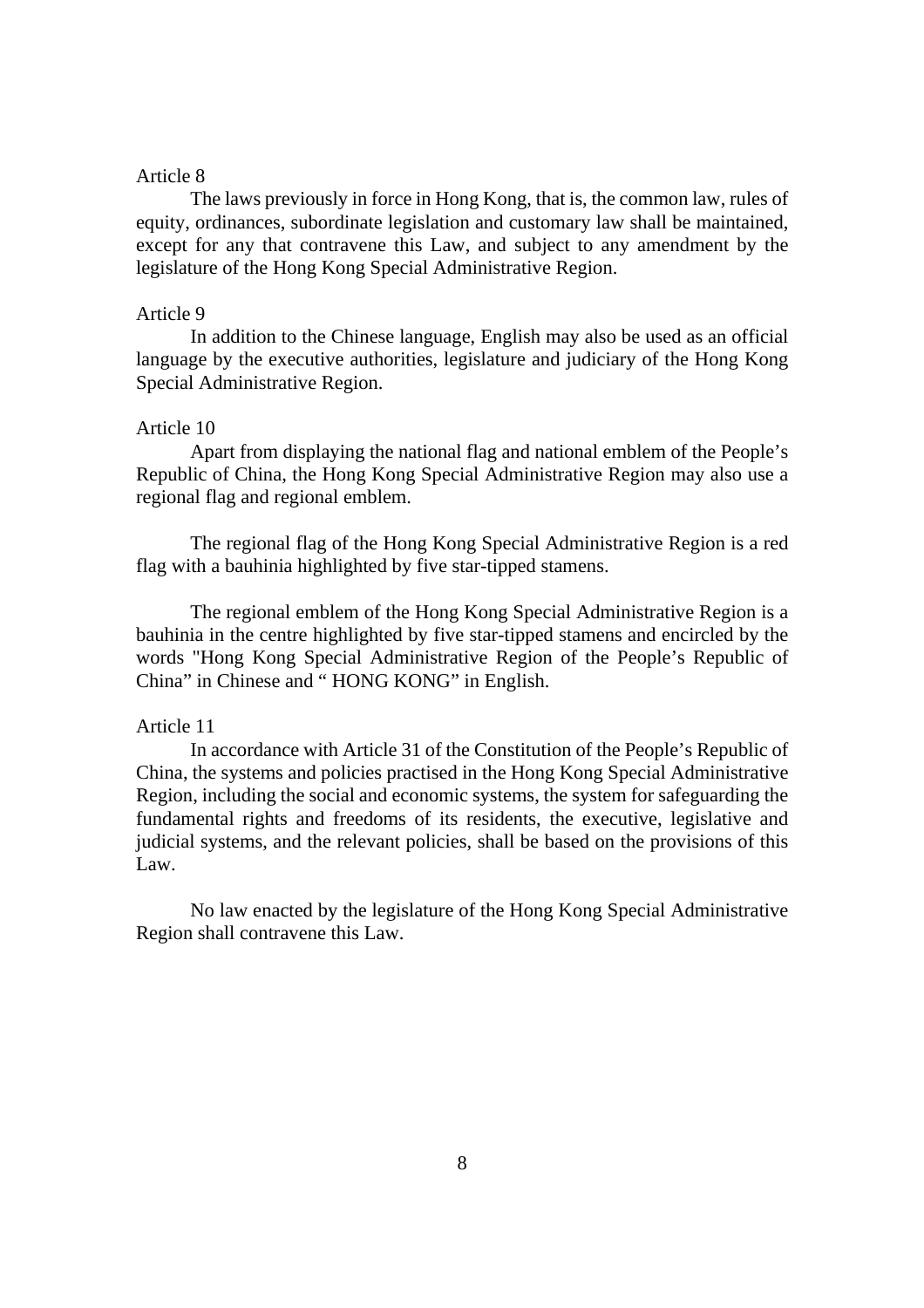## <span id="page-9-0"></span>**Chapter II: Relationship between the Central Authorities and the Hong Kong Special Administrative Region**

#### Article 12

The Hong Kong Special Administrative Region shall be a local administrative region of the People's Republic of China, which shall enjoy a high degree of autonomy and come directly under the Central People's Government.

#### Article 13

The Central People's Government shall be responsible for the foreign affairs relating to the Hong Kong Special Administrative Region.

The Ministry of Foreign Affairs of the People's Republic of China shall establish an office in Hong Kong to deal with foreign affairs.

The Central People's Government authorizes the Hong Kong Special Administrative Region to conduct relevant external affairs on its own in accordance with this Law.

#### Article 14

The Central People's Government shall be responsible for the defence of the Hong Kong Special Administrative Region.

The Government of the Hong Kong Special Administrative Region shall be responsible for the maintenance of public order in the Region.

Military forces stationed by the Central People's Government in the Hong Kong Special Administrative Region for defence shall not interfere in the local affairs of the Region. The Government of the Hong Kong Special Administrative Region may, when necessary, ask the Central People's Government for assistance from the garrison in the maintenance of public order and in disaster relief.

by the laws of the Hong Kong Special Administrative Region. In addition to abiding by national laws, members of the garrison shall abide

Expenditure for the garrison shall be borne by the Central People's Government.

#### Article 15

The Central People's Government shall appoint the Chief Executive and the principal officials of the executive authorities of the Hong Kong Special Administrative Region in accordance with the provisions of Chapter IV of this Law.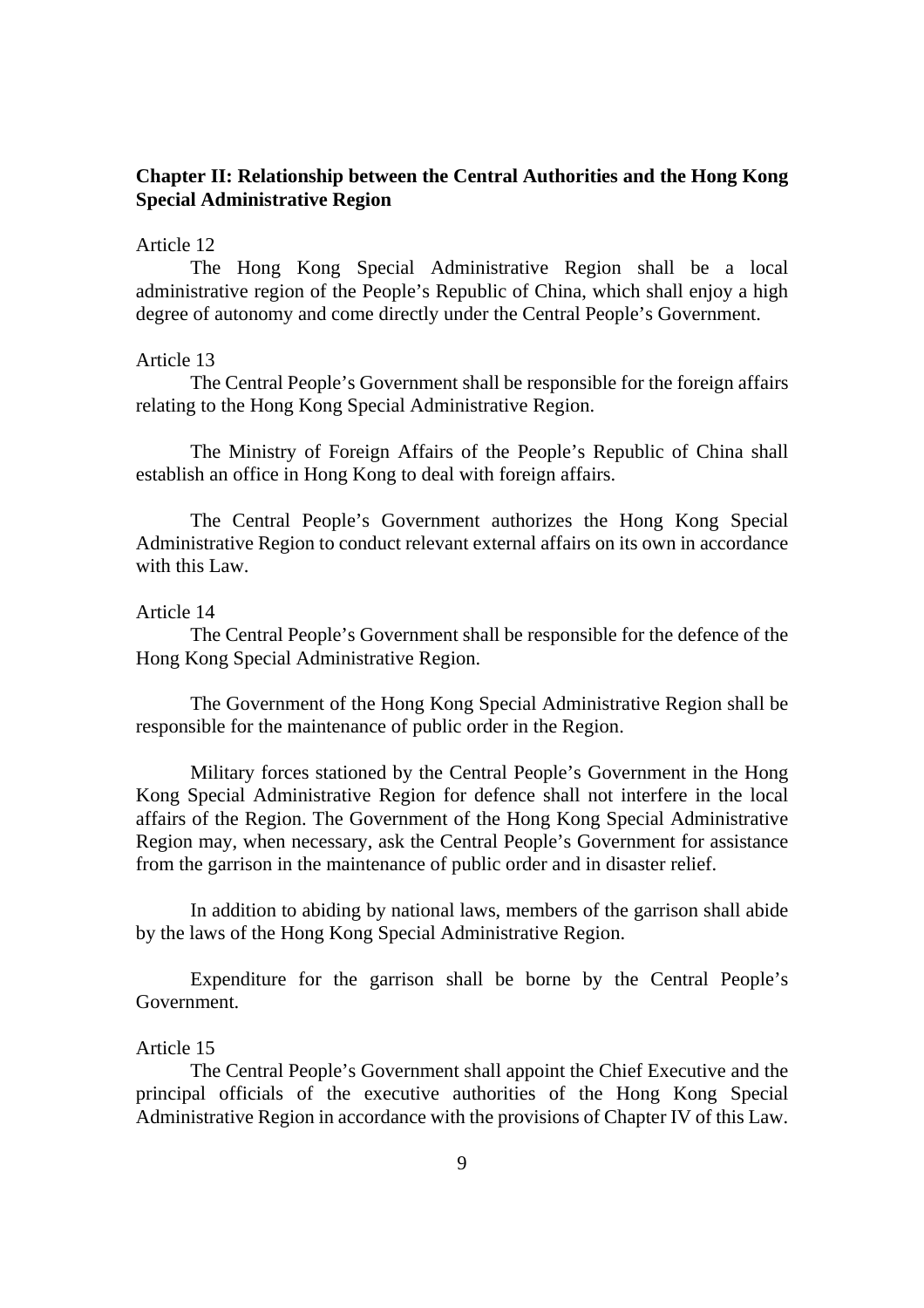Region in accordance with the relevant provisions of this Law.<br>Article 17 The Hong Kong Special Administrative Region shall be vested with executive power. It shall, on its own, conduct the administrative affairs of the

The Hong Kong Special Administrative Region shall be vested with legislative power.

Laws enacted by the legislature of the Hong Kong Special Administrative Region must be reported to the Standing Committee of the National People's Congress for the record. The reporting for record shall not affect the entry into force of such laws.

If the Standing Committee of the National People's Congress, after consulting the Committee for the Basic Law of the Hong Kong Special Administrative Region under it, considers that any law enacted by the legislature of the Region is not in conformity with the provisions of this Law regarding affairs within the responsibility of the Central Authorities or regarding the relationship between the Central Authorities and the Region, the Standing Committee may return the law in question but shall not amend it. Any law returned by the Standing Committee of the National People's Congress shall immediately be invalidated. This invalidation shall not have retroactive effect, unless otherwise provided for in the laws of the Region.

#### Article 18

The laws in force in the Hong Kong Special Administrative Region shall be this Law, the laws previously in force in Hong Kong as provided for in Article 8 of this Law, and the laws enacted by the legislature of the Region.

National laws shall not be applied in the Hong Kong Special Administrative Region except for those listed in Annex III to this Law. The laws listed therein shall be applied locally by way of promulgation or legislation by the Region.

The Standing Committee of the National People's Congress may add to or delete from the list of laws in Annex III after consulting its Committee for the Basic Law of the Hong Kong Special Administrative Region and the government of the Region. Laws listed in Annex III to this Law shall be confined to those relating to defence and foreign affairs as well as other matters outside the limits of the autonomy of the Region as specified by this Law.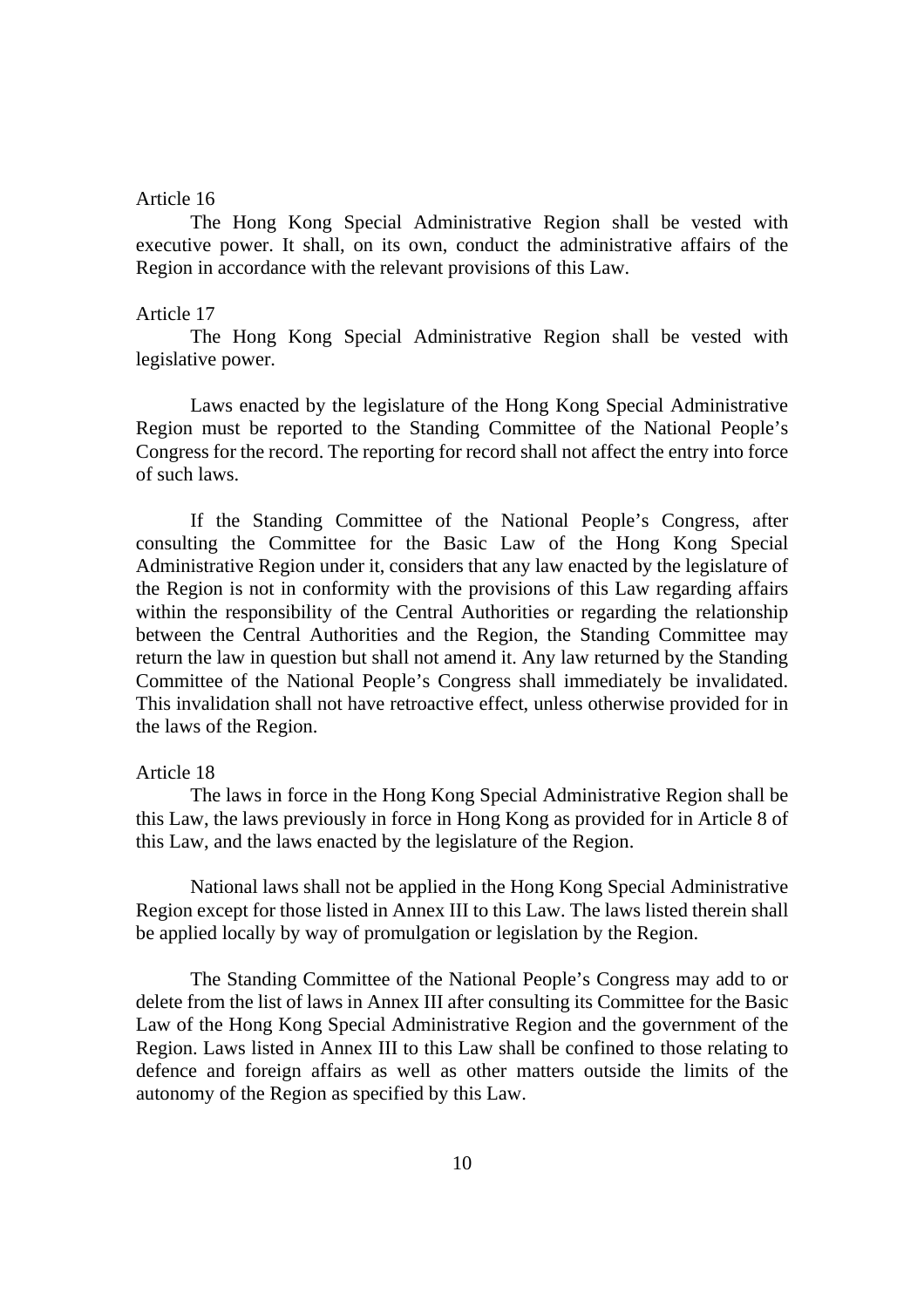In the event that the Standing Committee of the National People's Congress decides to declare a state of war or, by reason of turmoil within the Hong Kong Special Administrative Region which endangers national unity or security and is beyond the control of the government of the Region, decides that the Region is in a state of emergency, the Central People's Government may issue an order applying the relevant national laws in the Region.

#### Article 19

 independent judicial power, including that of final adjudication. The Hong Kong Special Administrative Region shall be vested with

Kong shall be maintained. The courts of the Hong Kong Special Administrative Region shall have jurisdiction over all cases in the Region, except that the restrictions on their jurisdiction imposed by the legal system and principles previously in force in Hong

The courts of the Hong Kong Special Administrative Region shall have no jurisdiction over acts of state such as defence and foreign affairs. The courts of the Region shall obtain a certificate from the Chief Executive on questions of fact concerning acts of state such as defence and foreign affairs whenever such questions arise in the adjudication of cases. This certificate shall be binding on the courts. Before issuing such a certificate, the Chief Executive shall obtain a certifying document from the Central People's Government.

#### Article 20

The Hong Kong Special Administrative Region may enjoy other powers granted to it by the National People's Congress, the Standing Committee of the National People's Congress or the Central People's Government.

### Article 21

to law. Chinese citizens who are residents of the Hong Kong Special Administrative Region shall be entitled to participate in the management of state affairs according

In accordance with the assigned number of seats and the selection method specified by the National People's Congress, the Chinese citizens among the residents of the Hong Kong Special Administrative Region shall locally elect deputies of the Region to the National People's Congress to participate in the work of the highest organ of state power.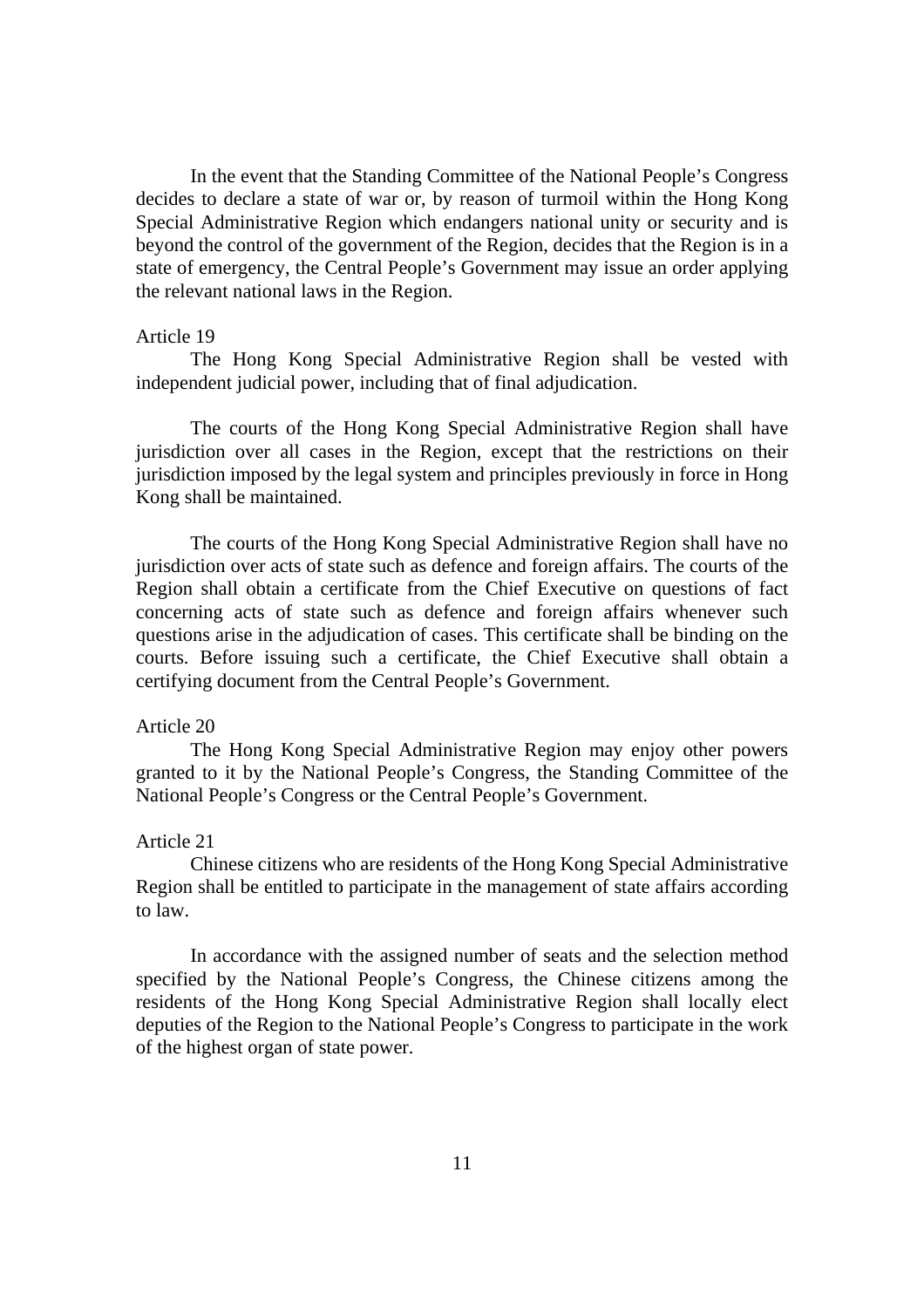No department of the Central People's Government and no province, autonomous region, or municipality directly under the Central Government may interfere in the affairs which the Hong Kong Special Administrative Region administers on its own in accordance with this Law.

If there is a need for departments of the Central Government, or for provinces, autonomous regions, or municipalities directly under the Central Government to set up offices in the Hong Kong Special Administrative Region, they must obtain the consent of the government of the Region and the approval of the Central People's Government.

offices shall abide by the laws of the Region. All offices set up in the Hong Kong Special Administrative Region by departments of the Central Government, or by provinces, autonomous regions, or municipalities directly under the Central Government, and the personnel of these

For entry into the Hong Kong Special Administrative Region, people from other parts of China must apply for approval. Among them, the number of persons who enter the Region for the purpose of settlement shall be determined by the competent authorities of the Central People's Government after consulting the government of the Region.

The Hong Kong Special Administrative Region may establish an office in Beijing.

#### Article 23

 People's Government, or theft of state secrets, to prohibit foreign political The Hong Kong Special Administrative Region shall enact laws on its own to prohibit any act of treason, secession, sedition, subversion against the Central organizations or bodies from conducting political activities in the Region, and to prohibit political organizations or bodies of the Region from establishing ties with foreign political organizations or bodies.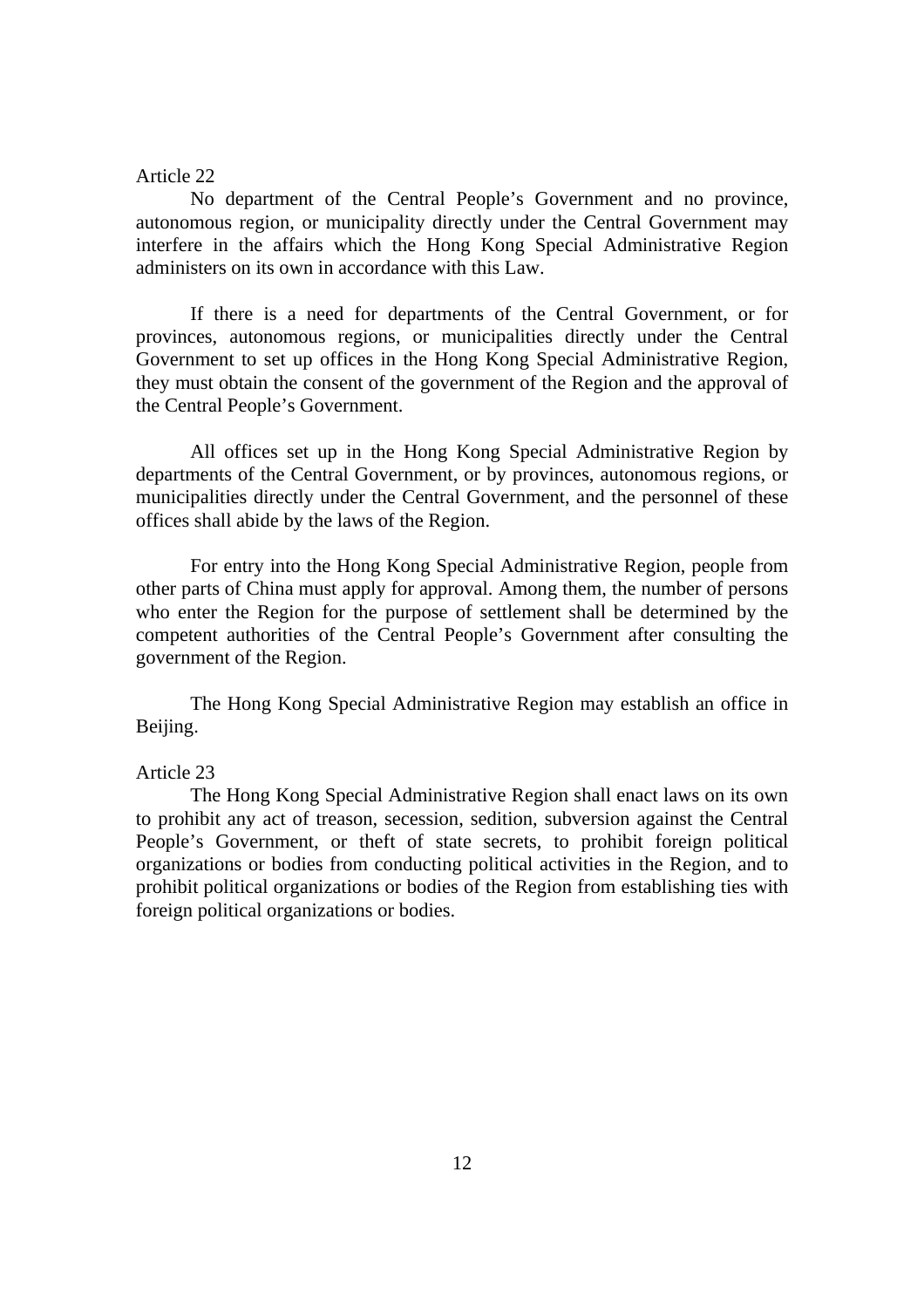#### <span id="page-13-0"></span>**Chapter III : Fundamental Rights and Duties of the Residents**

#### Article 24

Residents of the Hong Kong Special Administrative Region ("Hong Kong residents") shall include permanent residents and non-permanent residents.

The permanent residents of the Hong Kong Special Administrative Region shall be:

- (1) Chinese citizens born in Hong Kong before or after the establishment of the Hong Kong Special Administrative Region;
- (2) Chinese citizens who have ordinarily resided in Hong Kong for a continuous period of not less than seven years before or after the establishment of the Hong Kong Special Administrative Region;
- (3) Persons of Chinese nationality born outside Hong Kong of those residents listed in categories (1) and (2);
- (4) Persons not of Chinese nationality who have entered Hong Kong with valid travel documents, have ordinarily resided in Hong Kong for a continuous period of not less than seven years and have taken Hong Kong as their place of permanent residence before or after the establishment of the Hong Kong Special Administrative Region;
- (5) Persons under 21 years of age born in Hong Kong of those residents listed in category (4) before or after the establishment of the Hong Kong Special Administrative Region; and
- (6) Persons other than those residents listed in categories (1) to (5), who, before the establishment of the Hong Kong Special Administrative Region, had the right of abode in Hong Kong only.

The above-mentioned residents shall have the right of abode in the Hong Kong Special Administrative Region and shall be qualified to obtain, in accordance with the laws of the Region, permanent identity cards which state their right of abode.

The non-permanent residents of the Hong Kong Special Administrative Region shall be persons who are qualified to obtain Hong Kong identity cards in accordance with the laws of the Region but have no right of abode.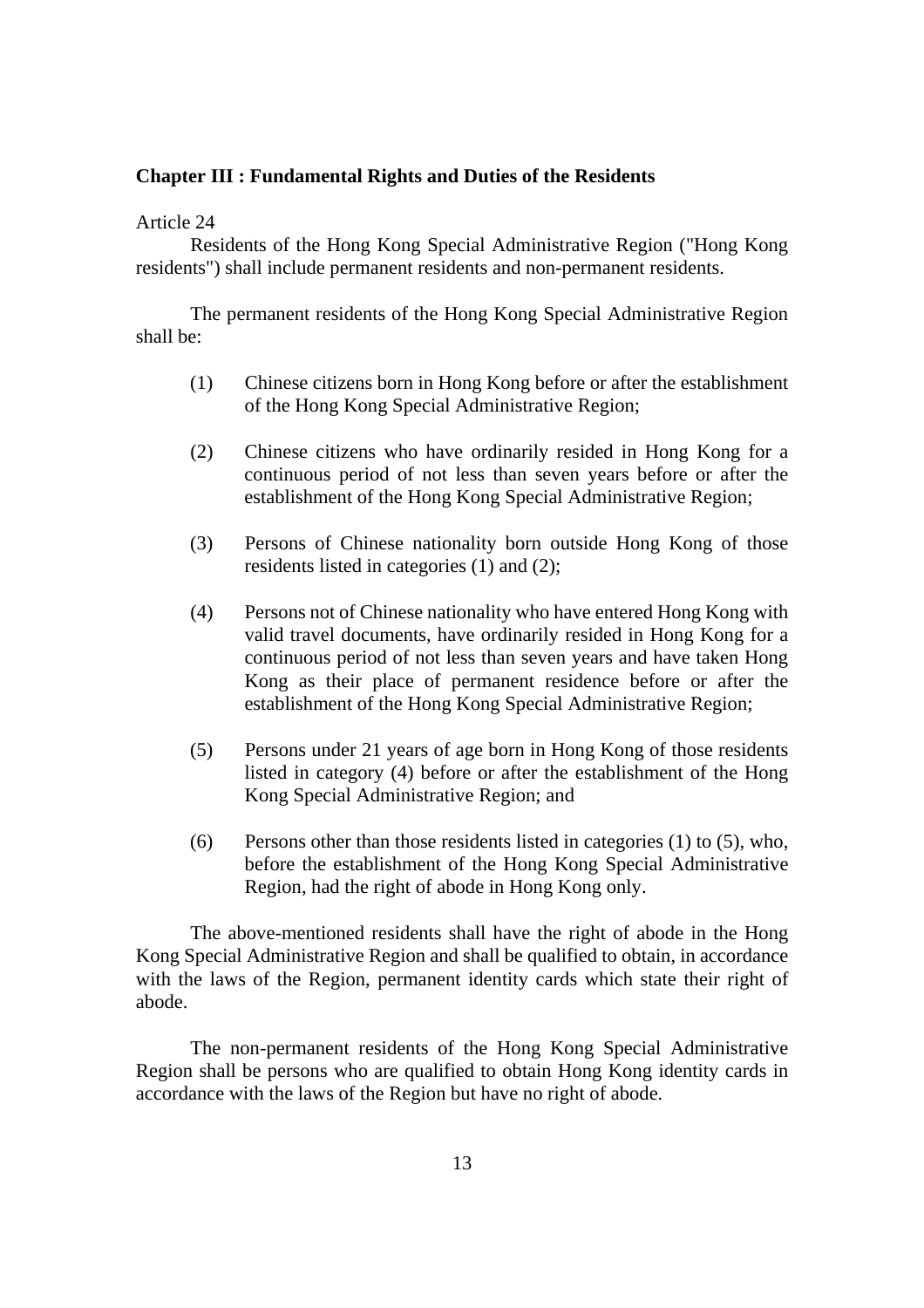All Hong Kong residents shall be equal before the law. Article 26

 have the right to vote and the right to stand for election in accordance with law. Article 27 Permanent residents of the Hong Kong Special Administrative Region shall

Hong Kong residents shall have freedom of speech, of the press and of publication; freedom of association, of assembly, of procession and of demonstration; and the right and freedom to form and join trade unions, and to strike.

#### Article 28

The freedom of the person of Hong Kong residents shall be inviolable.

No Hong Kong resident shall be subjected to arbitrary or unlawful arrest, detention or imprisonment. Arbitrary or unlawful search of the body of any resident or deprivation or restriction of the freedom of the person shall be prohibited. Torture of any resident or arbitrary or unlawful deprivation of the life of any resident shall be prohibited.

#### Article 29

The homes and other premises of Hong Kong residents shall be inviolable. Arbitrary or unlawful search of, or intrusion into, a resident's home or other premises shall be prohibited.

#### Article 30

The freedom and privacy of communication of Hong Kong residents shall be protected by law. No department or individual may, on any grounds, infringe upon the freedom and privacy of communication of residents except that the relevant authorities may inspect communication in accordance with legal procedures to meet the needs of public security or of investigation into criminal offences.

#### Article 31

 and regions. They shall have freedom to travel and to enter or leave the Region. Hong Kong residents shall have freedom of movement within the Hong Kong Special Administrative Region and freedom of emigration to other countries Unless restrained by law, holders of valid travel documents shall be free to leave the Region without special authorization.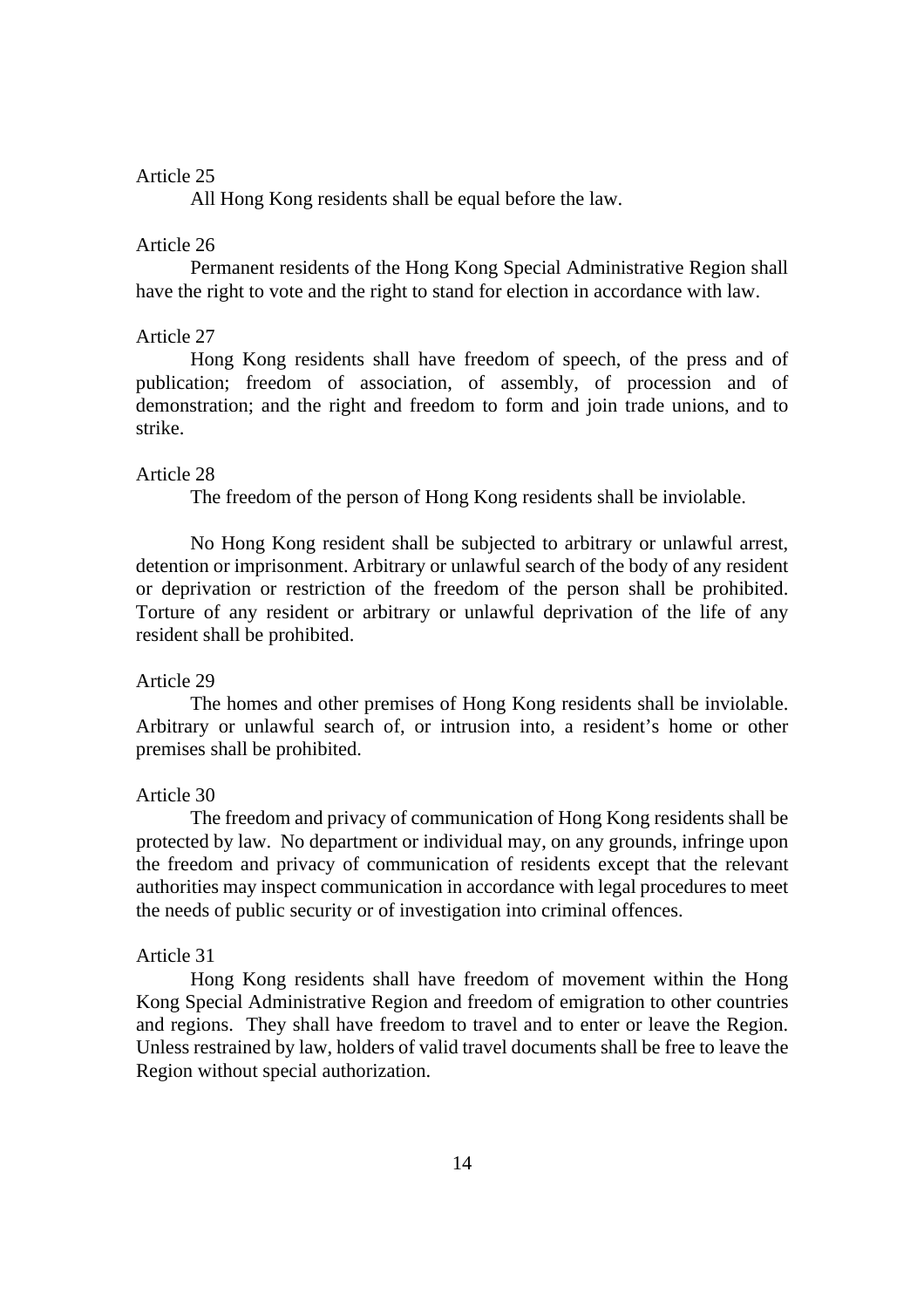Hong Kong residents shall have freedom of conscience.

Hong Kong residents shall have freedom of religious belief and freedom to preach and to conduct and participate in religious activities in public.

#### Article 33

Hong Kong residents shall have freedom of choice of occupation.

#### Article 34

Hong Kong residents shall have freedom to engage in academic research, literary and artistic creation, and other cultural activities.

#### Article 35

Hong Kong residents shall have the right to confidential legal advice, access to the courts, choice of lawyers for timely protection of their lawful rights and interests or for representation in the courts, and to judicial remedies.

Hong Kong residents shall have the right to institute legal proceedings in the courts against the acts of the executive authorities and their personnel.

#### Articles 36

Hong Kong residents shall have the right to social welfare in accordance with law. The welfare benefits and retirement security of the labour force shall be protected by law.

#### Article 37

The freedom of marriage of Hong Kong residents and their right to raise a family freely shall be protected by law.

#### Article 38

Hong Kong residents shall enjoy the other rights and freedoms safeguarded by the laws of the Hong Kong Special Administrative Region.

#### Article 39

The provisions of the International Covenant on Civil and Political Rights, the International Covenant on Economic, Social and Cultural Rights, and international labour conventions as applied to Hong Kong shall remain in force and shall be implemented through the laws of the Hong Kong Special Administrative Region.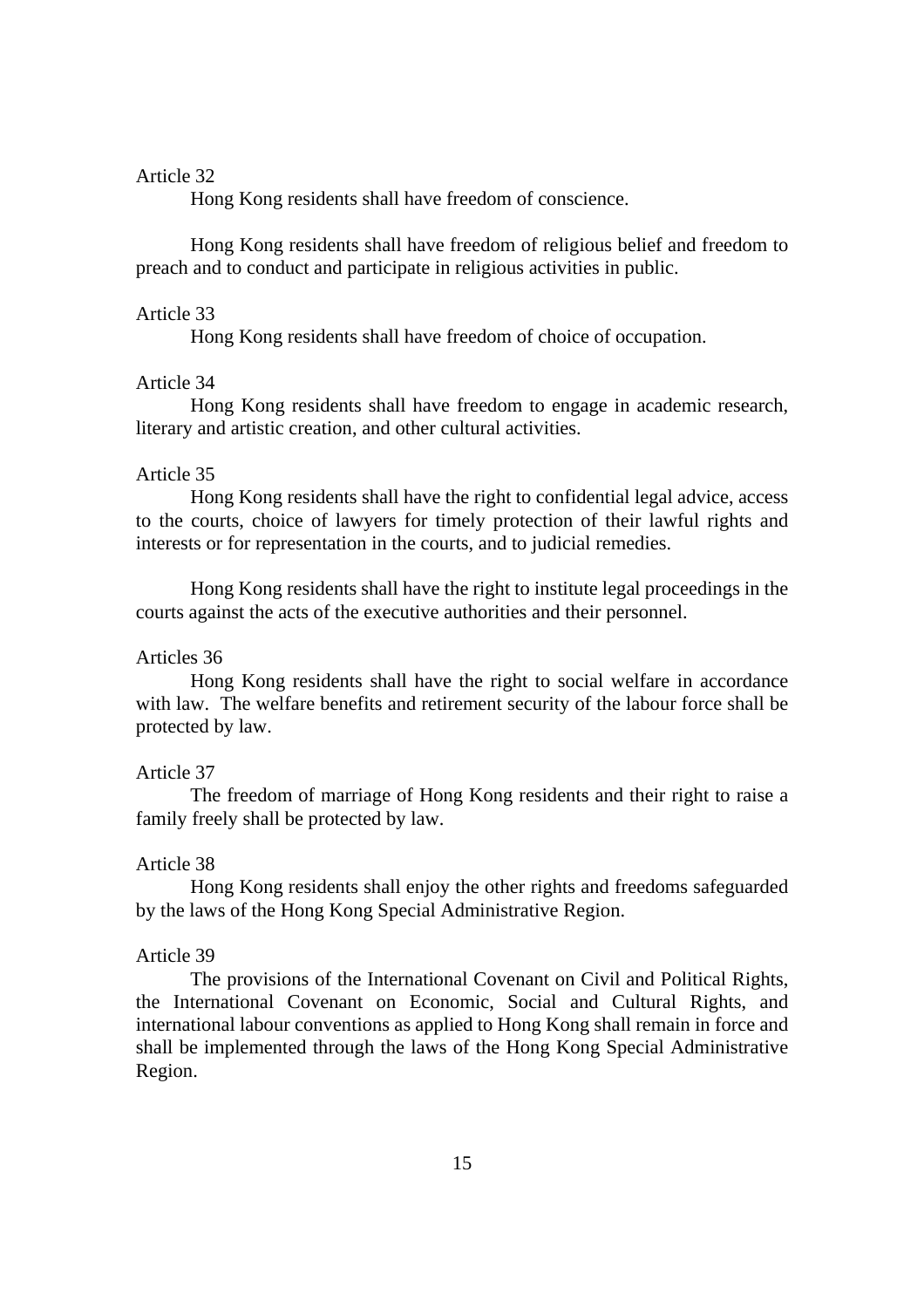The rights and freedoms enjoyed by Hong Kong residents shall not be restricted unless as prescribed by law. Such restrictions shall not contravene the provisions of the preceding paragraph of this Article.

#### Article 40

The lawful traditional rights and interests of the indigenous inhabitants of the "New Territories" shall be protected by the Hong Kong Special Administrative Region.

#### Article 41

Persons in the Hong Kong Special Administrative Region other than Hong Kong residents shall, in accordance with law, enjoy the rights and freedoms of Hong Kong residents prescribed in this Chapter.

#### Article 42

Hong Kong residents and other persons in Hong Kong shall have the obligation to abide by the laws in force in the Hong Kong Special Administrative Region.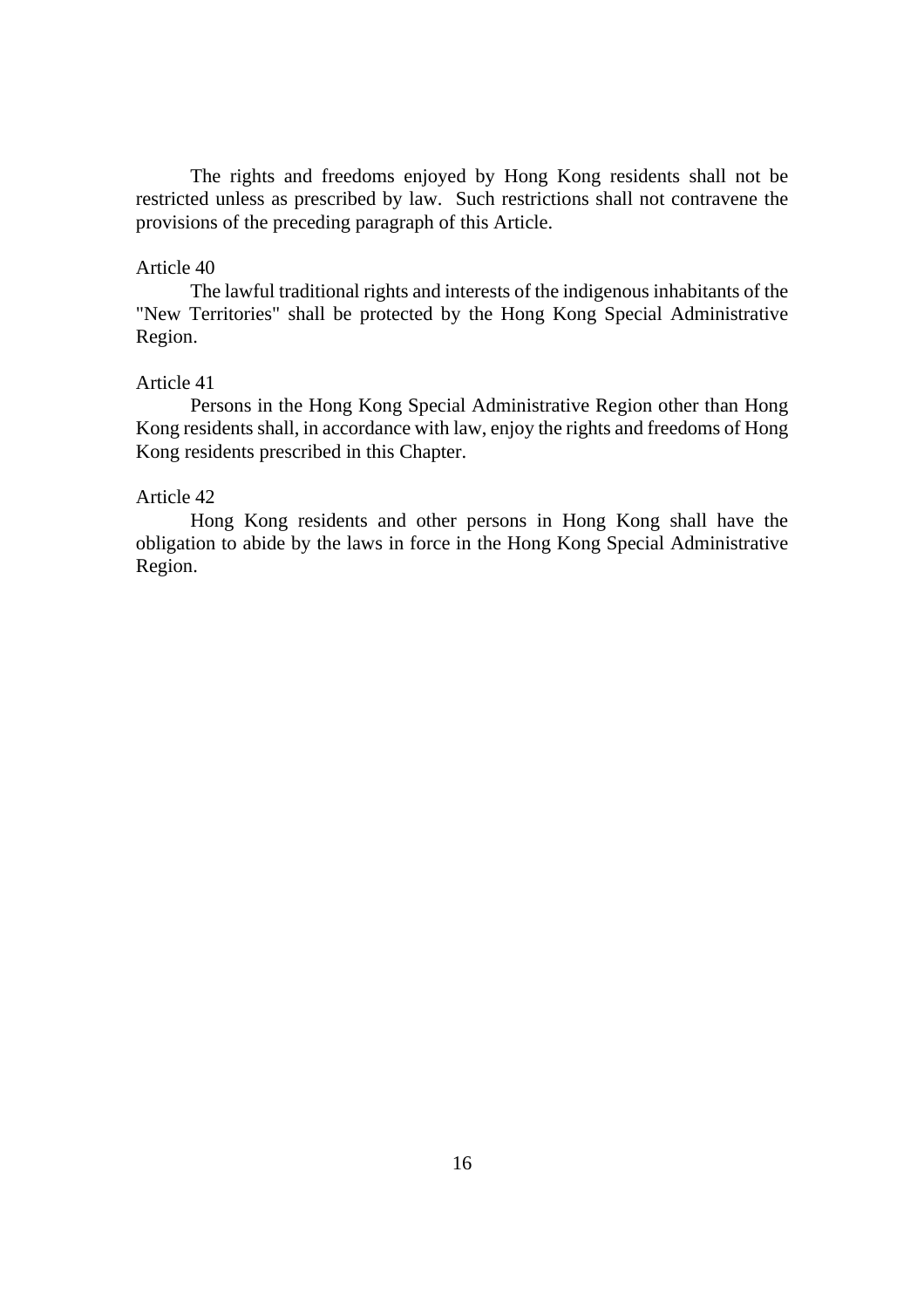#### <span id="page-17-0"></span>**Chapter IV : Political Structure**

*Section 1: The Chief Executive* 

#### Article 43

The Chief Executive of the Hong Kong Special Administrative Region shall be the head of the Hong Kong Special Administrative Region and shall represent the Region.

The Chief Executive of the Hong Kong Special Administrative Region shall be accountable to the Central People's Government and the Hong Kong Special Administrative Region in accordance with the provisions of this law.

#### Article 44

The Chief Executive of the Hong Kong Special Administrative Region shall be a Chinese citizen of not less than 40 years of age who is a permanent resident of the Region with no right of abode in any foreign country and has ordinarily resided in Hong Kong for a continuous period of not less than 20 years.

#### Article 45

The Chief Executive of the Hong Kong Special Administrative Region shall be selected by election or through consultations held locally and be appointed by the Central People's Government.

The method for selecting the Chief Executive shall be specified in the light of the actual situation in the Hong Kong Special Administrative Region and in accordance with the principle of gradual and orderly progress. The ultimate aim is the selection of the Chief Executive by universal suffrage upon nomination by a broadly representative nominating committee in accordance with democratic procedures.

The specific method for selecting the Chief Executive is prescribed in Annex I "Method for the Selection of the Chief Executive of the Hong Kong Special Administrative Region".

#### Article 46

The term of office of the Chief Executive of the Hong Kong Special Administrative Region shall be five years. He or she may serve for not more than two consecutive terms.

#### Article 47

The Chief Executive of the Hong Kong Special Administrative Region must be a person of integrity, dedicated to his or her duties.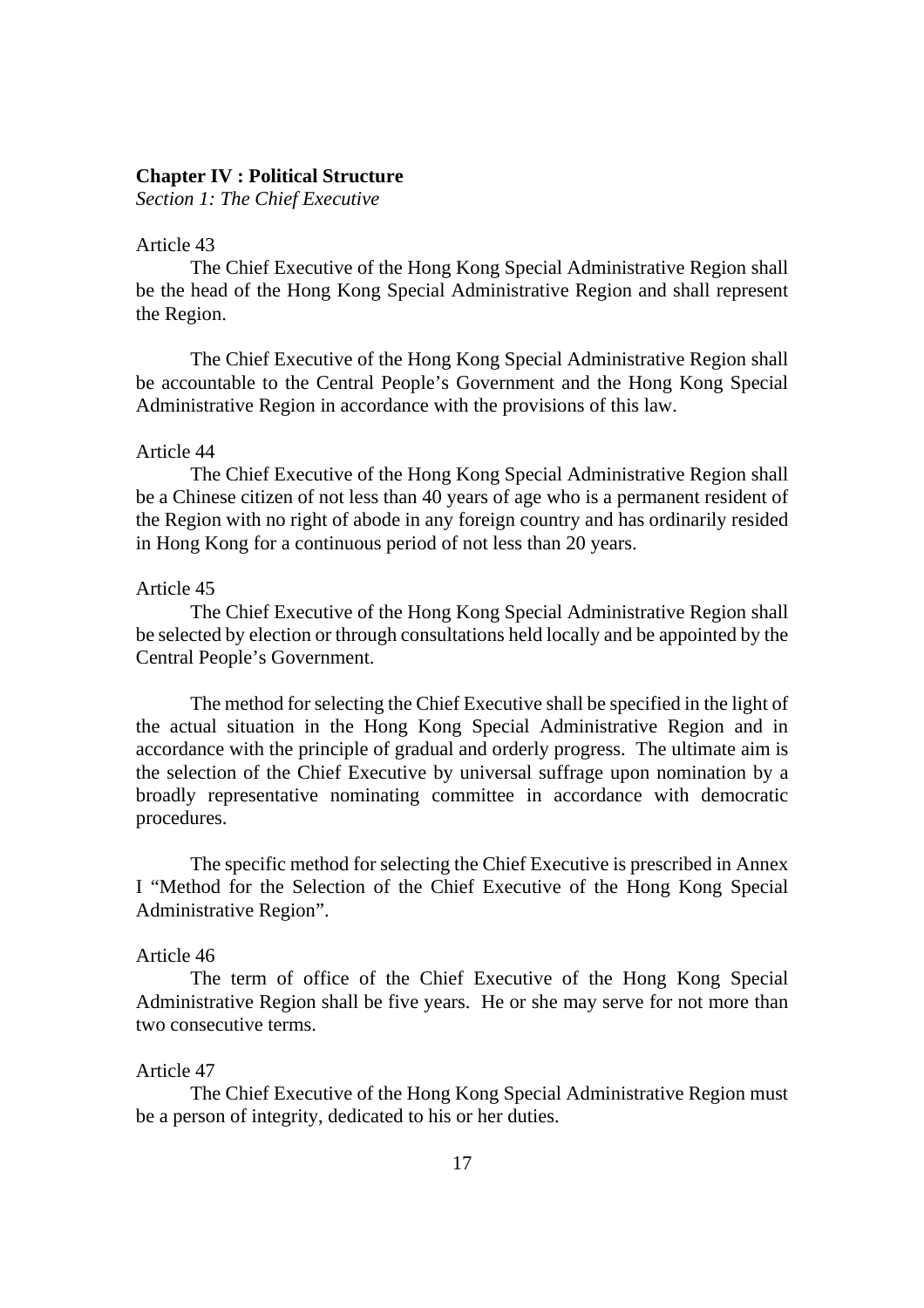The Chief Executive, on assuming office, shall declare his or her assets to the Chief Justice of the Court of Final Appeal of the Hong Kong Special Administrative Region. This declaration shall be put on record.

#### Article 48

The Chief Executive of the Hong Kong Special Administrative Region shall exercise the following powers and functions:

- (1) To lead the government of the Region;
- (2) To be responsible for the implementation of this Law and other laws which, in accordance with this Law, apply in the Hong Kong Special Administrative Region;
- (3) To sign bills passed by the Legislative Council and to promulgate laws;

To sign budgets passed by the Legislative Council and report the budgets and final accounts to the Central People's Government for the record;

- (4) To decide on government policies and to issue executive orders;
- (5) To nominate and to report to the Central People's Government for appointment the following principal officials: Secretaries and Deputy Secretaries of Departments, Directors of Bureaux, Commissioner Against Corruption, Director of Audit, Commissioner of Police, Director of Immigration and Commissioner of Customs and Excise; and to recommend to the Central People's Government the removal of the above-mentioned officials;
- (6) To appoint or remove judges of the courts at all levels in accordance with legal procedures;
- (7) To appoint or remove holders of public office in accordance with legal procedures;
- (8) To implement the directives issued by the Central People's Government in respect of the relevant matters provided for in this Law;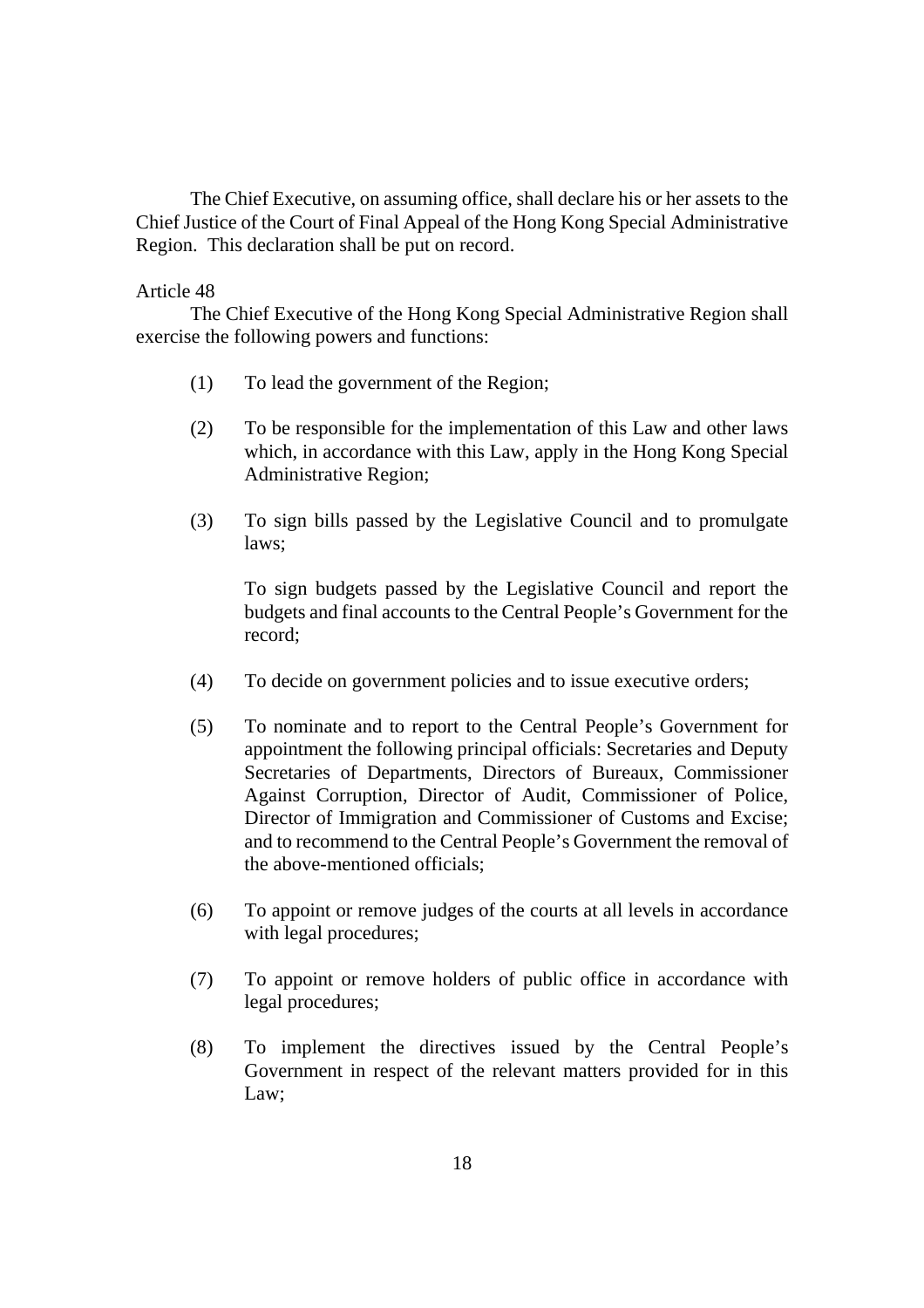- (9) To conduct, on behalf of the Government of the Hong Kong Special Administrative Region, external affairs and other affairs as authorized by the Central Authorities;
- (10) To approve the introduction of motions regarding revenues or expenditure to the Legislative Council;
- affairs should testify or give evidence before the Legislative Council (11) To decide, in the light of security and vital public interests, whether government officials or other personnel in charge of government or its committees;
- (12) To pardon persons convicted of criminal offences or commute their penalties; and
- (13) To handle petitions and complaints.

If the Chief Executive of the Hong Kong Special Administrative Region considers that a bill passed by the Legislative Council is not compatible with the overall interests of the Region, he or she may return it to the Legislative Council within three months for reconsideration. If the Legislative Council passes the original bill again by not less than a two-thirds majority of all the members, the Chief Executive must sign and promulgate it within one month, or act in accordance with the provisions of Article 50 of this Law.

#### Article 50

If the Chief Executive of the Hong Kong Special Administrative Region refuses to sign a bill passed the second time by the Legislative Council, or the Legislative Council refuses to pass a budget or any other important bill introduced by the government, and if consensus still cannot be reached after consultations, the Chief Executive may dissolve the Legislative Council.

The Chief Executive must consult the Executive Council before dissolving the Legislative Council. The Chief Executive may dissolve the Legislative Council only once in each term of his or her office.

#### Article 51

If the Legislative Council of the Hong Kong Special Administrative Region refuses to pass the budget introduced by the government, the Chief Executive may apply to the Legislative Council for provisional appropriations. If appropriation of public funds cannot be approved because the Legislative Council has already been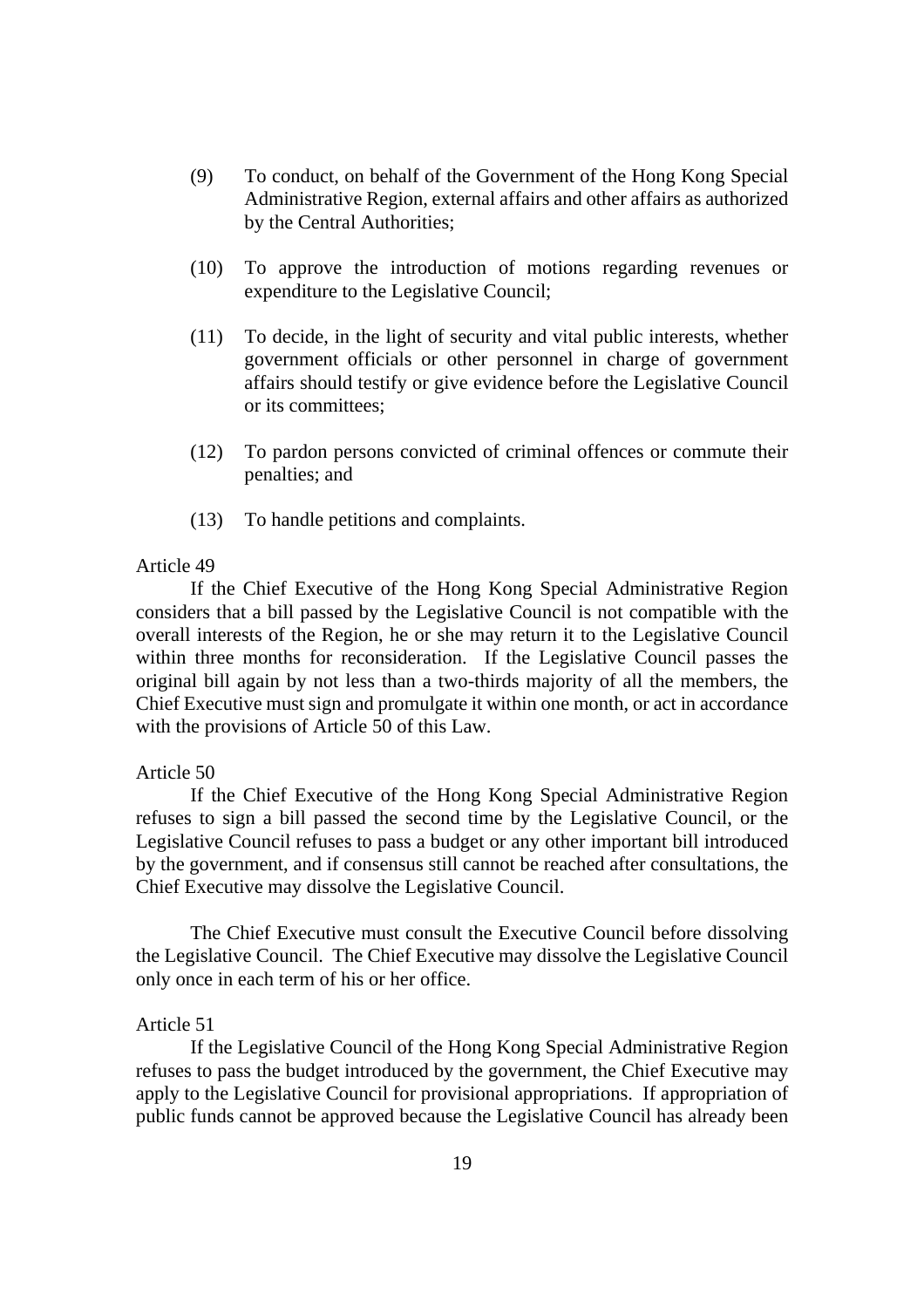dissolved, the Chief Executive may, prior to the election of the new Legislative Council, approve provisional short-term appropriations according to the level of expenditure of the previous fiscal year.

#### Article 52

The Chief Executive of the Hong Kong Special Administrative Region must resign under any of the following circumstances:

- (1) When he or she loses the ability to discharge his or her duties as a result of serious illness or other reasons;
- (2) When, after the Legislative Council is dissolved because he or she twice refuses to sign a bill passed by it, the new Legislative Council again passes by a two-thirds majority of all the members the original bill in dispute, but he or she still refuses to sign it; and
- (3) When, after the Legislative Council is dissolved because it refuses to pass a budget or any other important bill, the new Legislative Council still refuses to pass the original bill in dispute.

#### Article 53

If the Chief Executive of the Hong Kong Special Administrative Region is not able to discharge his or her duties for a short period, such duties shall temporarily be assumed by the Administrative Secretary, Financial Secretary or Secretary of Justice in this order of precedence.

In the event that the office of Chief Executive becomes vacant, a new Chief Executive shall be selected within six months in accordance with the provisions of Article 45 of this Law. During the period of vacancy, his or her duties shall be assumed according to the provisions of the preceding paragraph.

#### Article 54

The Executive Council of the Hong Kong Special Administrative Region shall be an organ for assisting the Chief Executive in policy-making.

#### Article 55

 principal officials of the executive authorities, members of the Legislative Council Members of the Executive Council of the Hong Kong Special Administrative Region shall be appointed by the Chief Executive from among the and public figures. Their appointment or removal shall be decided by the Chief Executive. The term of office of members of the Executive Council shall not extend beyond the expiry of the term of office of the Chief Executive who appoints them.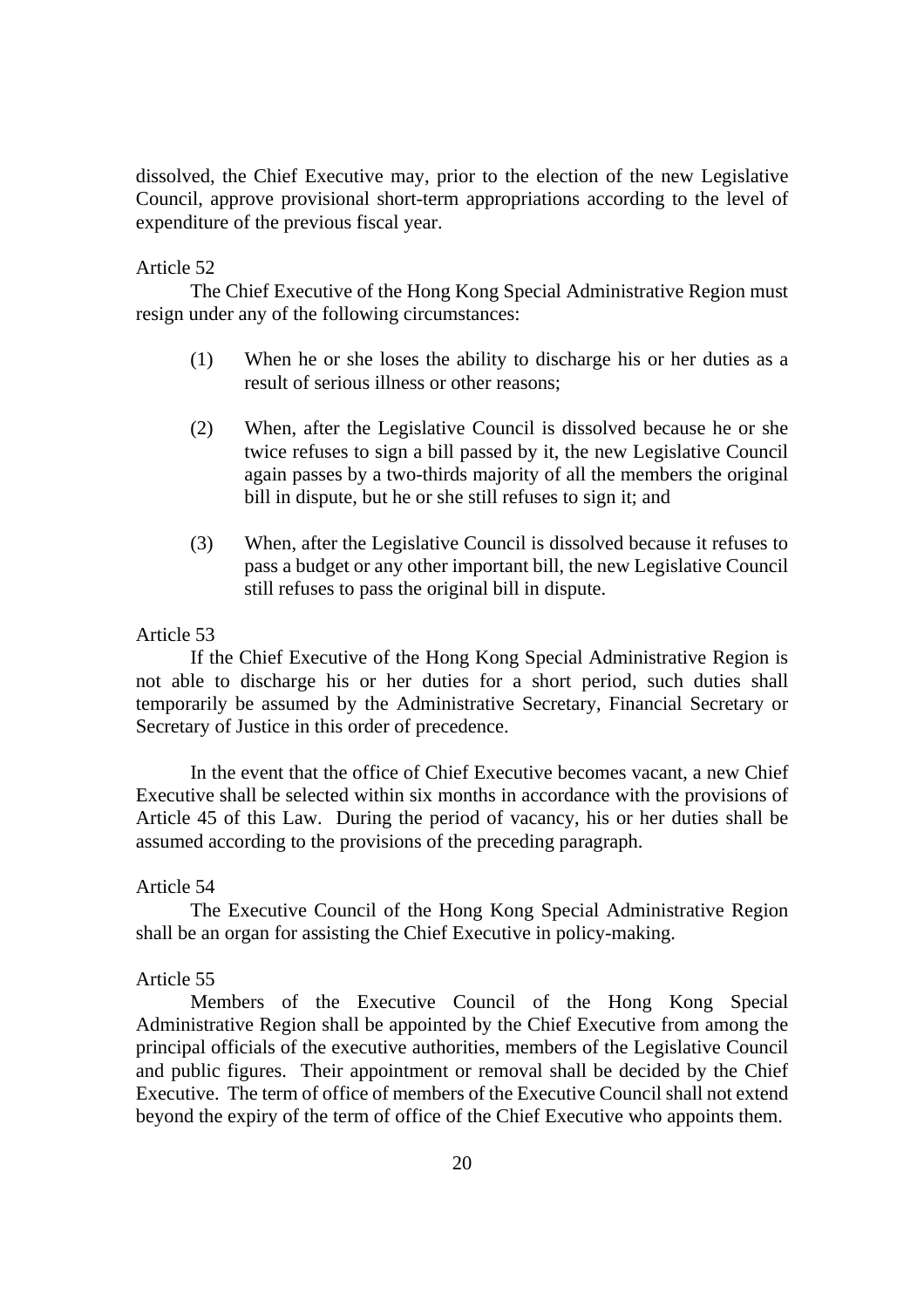<span id="page-21-0"></span>Members of the Executive Council of the Hong Kong Special Administrative Region shall be Chinese citizens who are permanent residents of the Region with no right of abode in any foreign country.

The Chief Executive may, as he or she deems necessary, invite other persons concerned to sit in on meetings of the Council.

#### Article 56

The Executive Council of the Hong Kong Special Administrative Region shall be presided over by the Chief Executive.

Except for the appointment, removal and disciplining of officials and the adoption of measures in emergencies, the Chief Executive shall consult the Executive Council before making important policy decisions, introducing bills to the Legislative Council, making subordinate legislation, or dissolving the Legislative Council.

If the Chief Executive does not accept a majority opinion of the Executive Council, he or she shall put the specific reasons on record.

### Article 57

A Commission Against Corruption shall be established in the Hong Kong Special Administrative Region. It shall function independently and be accountable to the Chief Executive.

#### Article 58

A Commission of Audit shall be established in the Hong Kong Special Administrative Region. It shall function independently and be accountable to the Chief Executive.

#### *Section 2: The Executive Authorities*

#### Article 59

The Government of the Hong Kong Special Administrative Region shall be the executive authorities of the Region.

#### Article 60

The head of the Government of the Hong Kong Special Administrative Region shall be the Chief Executive of the Region.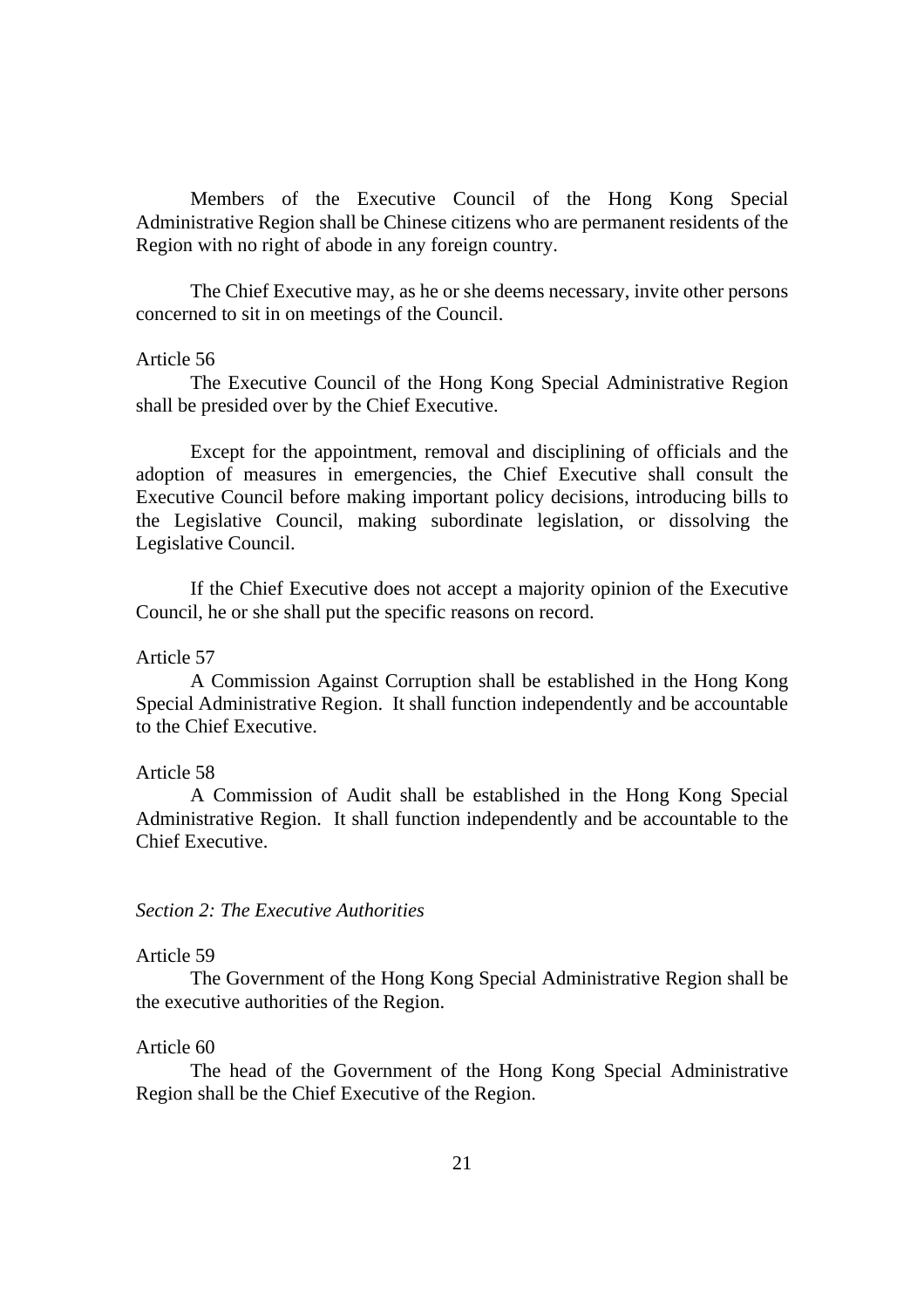A Department of Administration, a Department of Finance, a Department of Justice, and various bureaux, divisions and commissions shall be established in the Government of the Hong Kong Special Administrative Region.

#### Article 61

The principal officials of the Hong Kong Special Administrative Region shall be Chinese citizens who are permanent residents of the Region with no right of abode in any foreign country and have ordinarily resided in Hong Kong for a continuous period of not less than 15 years.

#### Article 62

The Government of the Hong Kong Special Administrative Region shall exercise the following powers and functions:

- (1) To formulate and implement policies;
- (2) To conduct administrative affairs;
- (3) To conduct external affairs as authorised by the Central People's Government under this Law;
- (4) To draw up and introduce budgets and final accounts;
- (5) To draft and introduce bills, motions and subordinate legislation; and
- (6) To designate officials to sit in on the meetings of the Legislative Council and to speak on behalf of the government.

#### Article 63

The Department of Justice of the Hong Kong Special Administrative Region shall control criminal prosecutions, free from any interference.

#### Article 64

The Government of the Hong Kong Special Administrative Region must abide by the law and be accountable to the Legislative Council of the Region: it shall implement laws passed by the Council and already in force; it shall present regular policy addresses to the Council; it shall answer questions raised by members of the Council; and it shall obtain approval from the Council for taxation and public expenditure.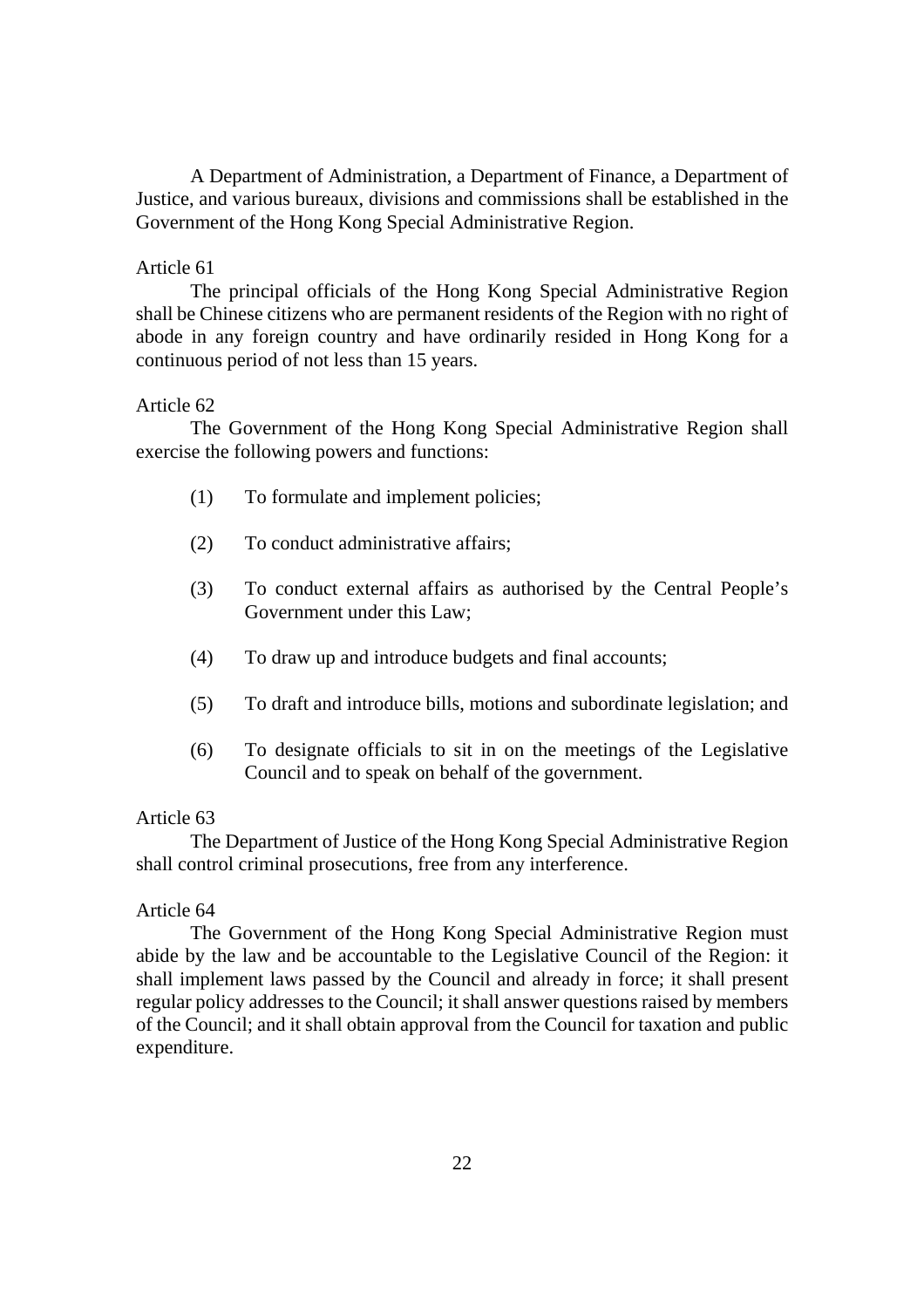<span id="page-23-0"></span>The previous system of establishing advisory bodies by the executive authorities shall be maintained.

#### *Section 3 : The Legislature*

#### Article 66

The Legislative Council of the Hong Kong Special Administrative Region shall be the legislature of the Region.

#### Article 67

The Legislative Council of the Hong Kong Special Administrative Region shall be composed of Chinese citizens who are permanent residents of the Region with no right of abode in any foreign country. However, permanent residents of the Region who are not of Chinese nationality or who have the right of abode in foreign countries may also be elected members of the Legislative Council of the Region, provided that the proportion of such members does not exceed 20 percent of the total membership of the Council.

#### Article 68

The Legislative Council of the Hong Kong Special Administrative Region shall be constituted by election.

The method for forming the Legislative Council shall be specified in the light of the actual situation in the Hong Kong Special Administrative Region and in accordance with the principle of gradual and orderly progress. The ultimate aim is the election of all the members of the Legislative Council by universal suffrage.

The specific method for forming the Legislative Council and its procedures for voting on bills and motions are prescribed in Annex II: "Method for the Formation of the Legislative Council of the Hong Kong Special Administrative Region and Its Voting Procedures".

#### Article 69

The term of office of the Legislative Council of the Hong Kong Special Administrative Region shall be four years, except the first term which shall be two years.

#### Article 70

If the Legislative Council of the Hong Kong Special Administrative Region is dissolved by the Chief Executive in accordance with the provisions of this Law, it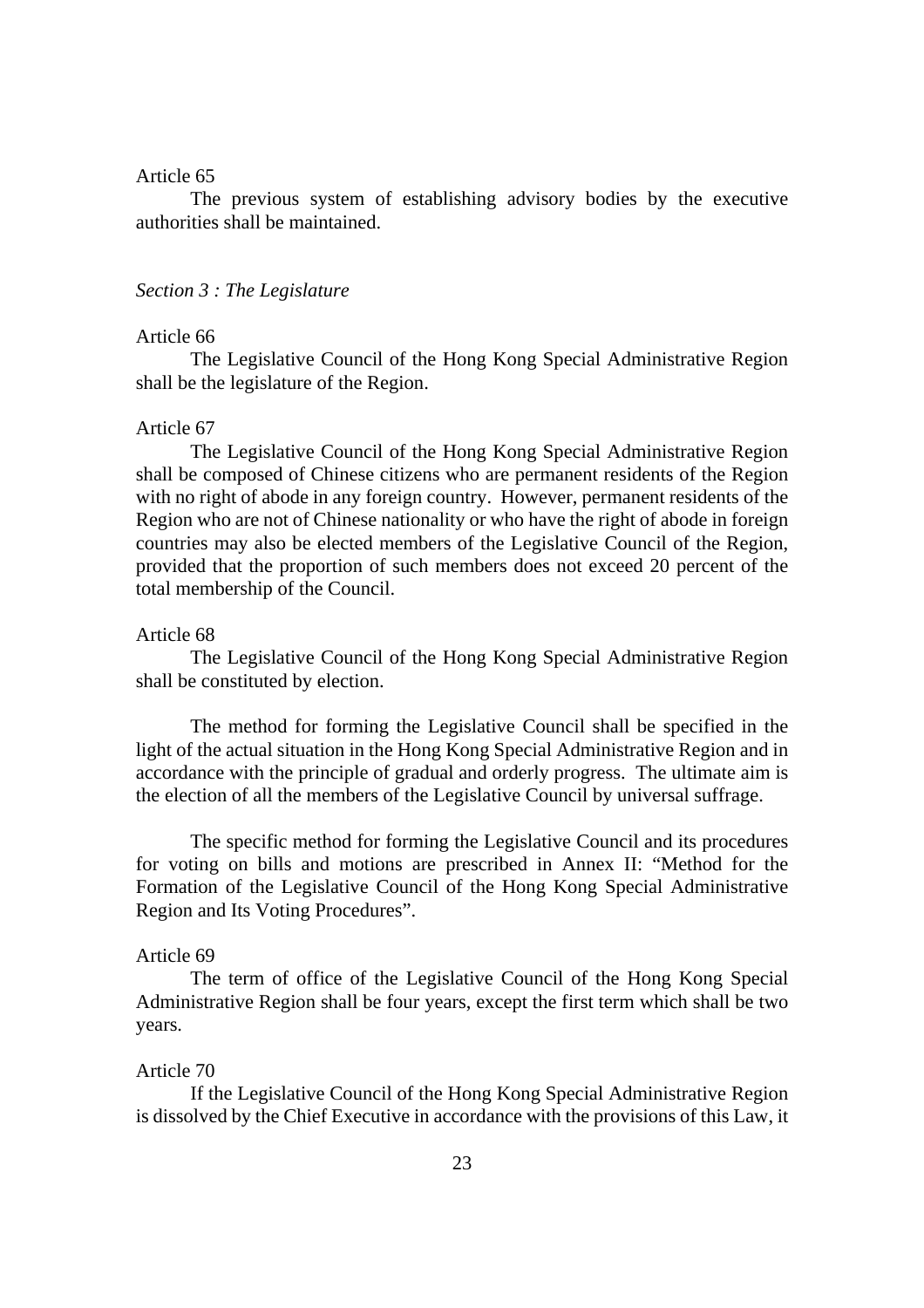must, within three months, be reconstituted by election in accordance with Article 68 of this Law.

#### Article 71

The President of the Legislative Council of the Hong Kong Special Administrative Region shall be elected by and from among the members of the Legislative Council.

 Administrative Region shall be a Chinese citizen of not less than 40 years of age, The President of the Legislative Council of the Hong Kong Special who is a permanent resident of the Region with no right of abode in any foreign country and has ordinarily resided in Hong Kong for a continuous period of not less than 20 years.

#### Article 72

The President of the Legislative Council of the Hong Kong Special Administrative Region shall exercise the following powers and functions:

- (1) To preside over meetings;
- (2) To decide on the agenda, giving priority to government bills for inclusion in the agenda;
- (3) To decide on the time of meetings;
- (4) To call special sessions during the recess;
- (5) To call emergency sessions on the request of the Chief Executive; and
- (6) To exercise other powers and functions as prescribed in the rules of procedure of the Legislative Council.

#### Article 73

The Legislative Council of the Hong Kong Special Administrative Region shall exercise the following powers and functions:

- (1) To enact, amend or repeal laws in accordance with the provisions of this Law and legal procedures;
- (2) To examine and approve budgets introduced by the government;
- (3) To approve taxation and public expenditure;
- (4) To receive and debate the policy addresses of the Chief Executive;
- (5) To raise questions on the work of the government;
- (6) To debate any issue concerning public interests;
- (7) To endorse the appointment and removal of the judges of the Court of Final Appeal and the Chief Judge of the High Court;
- (8) To receive and handle complaints from Hong Kong residents;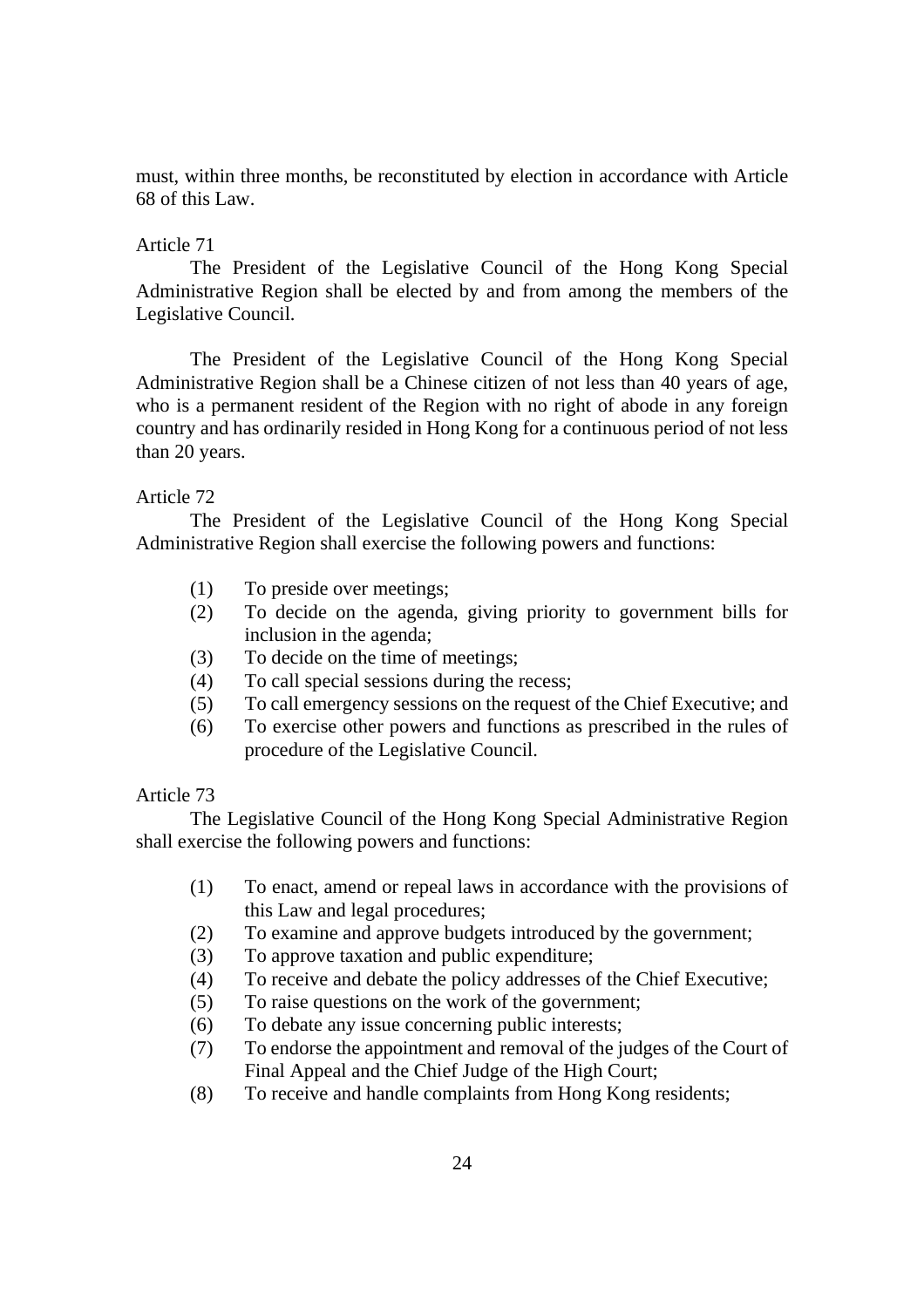- (9) If a motion initiated jointly by one-fourth of all the members of the Legislative Council charges the Chief Executive with serious breach of law or dereliction of duty and if he or she refuses to resign, the Council may, after passing a motion for investigation, give a mandate to the Chief Justice of the Court of Final Appeal to form and chair an independent investigation committee. The committee shall be responsible for carrying out the investigation and reporting its findings to the Council. If the committee considers the evidence sufficient to substantiate such charges, the Council may pass a motion of impeachment by a two-thirds majority of all its members and report it to the Central People's Government for decision; and
- (10) To summon, as required when exercising the above-mentioned powers and functions, persons concerned to testify or give evidence.

Members of the Legislative Council of the Hong Kong Special Administrative Region may introduce bills in accordance with the provisions of this Law and legal procedures. Bills which do not relate to public expenditure or political structure or the operation of the government may be introduced individually or jointly by members of the Council. The written consent of the Chief Executive shall be required before bills relating to government polices are **introduced** 

#### Article 75

The quorum for the meeting of the Legislative Council of the Hong Kong Special Administrative Region shall be not less than one half of all its members.

The rules of procedure of the Legislative Council shall be made by the Council on its own, provided that they do not contravene this Law.

#### Article 76

A bill passed by the Legislative Council of the Hong Kong Special Administrative Region may take effect only after it is signed and promulgated by the Chief Executive.

#### Article 77

Members of the Legislative Council of the Hong Kong Special Administrative Region shall be immune from legal action in respect of their statements at meetings of the Council.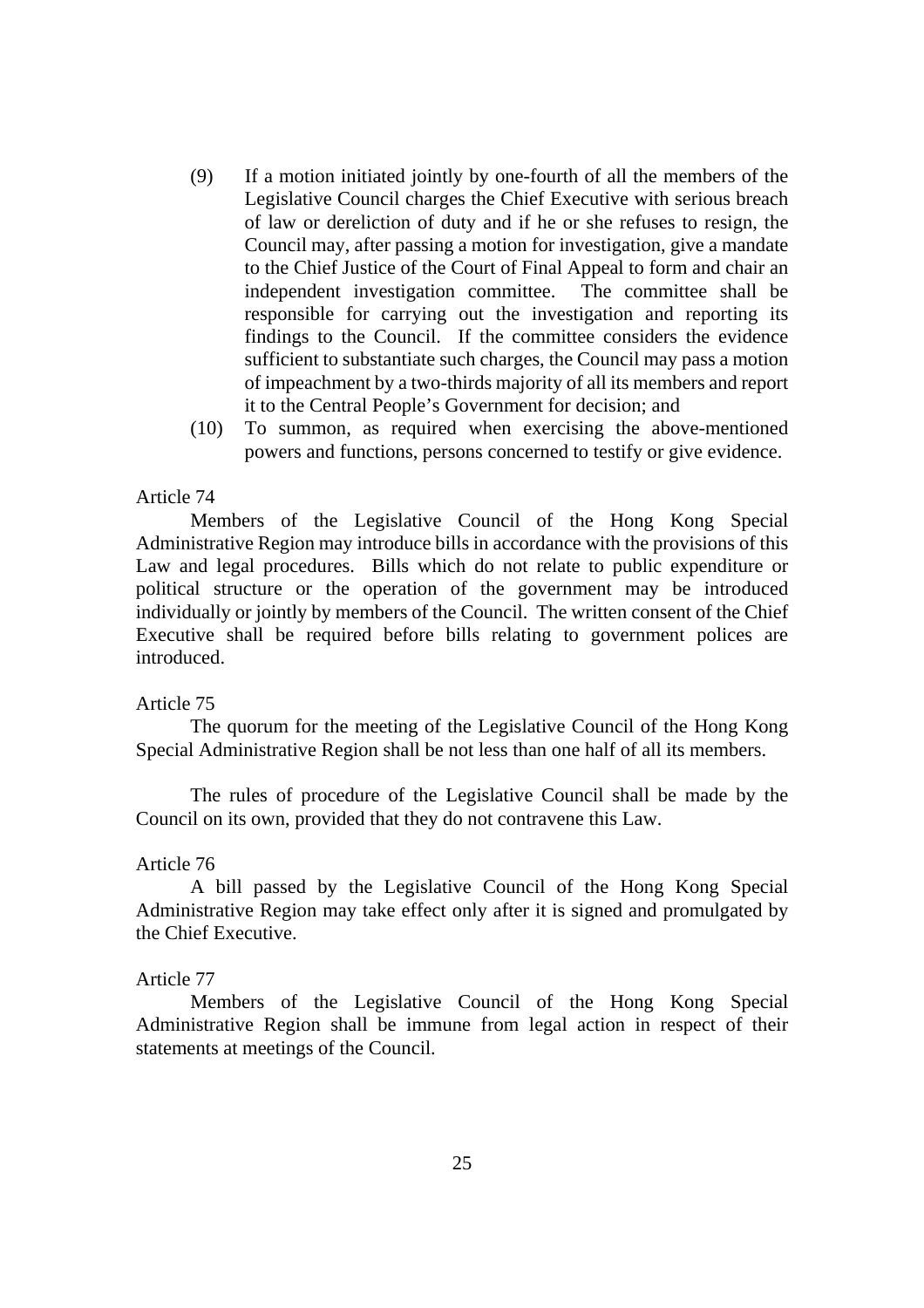<span id="page-26-0"></span>Members of the Legislative Council of the Hong Kong Special Administrative Region shall not be subjected to arrest when attending or on their way to a meeting of the Council.

#### Article 79

The President of the Legislative Council of the Hong Kong Special Administrative Region shall declare that a member of the Council is no longer qualified for the office under any of the following circumstances:

- (1) When he or she loses the ability to discharge his or her duties as a result of serious illness or other reasons;
- three consecutive months without the consent of the President of the (2) When he or she, with no valid reason, is absent from meetings for Legislative Council;
- (3) When he or she loses or renounces his or her status as a permanent resident of the Region;
- (4) When he or she accepts a government appointment and becomes a public servant;
- (5) When he or she is bankrupt or fails to comply with a court order to repay debts;
- (6) When he or she is convicted and sentenced to imprisonment for one month or more for a criminal offence committed within or outside the Region and is relieved of his or her duties by a motion passed by two-thirds of the members of the Legislative Council present; and
- (7) When he or she is censured for misbehaviour or breach of oath by a vote of two-thirds of the members of the Legislative Council present.

#### *Section 4: The Judiciary*

#### Article 80

The courts of the Hong Kong Special Administrative Region at all levels shall be the judiciary of the Region, exercising the judicial power of the Region.

#### Article 81

The Court of Final Appeal, the High Court, district courts, magistrates' courts and other special courts shall be established in the Hong Kong Special Administrative Region. The High Court shall comprise the Court of Appeal and the Court of First Instance.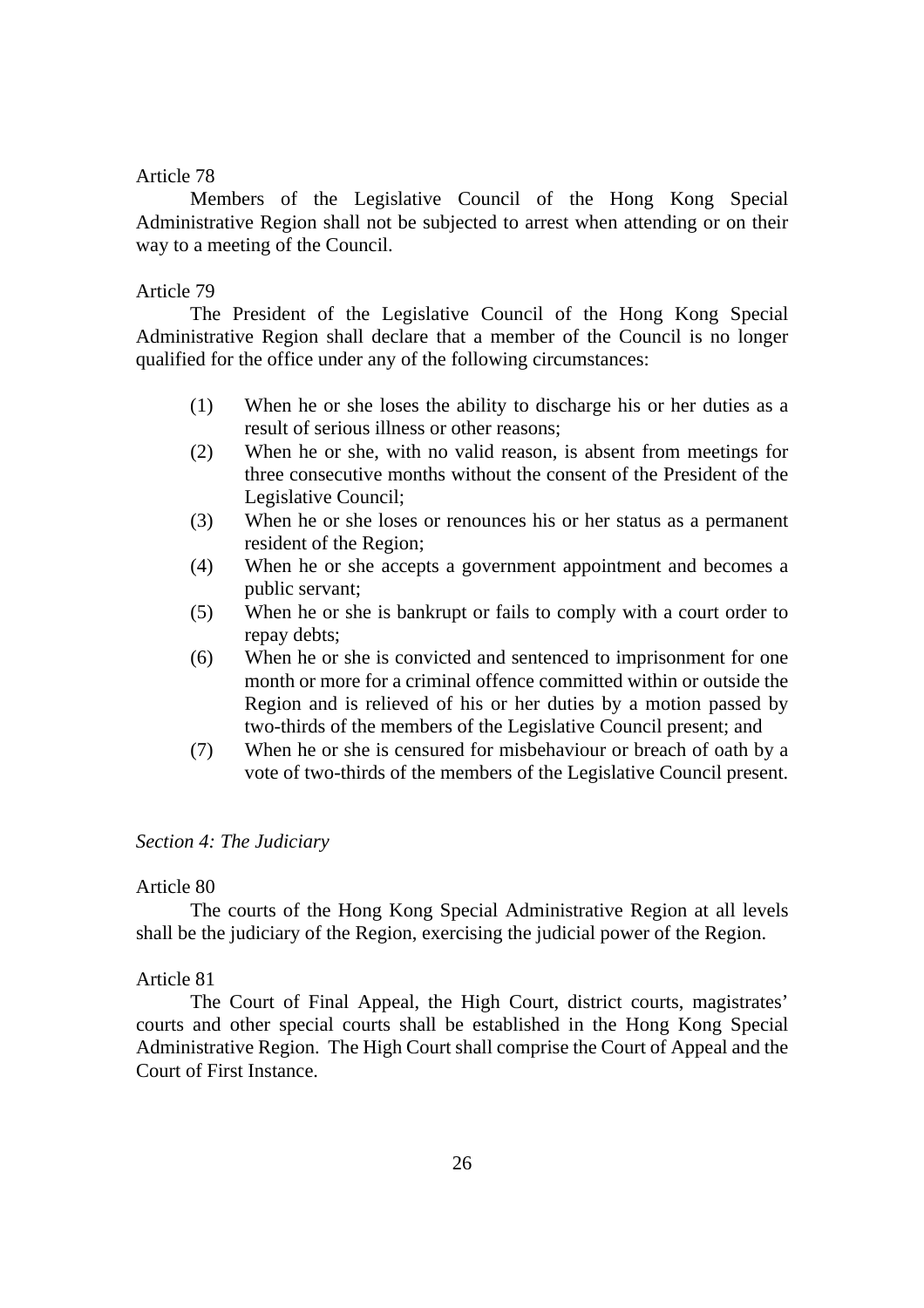The judicial system previously practised in Hong Kong shall be maintained except for those changes consequent upon the establishment of the Court of Final Appeal of the Hong Kong Special Administrative Region.

#### Article 82

The power of final adjudication of the Hong Kong Special Administrative Region shall be vested in the Court of Final Appeal of the Region, which may as required invite judges from other common law jurisdictions to sit on the Court of Final Appeal.

#### Article 83

The structure, powers and functions of the courts of the Hong Kong Special Administrative Region at all levels shall be prescribed by law.

#### Article 84

The courts of the Hong Kong Special Administrative Region shall adjudicate cases in accordance with the laws applicable in the Region as prescribed in Article 18 of this Law and may refer to precedents of other common law jurisdictions.

#### Article 85

The courts of the Hong Kong Special Administrative Region shall exercise judicial power independently, free from any interference. Members of the judiciary shall be immune from legal action in the performance of their judicial functions.

#### Article 86

The principle of trial by jury previously practised in Hong Kong shall be maintained.

#### Article 87

In criminal or civil proceedings in the Hong Kong Special Administrative Region, the principles previously applied in Hong Kong and the rights previously enjoyed by parties to proceedings shall be maintained.

Anyone who is lawfully arrested shall have the right to a fair trial by the judicial organs without delay and shall be presumed innocent until convicted by the judicial organs.

#### Article 88

Judges of the courts of the Hong Kong Special Administrative Region shall be appointed by the Chief Executive on the recommendation of an independent commission composed of local judges, persons from the legal profession and eminent persons from other sectors.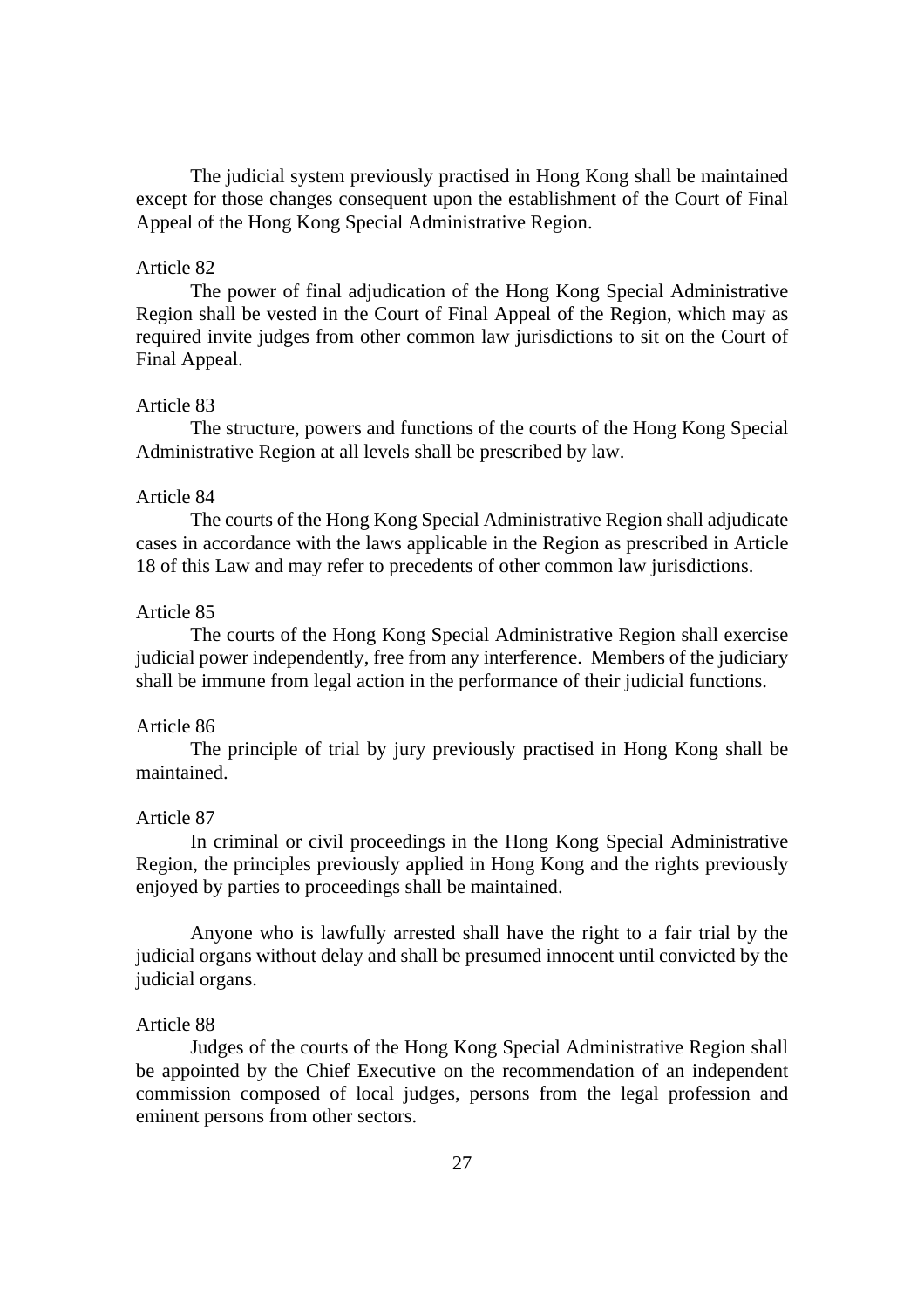A judge of court of the Hong Kong Special Administrative Region may only be removed for inability to discharge his or her duties, or for misbehaviour, by the Chief Executive on the recommendation of a tribunal appointed by the Chief Justice of the Court of Final Appeal and consisting of not fewer than three local judges.

The Chief Justice of the Court of Final Appeal of the Hong Kong Special Administrative Region may be investigated only for inability to discharge his or her duties, or for misbehaviour, by a tribunal appointed by the Chief Executive and consisting of not fewer than five local judges and may be removed by the Chief Executive on the recommendation of the tribunal and in accordance with the procedures prescribed in this Law.

#### Article 90

The Chief Justice of the Court of Final Appeal and the Chief Judge of the High Court of the Hong Kong Special Administrative Region shall be Chinese citizens who are permanent residents of the Region with no right of abode in any foreign country.

In the case of the appointment or removal of judges of the Court of Final Appeal and the Chief Judge of the High Court of the Hong Kong Special Administrative Region, the Chief Executive shall, in addition to following the procedures prescribed in Article 88 and 89 of this Law, obtain the endorsement of the Legislative Council and report such appointment or removal to the Standing Committee of the National People's Congress for the record.

#### Article 91

The Hong Kong Special Administrative Region shall maintain the previous system of appointment and removal of members of the judiciary other than judges.

#### Article 92

Judges and other members of the judiciary of the Hong Kong Special Administrative Region shall be chosen on the basis of their judicial and professional qualities and may be recruited from other common law jurisdictions.

#### Article 93

Judges and other members of the judiciary serving in Hong Kong before the establishment of the Hong Kong Special Administrative Region may all remain in employment and retain their seniority with pay, allowances, benefits and conditions of service no less favourable than before.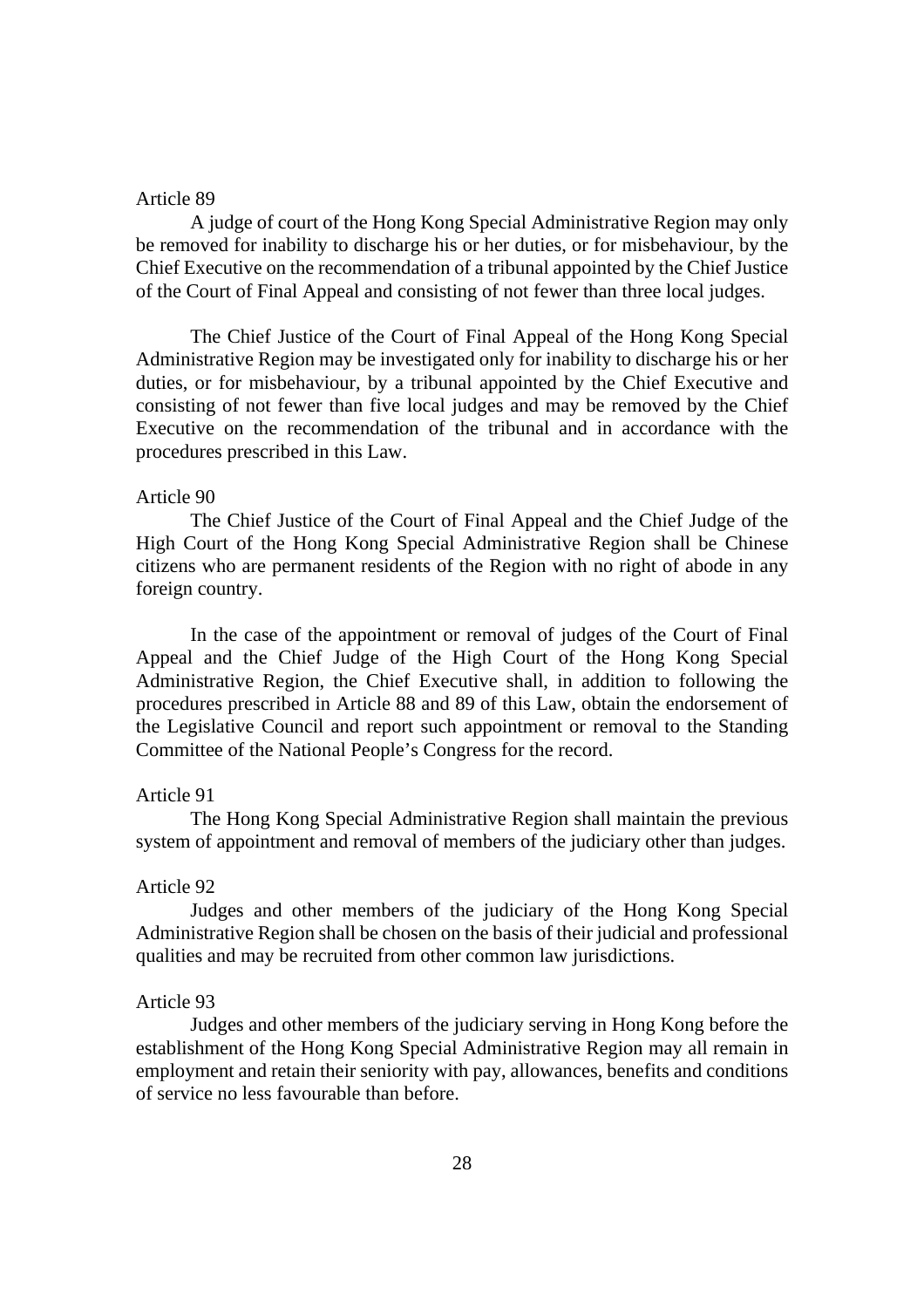<span id="page-29-0"></span>The Government of the Hong Kong Special Administrative Region shall pay to judges and other members of the judiciary who retire or leave the service in compliance with regulations, including those who have retired or left the service before the establishment of the Hong Kong Special Administrative Region, or to their dependants, all pensions, gratuities, allowances and benefits due to them on terms no less favourable than before, irrespective of their nationality or place of residence.

#### Article 94

On the basis of the system previously operating in Hong Kong, the Government of the Hong Kong Special Administrative Region may make provisions for local lawyers and lawyers from outside Hong Kong to work and practise in the Region.

#### Article 95

The Hong Kong Special Administrative Region may, through consultations and in accordance with law, maintain juridical relations with the judicial organs of other parts of the country, and they may render assistance to each other.

#### Article 96

With the assistance or authorization of the Central People's Government, the Government of the Hong Kong Special Administrative Region may make appropriate arrangements with foreign states for reciprocal juridical assistance.

#### *Section 5: District Organizations*

#### Article 97

District organizations which are not organs of political power may be established in the Hong Kong Special Administrative Region, to be consulted by the government of the Region on district administration and other affairs, or to be responsible for providing services in such fields as culture, recreation and environmental sanitation.

#### Article 98

The powers and functions of the district organizations and the method for their formation shall be prescribed by law.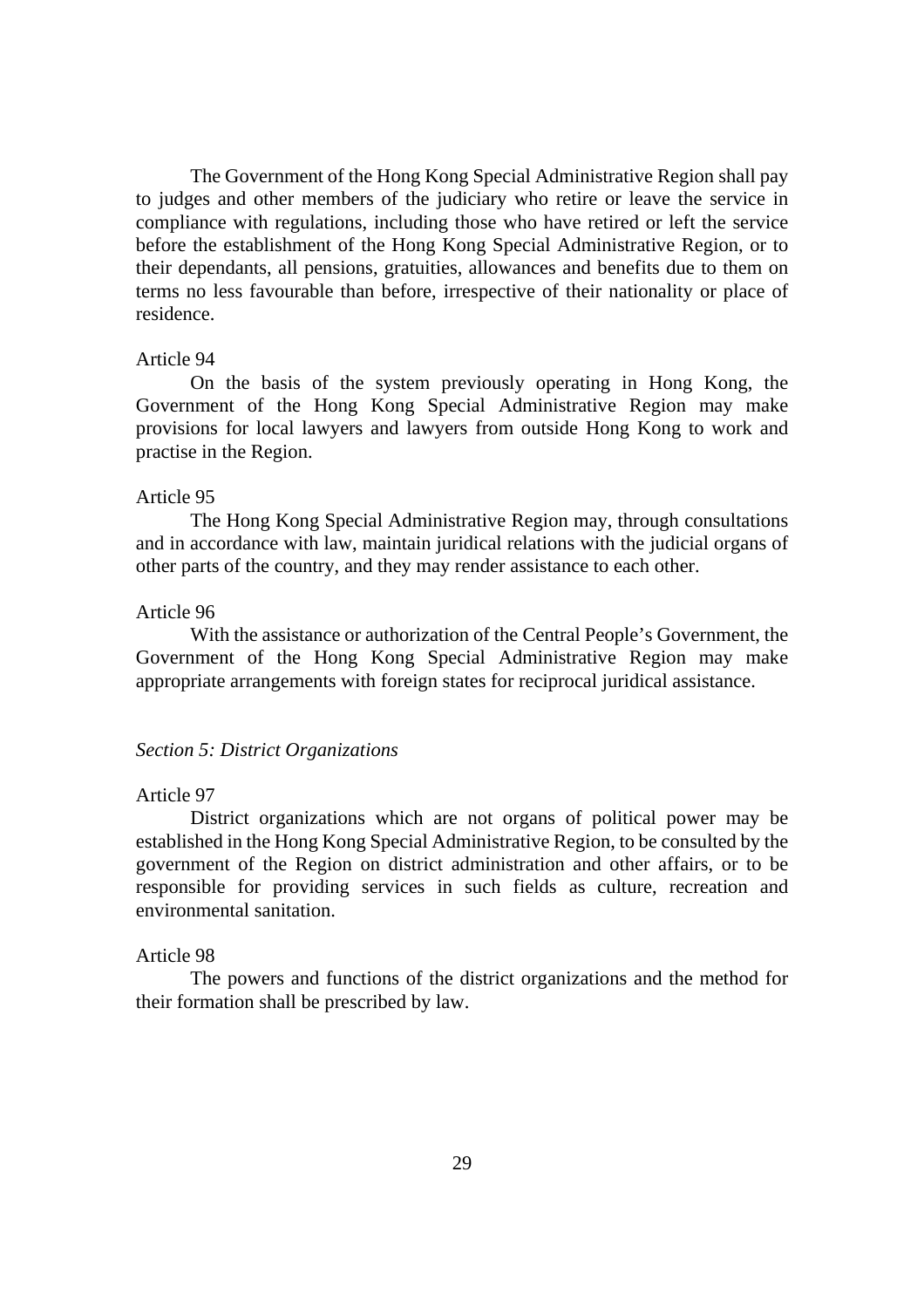#### <span id="page-30-0"></span>*Section 6: Public Servants*

#### Article 99

Public servants serving in all government departments of the Hong Kong Special Administrative Region must be permanent residents of the Region, except where otherwise provided for in Article 101 of this Law regarding public servants of foreign nationalities and except for those below a certain rank as prescribed by law.

Public servants must be dedicated to their duties and be responsible to the Government of the Hong Kong Special Administrative Region.

#### Article 100

Public servants serving in all Hong Kong government departments, including the police department, before the establishment of the Hong Kong Special Administrative Region, may all remain in employment and retain their seniority with pay, allowances, benefits and conditions of service no less favourable than before.

#### Article 101

The Government of the Hong Kong Special Administrative Region may employ British and other foreign nationals previously serving in the public service in Hong Kong, or those holding permanent identity cards of the Region, to serve as public servants in government departments at all levels, but only Chinese citizens among permanent residents of the Region with no right of abode in any foreign country may fill the following posts: the Secretaries and Deputy Secretaries of Departments, Directors of Bureaux, Commissioner Against Corruption, Director of Audit, Commissioner of Police, Director of Immigration and Commissioner of Customs and Excise.

The Government of the Hong Kong Special Administrative Region may also employ British and other foreign nationals as advisers to government departments and, when required, may recruit qualified candidates from outside the Region to fill professional and technical posts in government departments. These foreign nationals shall be employed only in their individual capacities and shall be responsible to the government of the Region.

#### Article 102

The Government of the Hong Kong Special Administrative Region shall pay to public servants who retire or who leave the service in compliance with regulations, including those who have retired or who have left the service in compliance with regulations before the establishment of the Hong Kong Special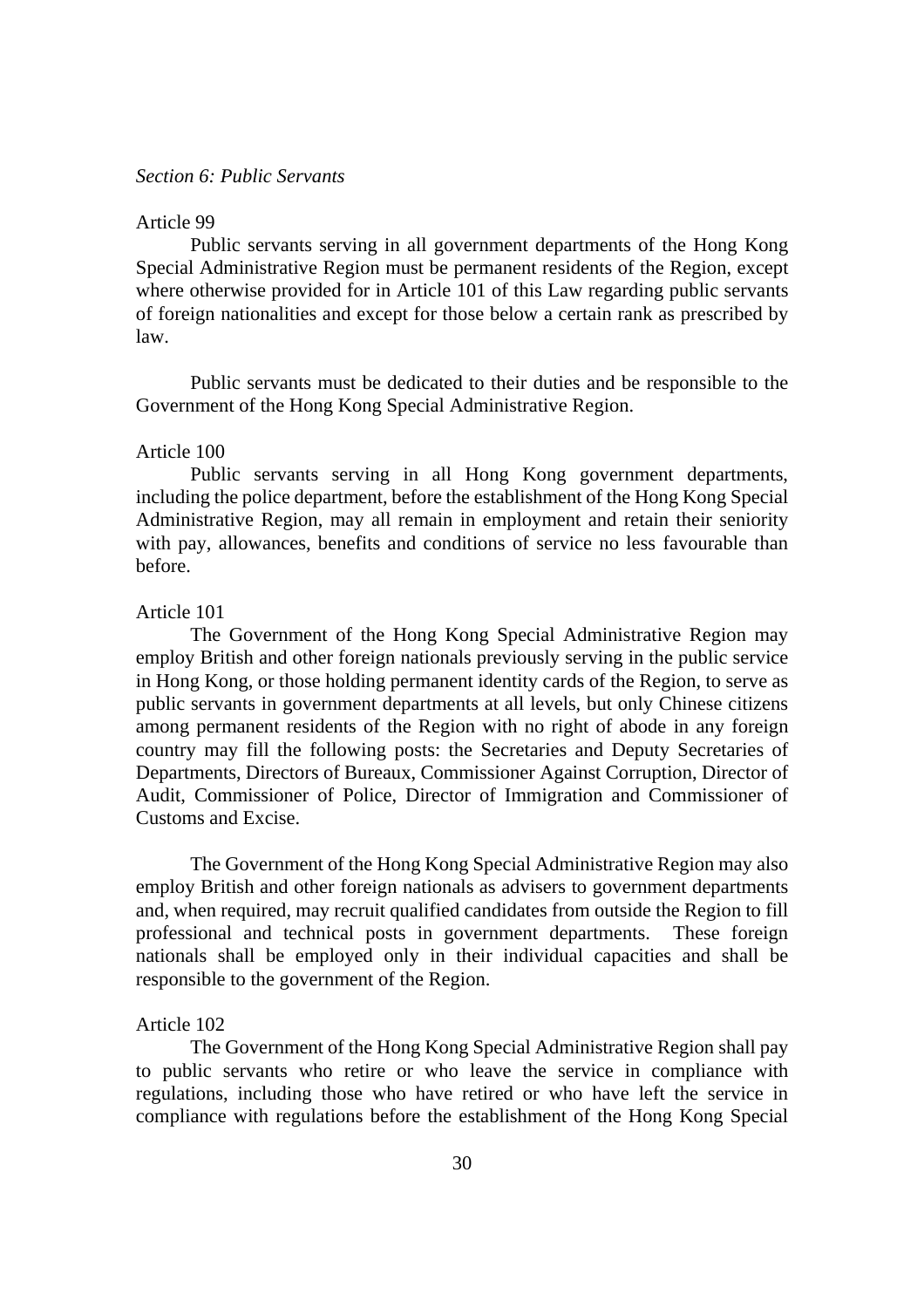Administrative Region, or to their dependants, all pensions, gratuities, allowances and benefits due to them on terms no less favourable than before, irrespective of their nationality or place of residence.

### Article 103

The appointment and promotion of public servants shall be on the basis of their qualifications, experience and ability. Hong Kong's previous system of recruitment, employment, assessment, discipline, training and management for the public service, including special bodies for their appointment, pay and conditions of service, shall be maintained, except for any provisions for privileged treatment of foreign nationals.

#### Article 104

When assuming office, the Chief Executive, principal officials, members of the Executive Council and of the Legislative Council, judges of the courts at all levels and other members of the judiciary in the Hong Kong Special Administrative Region must, in accordance with law, swear to uphold the Basic Law of the Hong Kong Special Administrative Region of the People's Republic of China and swear allegiance to the Hong Kong Special Administrative Region of the People's Republic of China.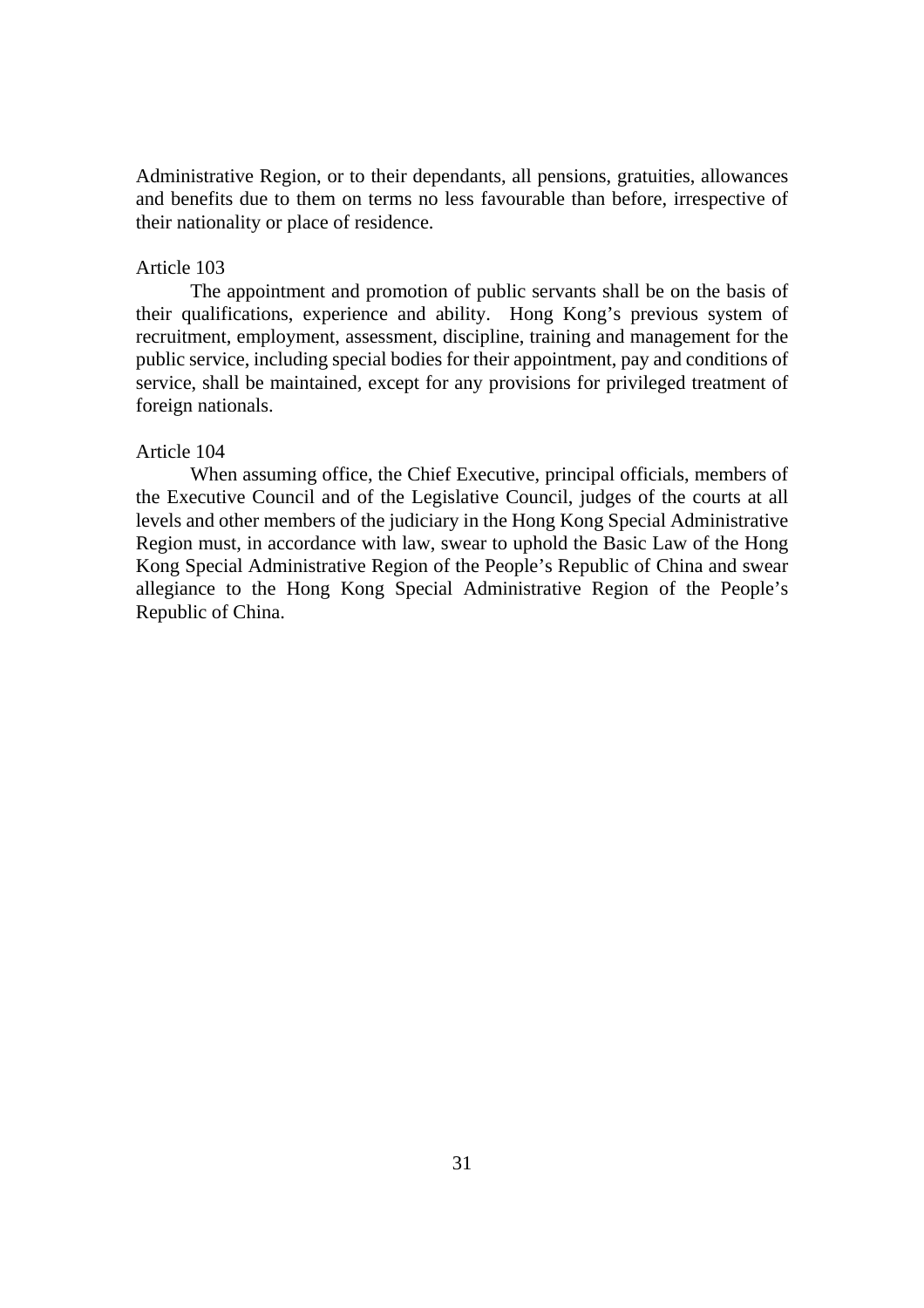#### <span id="page-32-0"></span>**Chapter V: Economy**

*Section 1: Public Finance, Monetary Affairs, Trade, Industry and Commerce* 

#### Article 105

The Hong Kong Special Administrative Region shall, in accordance with law, protect the right of individuals and legal persons to the acquisition, use, disposal and inheritance of property and their right to compensation for lawful deprivation of their property.

Such compensation shall correspond to the real value of the property concerned at the time and shall be freely convertible and paid without undue delay.

The ownership of enterprises and the investments from outside the Region shall be protected by law.

#### Article 106

The Hong Kong Special Administrative Region shall have independent finances.

The Hong Kong Special Administrative Region shall use its financial revenues exclusively for its own purposes, and they shall not be handed over to the Central People's Government.

The Central People's Government shall not levy taxes in the Hong Kong Special Administrative Region.

#### Article 107

The Hong Kong Special Administrative Region shall follow the principle of keeping the expenditure within the limits of revenues in drawing up its budget, and strive to achieve a fiscal balance, avoid deficits and keep the budget commensurate with the growth rate of its gross domestic product.

#### Article 108

The Hong Kong Special Administrative Region shall practise an independent taxation system.

The Hong Kong Special Administrative Region shall, taking the low tax policy previously pursued in Hong Kong as reference, enact laws on its own concerning types of taxes, tax rates, tax reductions, allowances and exemptions, and other matters of taxation.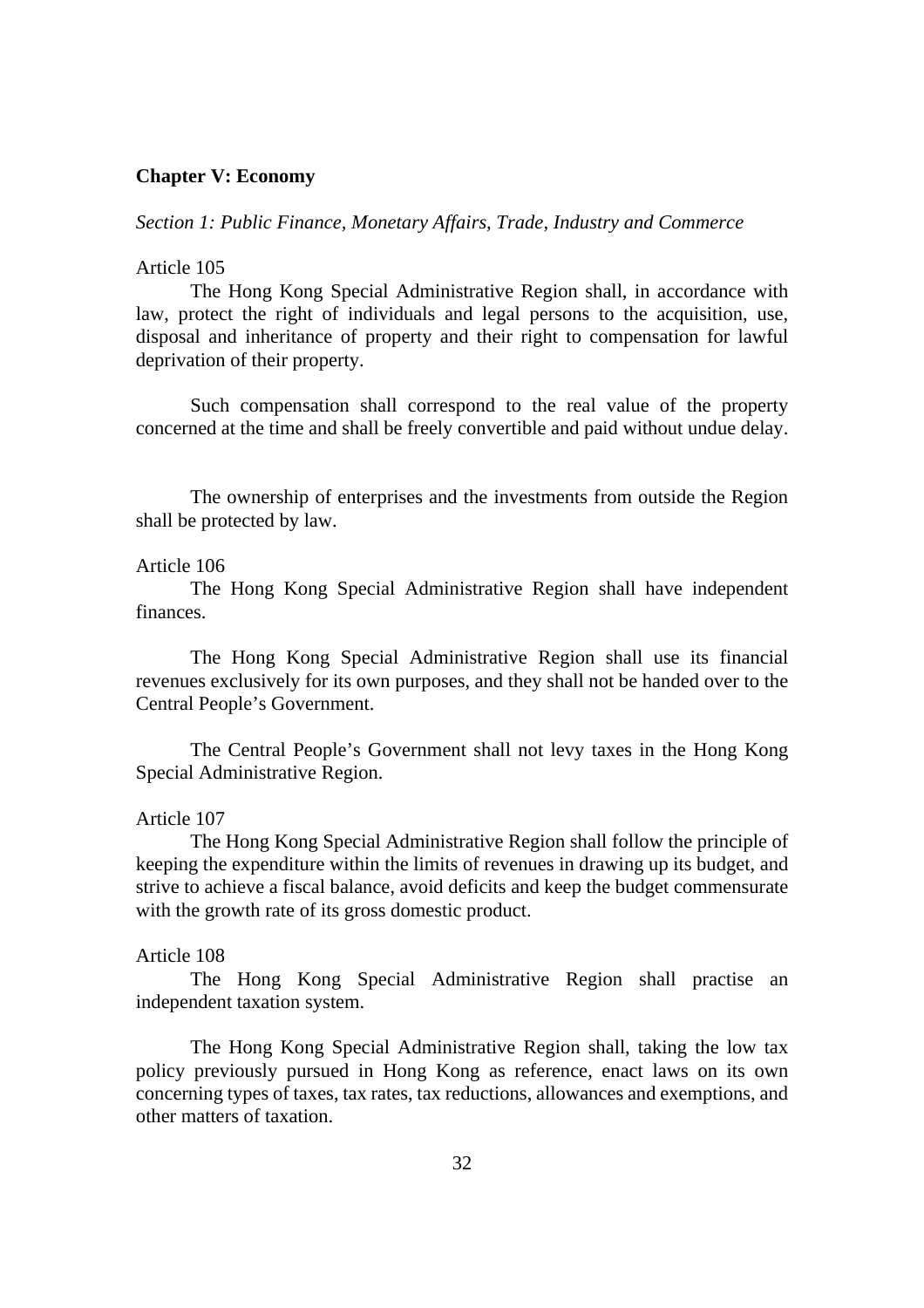The Government of the Hong Kong Special Administrative Region shall provide an appropriate economic and legal environment for the maintenance of the status of Hong Kong as an international financial centre.

#### Article 110

The monetary and financial systems of the Hong Kong Special Administrative Region shall be prescribed by law.

The Government of the Hong Kong Special Administrative Region shall, on its own, formulate monetary and financial policies, safeguard the free operation of financial business and financial markets, and regulate and supervise them in accordance with law.

#### Article 111

The Hong Kong dollar, as the legal tender in the Hong Kong Special Administrative Region, shall continue to circulate.

The authority to issue Hong Kong currency shall be vested in the Government of the Hong Kong Special Administrative Region. The issue of Hong Kong currency must be backed by a 100 percent reserve fund. The system regarding the issue of Hong Kong currency and the reserve fund system shall be prescribed by law.

The Government of the Hong Kong Special Administrative Region may authorize designated banks to issue or continue to issue Hong Kong currency under statutory authority, after satisfying itself that any issue of currency will be soundly based and that the arrangements for such issue are consistent with the object of maintaining the stability of the currency.

#### Article 112

No foreign exchange control policies shall be applied in the Hong Kong Special Administrative Region. The Hong Kong dollar shall be freely convertible. Markets for foreign exchange, gold, securities, futures and the like shall continue.

The Government of the Hong Kong Special Administrative Region shall safeguard the free flow of capital within, into and out of the Region.

#### Article 113

The Exchange Fund of the Hong Kong Special Administrative Region shall be managed and controlled by the government of the Region, primarily for regulating the exchange value of the Hong Kong dollar.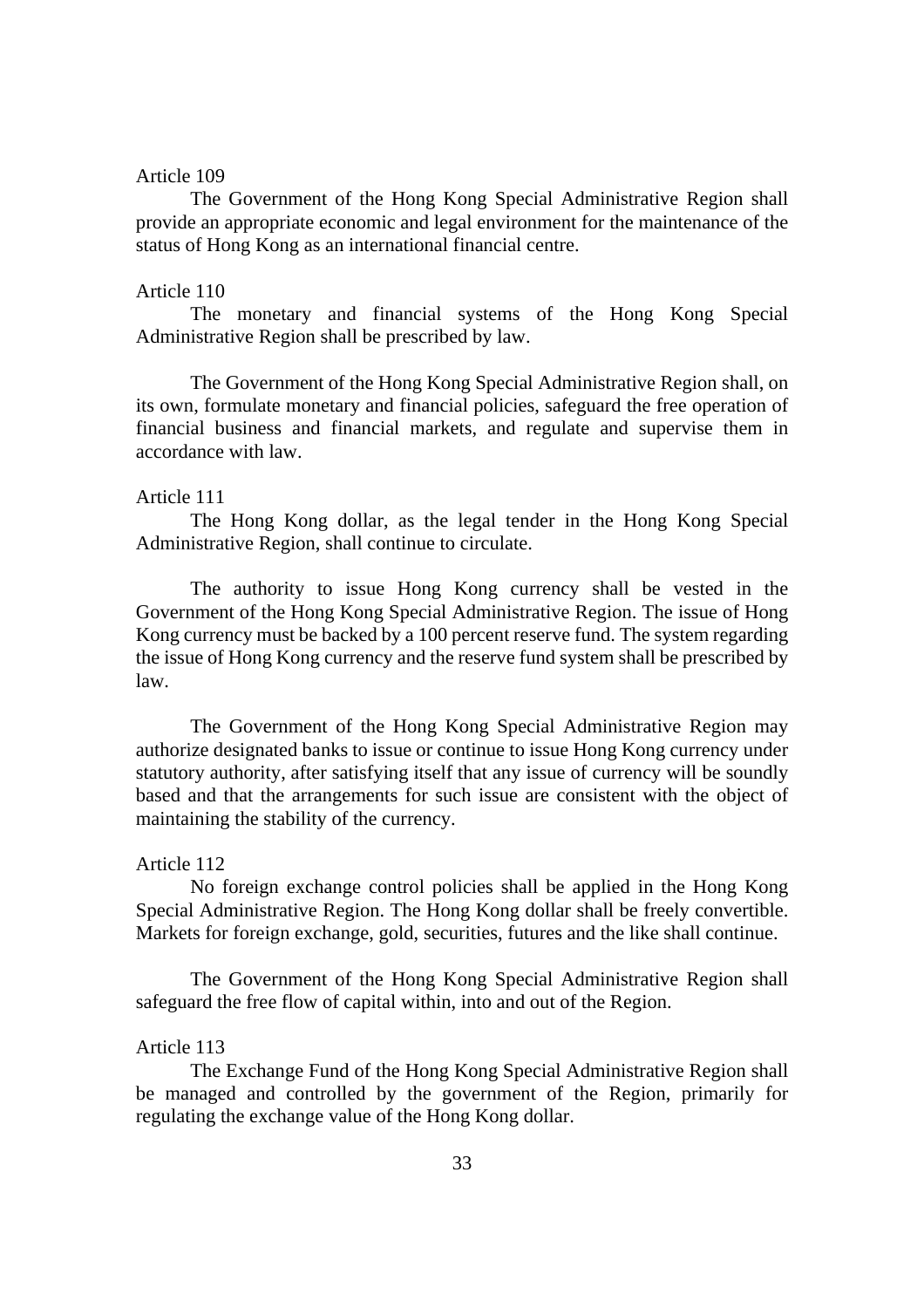The Hong Kong Special Administrative Region shall maintain the status of a free port and shall not impose any tariff unless otherwise prescribed by law.

#### Article 115

The Hong Kong Special Administrative Region shall pursue the policy of free trade and safeguard the free movement of goods, intangible assets and capital.

#### Article 116

The Hong Kong Special Administrative Region shall be a separate customs territory.

The Hong Kong Special Administrative Region may, using the name "Hong Kong, China", participate in relevant international organizations and international trade agreements (including preferential trade arrangements), such as the General Agreement on Tariffs and Trade and arrangements regarding international trade in textiles.

Export quotas, tariff preferences and other similar arrangements, which are obtained or made by the Hong Kong Special Administrative Region or which were obtained or made and remain valid, shall be enjoyed exclusively by the Region.

#### Article 117

The Hong Kong Special Administrative Region may issue its own certificates of origin for products in accordance with prevailing rules of origin.

#### Article 118

The Government of the Hong Kong Special Administrative Region shall provide an economic and legal environment for encouraging investments, technological progress and the development of new industries.

#### Article 119

The Government of the Hong Kong Special Administrative Region shall formulate appropriate policies to promote and co-ordinate the development of various trades such as manufacturing, commerce, tourism, real estate, transport, public utilities, services, agriculture and fisheries, and pay regard to the protection of the environment.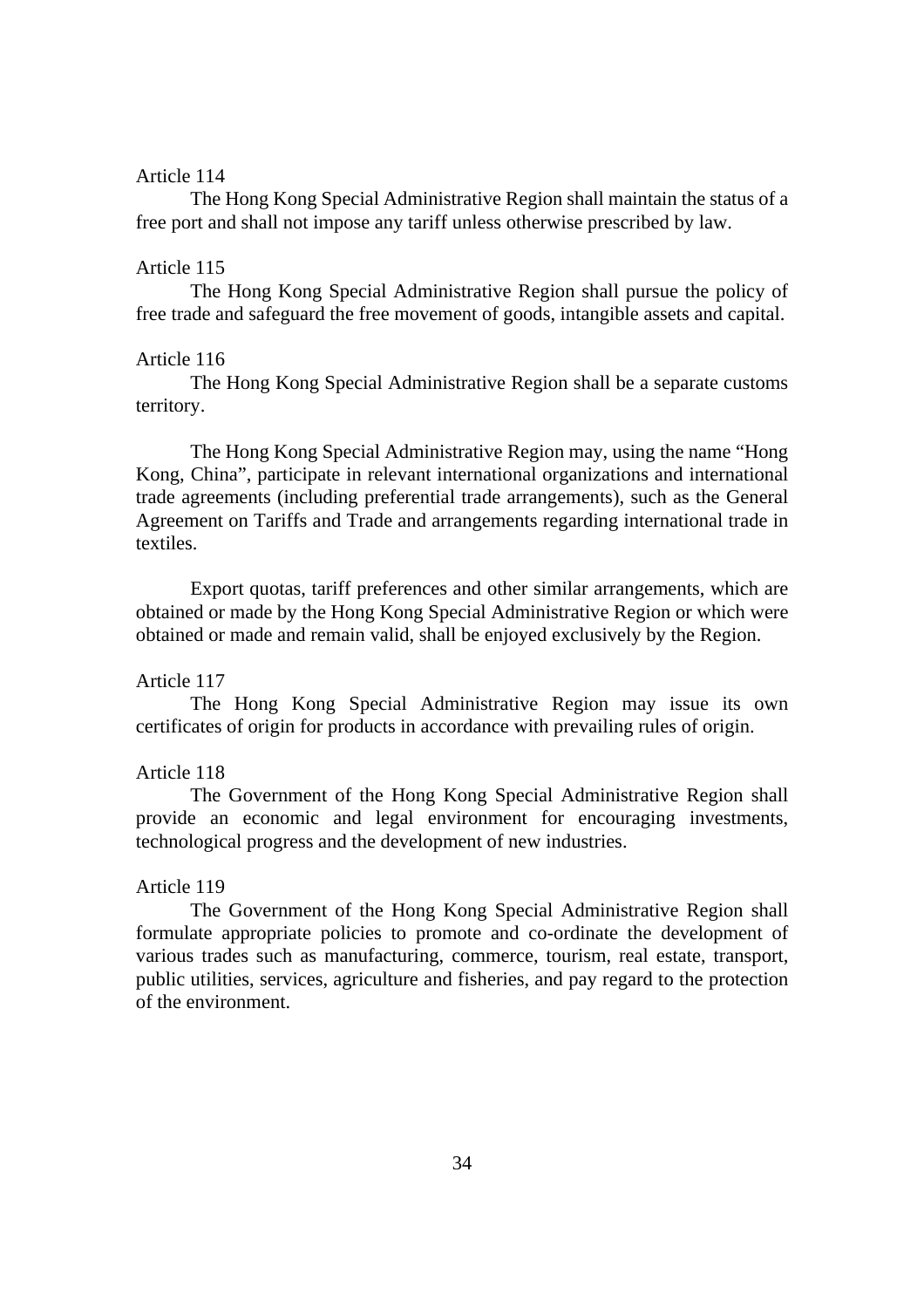#### <span id="page-35-0"></span>*Section 2: Land Leases*

#### Article 120

All leases of land granted, decided upon or renewed before the establishment of the Hong Kong Special Administrative Region which extend beyond 30 June 1997, and all rights in relation to such leases, shall continue to be recognized and protected under the law of the Region.

#### Article 121

As regards all leases of land granted or renewed where the original leases contain no right of renewal, during the period from 27 May 1985 to 30 June 1997, which extend beyond 30 June 1997 and expire not later than 30 June 2047, the lessee is not required to pay an additional premium as from 1 July 1997, but an annual rent equivalent to 3 per cent of the rateable value of the property at that date, adjusted in step with any changes in the rateable value thereafter, shall be charged.

#### Article 122

 houses granted after that date, where the property is granted to, a lessee descended In the case of old schedule lots, village lots, small houses and similar rural holdings, where the property was on 30 June 1984 held by, or , in the case of small through the male line from a person who was in 1898 a resident of an established village in Hong Kong, the previous rent shall remain unchanged so long as the property is held by that lessee or by one of his lawful successors in the male line.

#### Articles 123

Where leases of land without a right of renewal expire after the establishment of the Hong Kong Special Administrative Region, they shall be dealt with in accordance with laws and policies formulated by the Region on its own.

#### *Section 3: Shipping*

#### Article 124

The Hong Kong Special Administrative Region shall maintain Hong Kong's previous systems of shipping management and shipping regulation, including the system for regulating conditions of seamen.

The Government of the Hong Kong Special Administrative Region shall, on its own, define its specific functions and responsibilities in respect of shipping.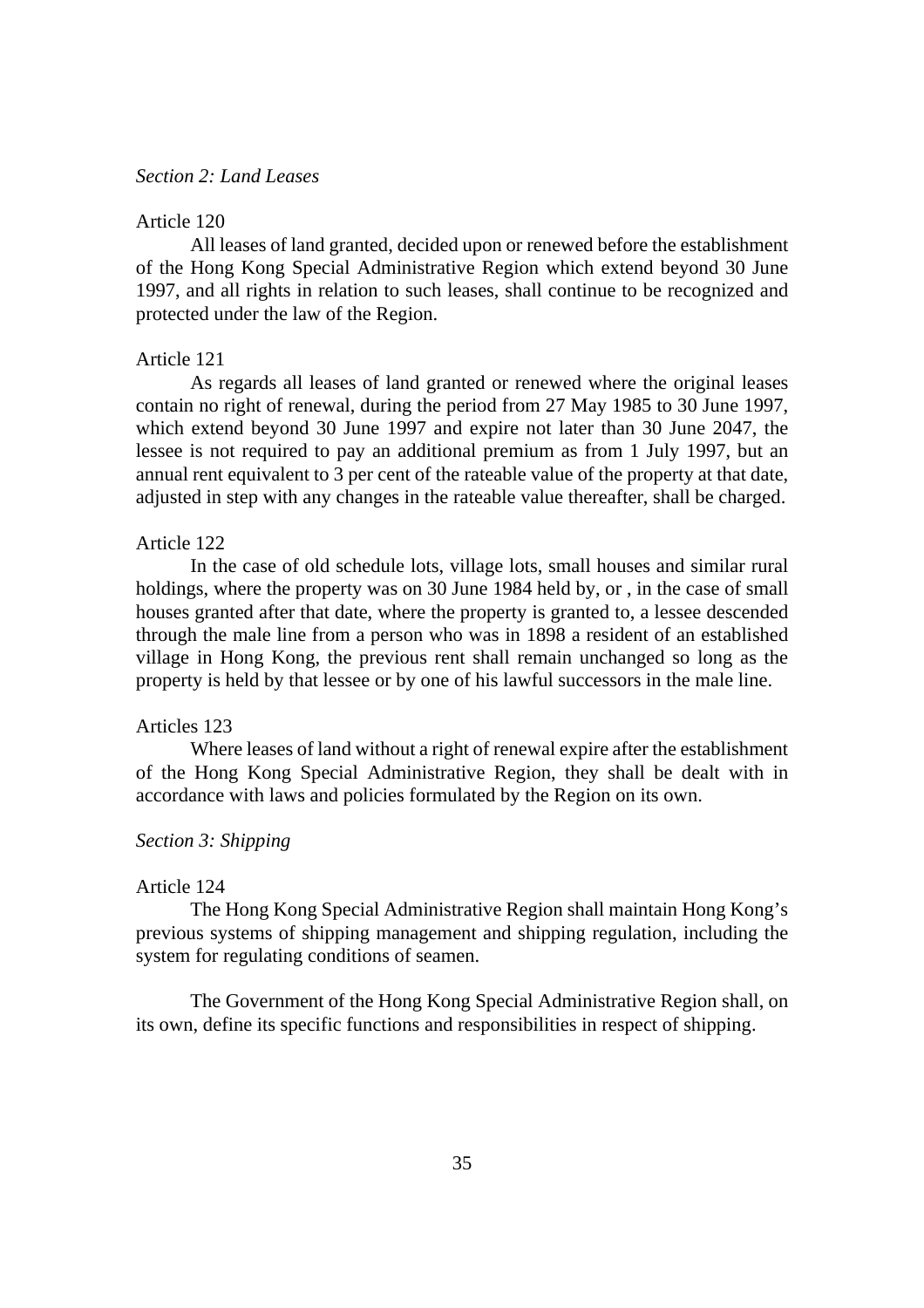#### Article 125

The Hong Kong Special Administrative Region shall be authorized by the Central People's Government to continue to maintain a shipping register and issue related certificates under its legislation, using the name "Hong Kong, China".

#### Article 126

With the exception of foreign warships, access for which requires the special permission of the Central People's Government, ships shall enjoy access to the ports of the Hong Kong Special Administrative Region in accordance with the laws of the Region.

#### Article 127

Private shipping businesses and shipping-related businesses and private container terminals in the Hong Kong Special Administrative Region may continue to operate freely.

#### *Section 4: Civil Aviation*

# Article 128

The Government of the Hong Kong Special Administrative Region shall provide conditions and take measures for the maintenance of the status of Hong Kong as a centre of international and regional aviation.

# Article 129

The Hong Kong Special Administrative Region shall continue the previous system of civil aviation management in Hong Kong and keep its own aircraft register in accordance with provisions laid down by the Central People's Government concerning nationality marks and registration marks of aircraft.

Access of foreign state aircraft to the Hong Kong Special Administrative Region shall require the special permission of the Central People's Government.

# Article 130

The Hong Kong Special Administrative Region shall be responsible on its own for matters of routine business and technical management of civil aviation, including the management of airports, the provision of air traffic services within the flight information region of the Hong Kong Special Administrative Region, and the discharge of other responsibilities allocated to it under the regional air navigation procedures of the International Civil Aviation Organization.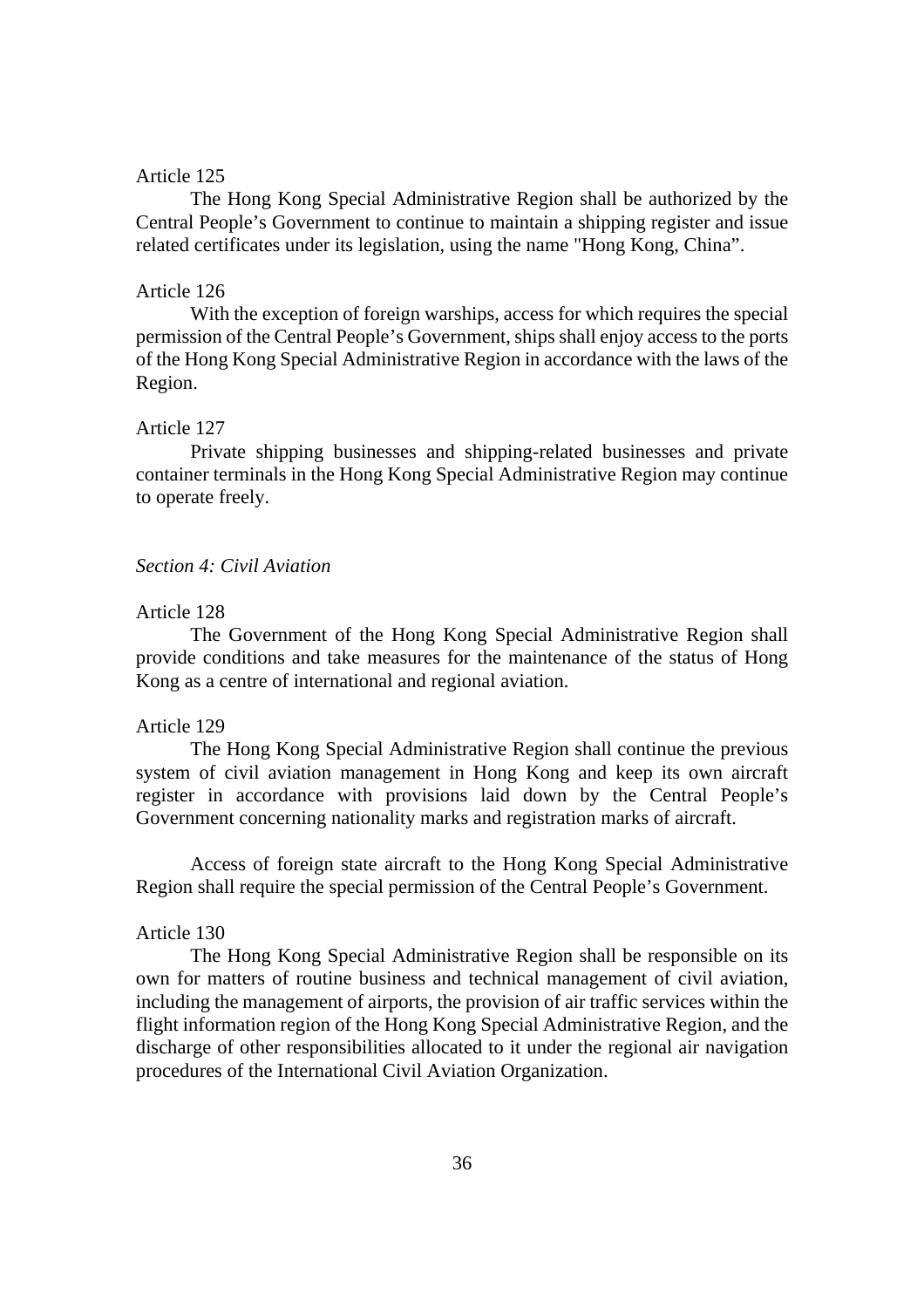#### Article 131

The Central People's Government shall, in consultation with the Government of the Hong Kong Special Administrative Region, make arrangements providing air services between the Region and other parts of the People's Republic of China for airlines incorporated in the Hong Kong Special Administrative Region and having their principal place of business in Hong Kong and other airlines of the People's Republic of China.

# Article 132

All air service agreements providing air services between other parts of the People's Republic of China and other states and regions with stops at the Hong Kong Special Administrative Region and air services between the Hong Kong Special Administrative Region and other states and regions with stops at other parts of the People's Republic of China shall be concluded by the Central People's Government.

In concluding the air service agreements referred to in the first paragraph of this Article, the Central People's Government shall take account of the special conditions and economic interests of the Hong Kong Special Administrative Region and consult the government of the Region.

 arrangements for such services referred to in the first paragraph of this Article. Article 133 Representatives of the Government of the Hong Kong Special Administrative Region may, as members of the delegations of the Government of the People's Republic of China, participate in air service consultations conducted by the Central People's Government with foreign governments concerning

Acting under specific authorizations from the Central People's Government, the Government of the Hong Kong Special Administrative Region may:

- (1) renew or amend air service agreements and arrangements previously in force;
- (2) negotiate and conclude new air service agreements providing routes for airlines incorporated in the Hong Kong Special Administrative Region and having their principal place of business in Hong Kong and providing rights for over-flights and technical stops; and
- (3) negotiate and conclude provisional arrangements with foreign states or regions with which no air service agreements have been concluded.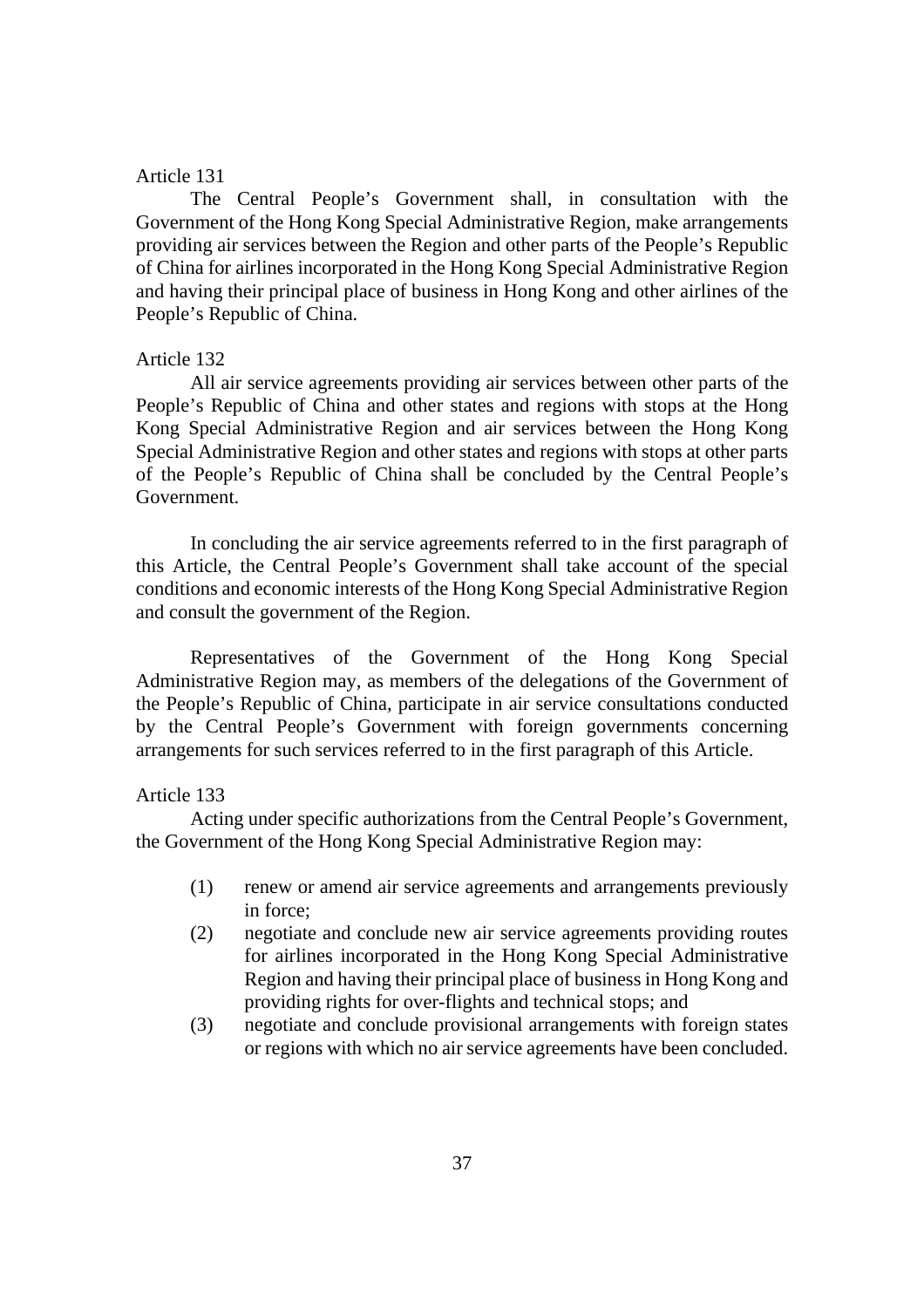All scheduled air services to, from or through Hong Kong, which do not operate to, from or through the mainland of China shall be regulated by the air service agreements or provisional arrangements referred to in this Article.

# Article 134

The Central People's Government shall give the Government of the Hong Kong Special Administrative Region the authority to :

- (1) negotiate and conclude with other authorities all arrangements concerning the implementation of the air service agreements and provisional arrangements referred to in Article 133 of this Law;
- (2) issue licences to airlines incorporated in the Hong Kong Special Administrative Region and having their principal place of business in Hong Kong;
- (3) designate such airlines under the air service agreements and provisional arrangements referred to in Article 133 of this Law; and
- (4) issue permits to foreign airlines for services other than those to, from or through the mainland of China.

# Article 135

Airlines incorporated and having their principal place of business in Hong Kong and business related to civil aviation functioning there prior to the establishment of the Hong Kong Special Administrative Region may continue to operate.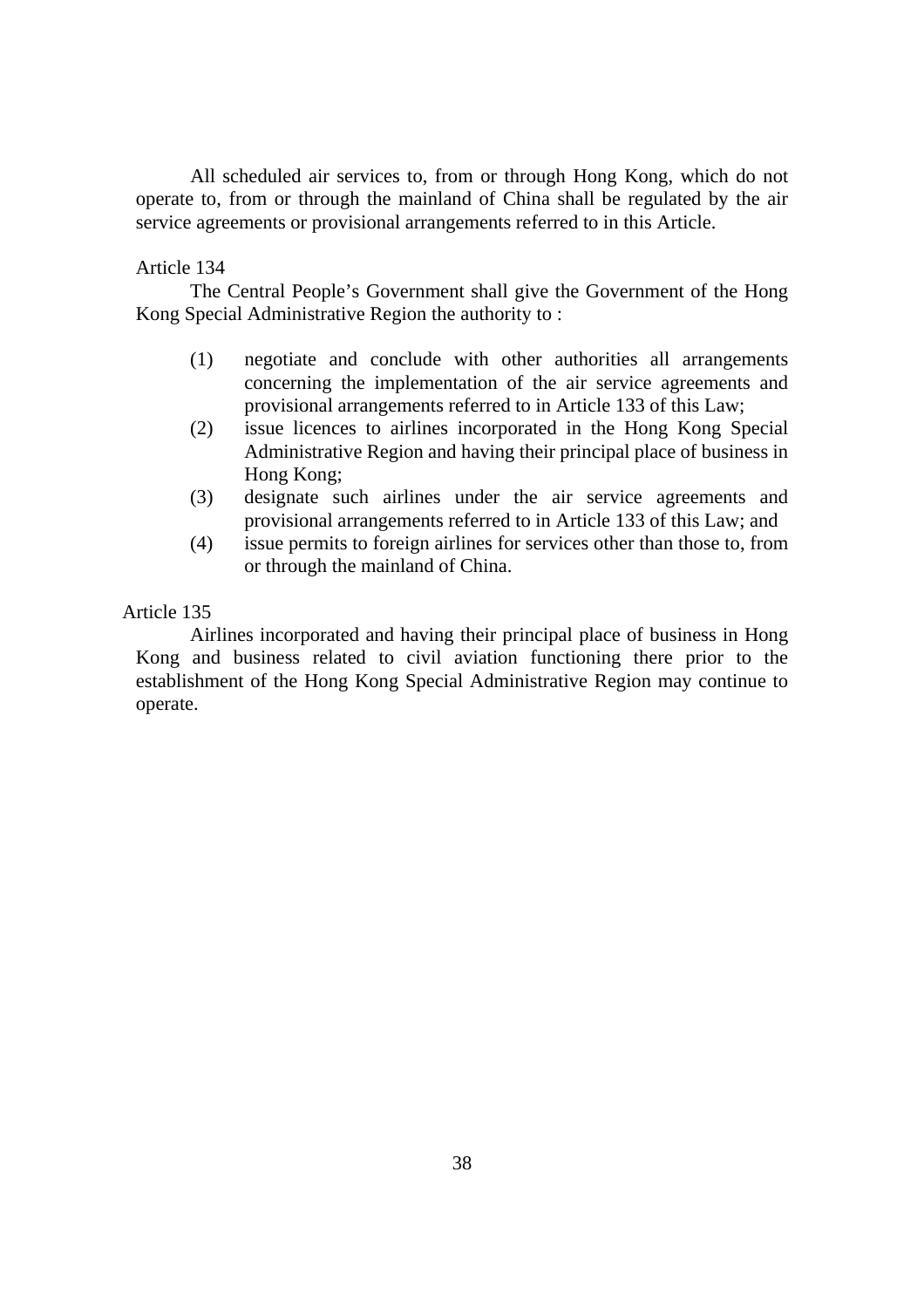# **Chapter VI : Education, Science, Culture, Sports, Religion, Labour and Social Services**

## Article 136

On the basis of the previous educational system, the Government of the Hong Kong Special Administrative Region shall, on its own, formulate policies on the development and improvement of education, including policies regarding the educational system and its administration, the language of instruction, the allocation of funds, the examination system, the system of academic awards and the recognition of educational qualifications.

 Community organizations and individuals may, in accordance with law, run educational undertakings of various kinds in the Hong Kong Special Administrative Region.

## Article 137

Educational institutions of all kinds may retain their autonomy and enjoy academic freedom. They may continue to recruit staff and use teaching materials from outside the Hong Kong Special Administrative Region. Schools run by religious organisations may continue to provide religious education, including courses in religion.

Students shall enjoy freedom of choice of educational institutions and freedom to pursue their education outside the Hong Kong Special Administrative Region.

## Article 138

The Government of the Hong Kong Special Administrative Region shall, on its own, formulate policies to develop Western and traditional Chinese medicine and to improve medical and health services. Community organizations and individuals may provide various medical and health services in accordance with law.

# Article 139

The Government of the Hong Kong Special Administrative Region shall, on its own, formulate policies on science and technology and protect by law achievements in scientific and technological research, patents, discoveries and inventions.

The Government of the Hong Kong Special Administrative Region shall, on its own, decide on the he scientific and technological standards and specifications applicable in Hong Kong.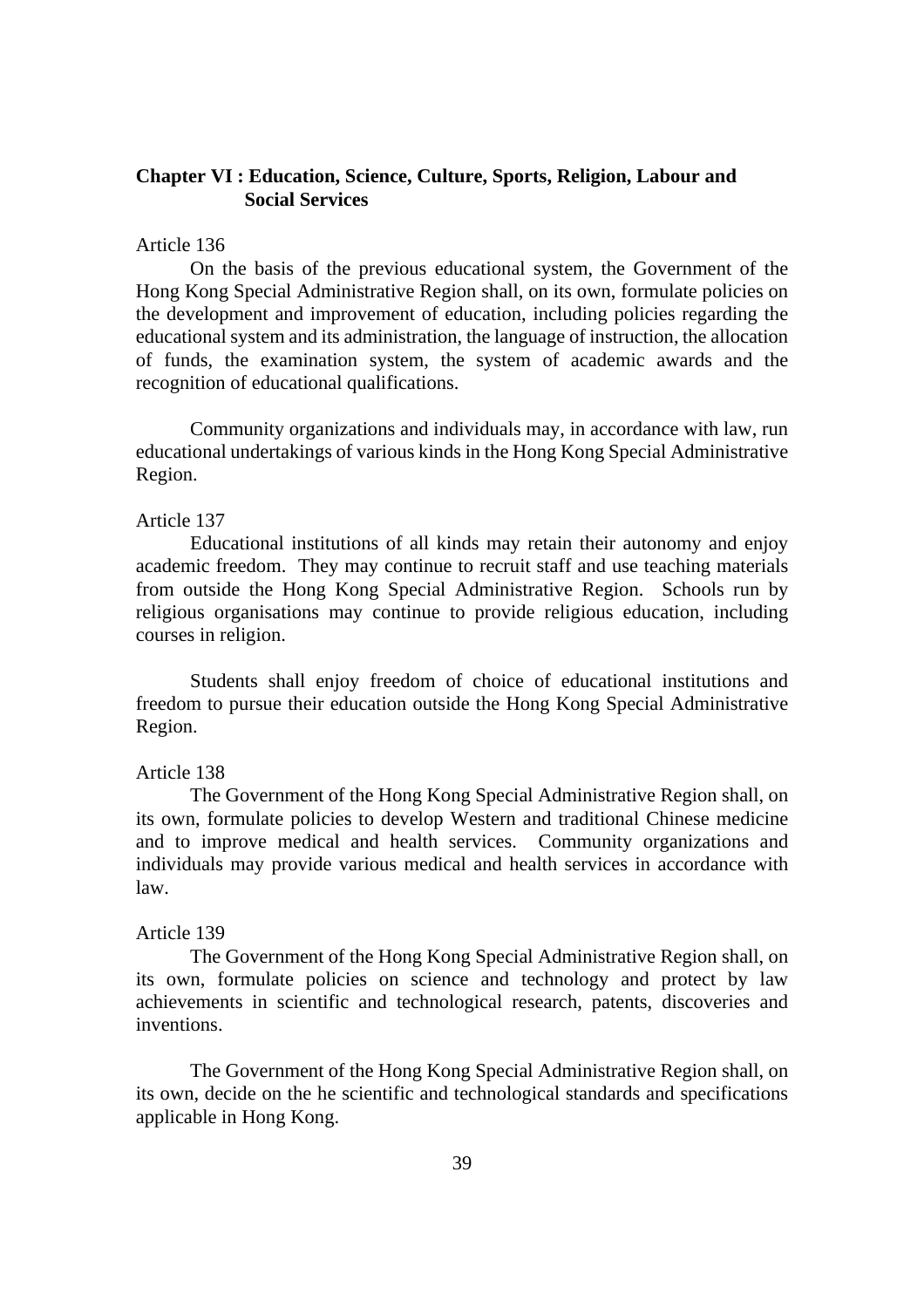### Article 140

The Government of the Hong Kong Special Administrative Region shall, on its own, formulate policies on culture and protect by law the achievements and the lawful rights and interests of authors in their literary and artistic creation.

## Article 141

The Government of the Hong Kong Special Administrative Region shall not restrict the freedom of religious belief, interfere in the internal affairs of religious organizations or restrict religious activities which do not contravene the laws of the Region.

Religious organizations shall, in accordance with law, enjoy the rights to acquire, use, dispose of and inherit property and the right to receive financial assistance. Their previous property rights and interests shall be maintained and protected.

Religious organizations may, according to their previous practice, continue to run seminaries and other schools, hospitals and welfare institutions and to provide other social services.

Religious organizations and believers in the Hong Kong Special Administrative Region may maintain and develop their relations with religious organizations and believers elsewhere.

## Article 142

The Government of the Hong Kong Special Administrative Region shall, on the basis of maintaining the previous systems concerning the professions, formulate provisions on its own for assessing the qualifications for practice in the various professions.

Persons with professional qualifications or qualifications for professional practice obtained prior to the establishment of the Hong Kong Special Administrative Region may retain their previous qualifications in accordance with the relevant regulations and codes of practice.

The Government of the Hong Kong Special Administrative Region shall continue to recognize the professions and the professional organizations recognized prior to the establishment of the Region, and these organizations may, on their own, assess and confer professional qualifications.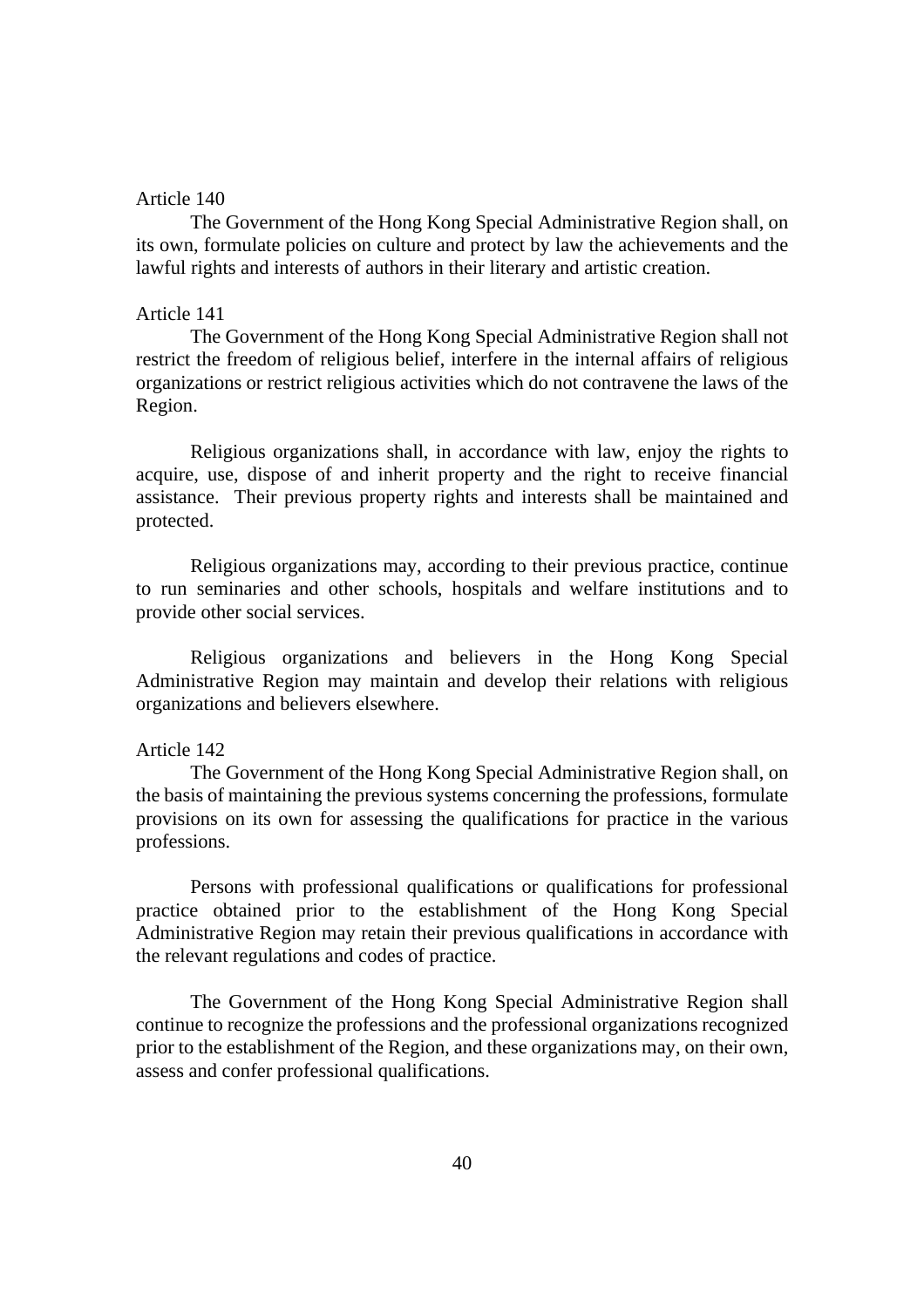required by developments in society and in consultation with the parties concerned, The Government of the Hong Kong Special Administrative Region may, as recognize new professions and professional organizations.

## Article 143

The Government of the Hong Kong Special Administrative Region shall, on its own, formulate policies on sports. Non-governmental sports organizations may continue to exist and develop in accordance with law.

# Article 144

The Government of the Hong Kong Special Administrative Region shall maintain the policy previously practised in Hong Kong in respect of subventions for non-governmental organizations in fields such as education, medicine and health, culture, art, recreation, sports, social welfare and social work. Staff members previously serving in subvented organizations in Hong Kong may remain in their employment in accordance with the previous system.

#### Article 145

On the basis of the previous social welfare system, the Government of the Hong Kong Special Administrative Region shall, on its own, formulate policies on the development and improvement of this system in the light of the economic conditions and social needs.

## Article 146

Voluntary organizations providing social services in the Hong Kong Special Administrative Region may, on their own, decide their forms of service, provided that the law is not contravened.

# Article 147

The Hong Kong Special Administrative Region shall on its own formulate laws and policies relating to labour.

## Article 148

The relationship between non-governmental organizations in fields such as education, science, technology, culture, art, sports, the professions, medicine and health, labour, social welfare and social work as well as religious organizations in the Hong Kong Special Administrative Region and their counterparts on the mainland shall be based on the principles of non-subordination, non-interference and mutual respect.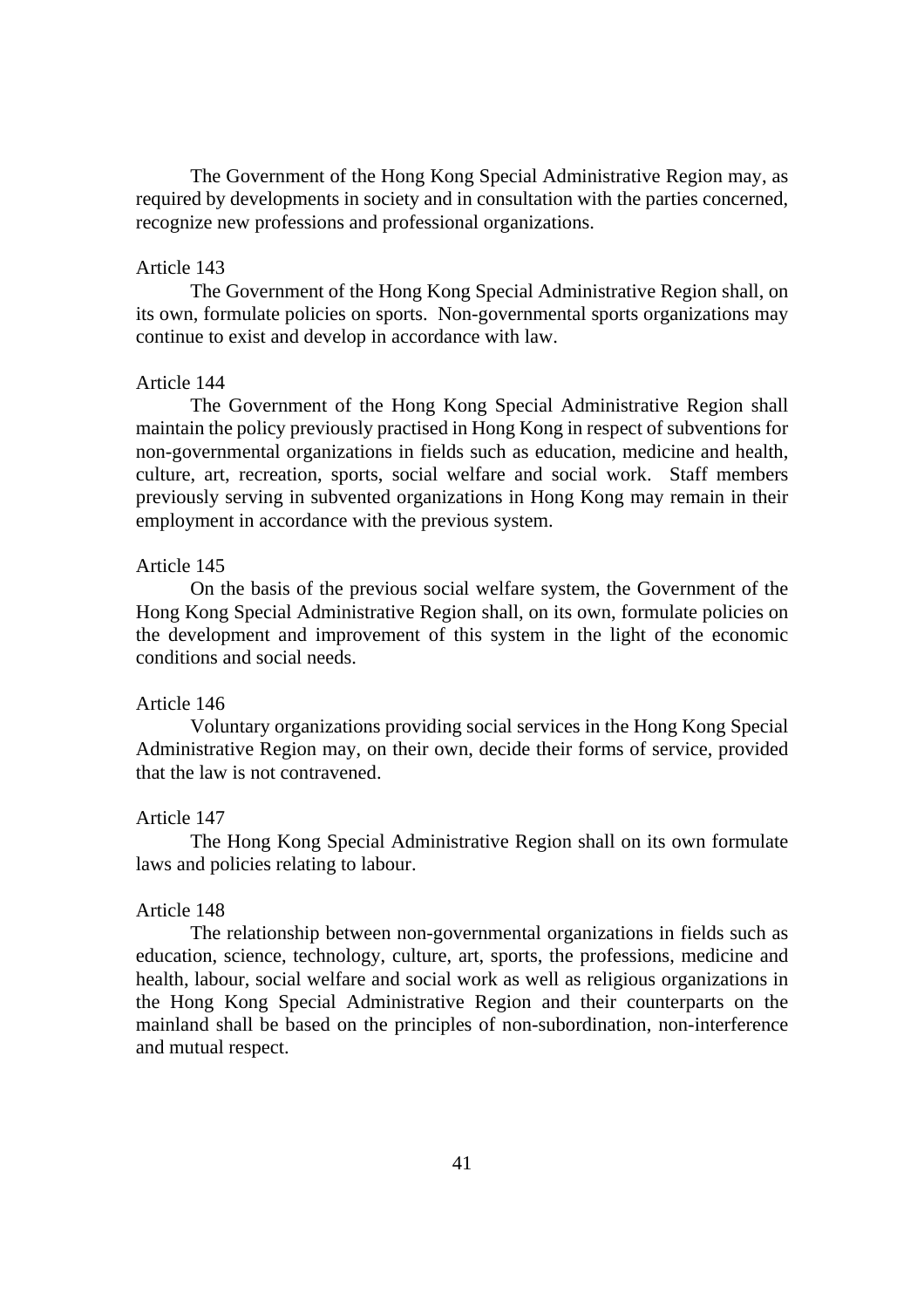# Article 149

Non-governmental organizations in fields such as education, science, technology, culture, art, sports, the professions, medicine and health, labour, social welfare and social work as well as religious organizations in the Hong Kong Special Administrative Region may maintain and develop relations with their counterparts in foreign countries and regions and with relevant international organizations. They may, as required, use the name "Hong Kong, China" in the relevant activities.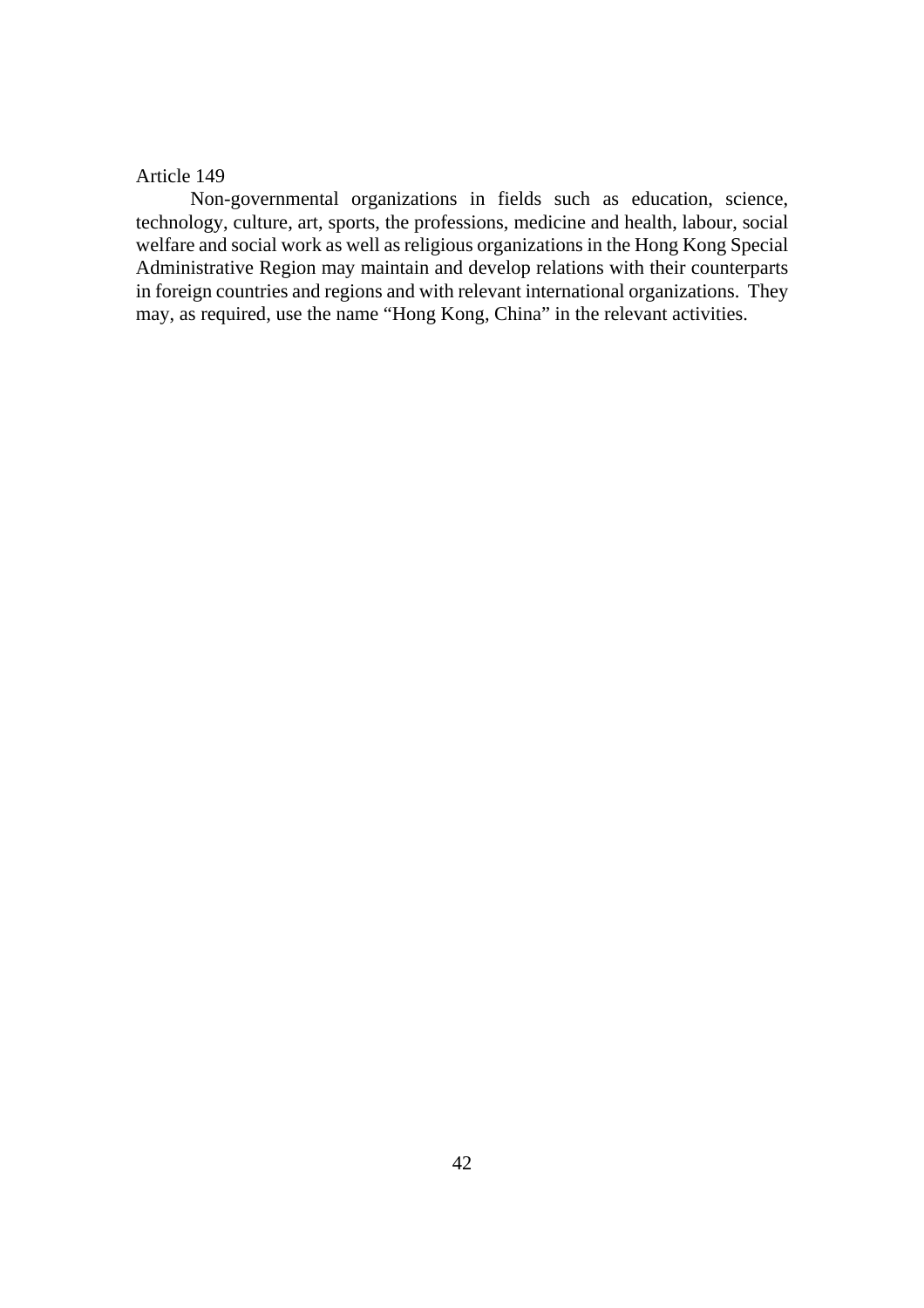#### **Chapter VII : External Affairs**

#### Article 150

Representatives of the Government of the Hong Kong Special Administrative Region may, as members of delegations of the Government of the People's Republic of China, participate in negotiations at the diplomatic level directly affecting the Region conducted by the Central People's Government.

## Article 151

The Hong Kong Special Administrative Region may on its own, using the name "Hong Kong, China", maintain and develop relations and conclude and implement agreements with foreign states and regions and relevant international organizations in the appropriate fields, including the economic, trade, financial and monetary, shipping, communications, tourism, cultural and sports fields.

## Article 152

Representatives of the Government of the Hong Kong Special Administrative Region may, as members of delegations of the People's Republic of China, participate in international organizations or conferences in appropriate fields limited to states and affecting the Region, or may attend in such other capacity as may be permitted by the Central People's Government and the international organization or conference concerned, and may express their views, using the name "Hong Kong, China".

The Hong Kong Special Administrative Region may, using the name "Hong Kong, China", participate in international organizations and conferences not limited to states.

The Central People's Government shall take the necessary steps to ensure that the Hong Kong Special Administrative Region shall continue to retain its status in an appropriate capacity in those international organizations of which the People's Republic of China is a member and in which Hong Kong participates in one capacity or another.

The Central People's Government shall, where necessary, facilitate the continued participation of the Hong Kong Special Administrative Region in an appropriate capacity in those international organizations in which Hong Kong is a participant in one capacity or another, but of which the People's Republic of China is not a member.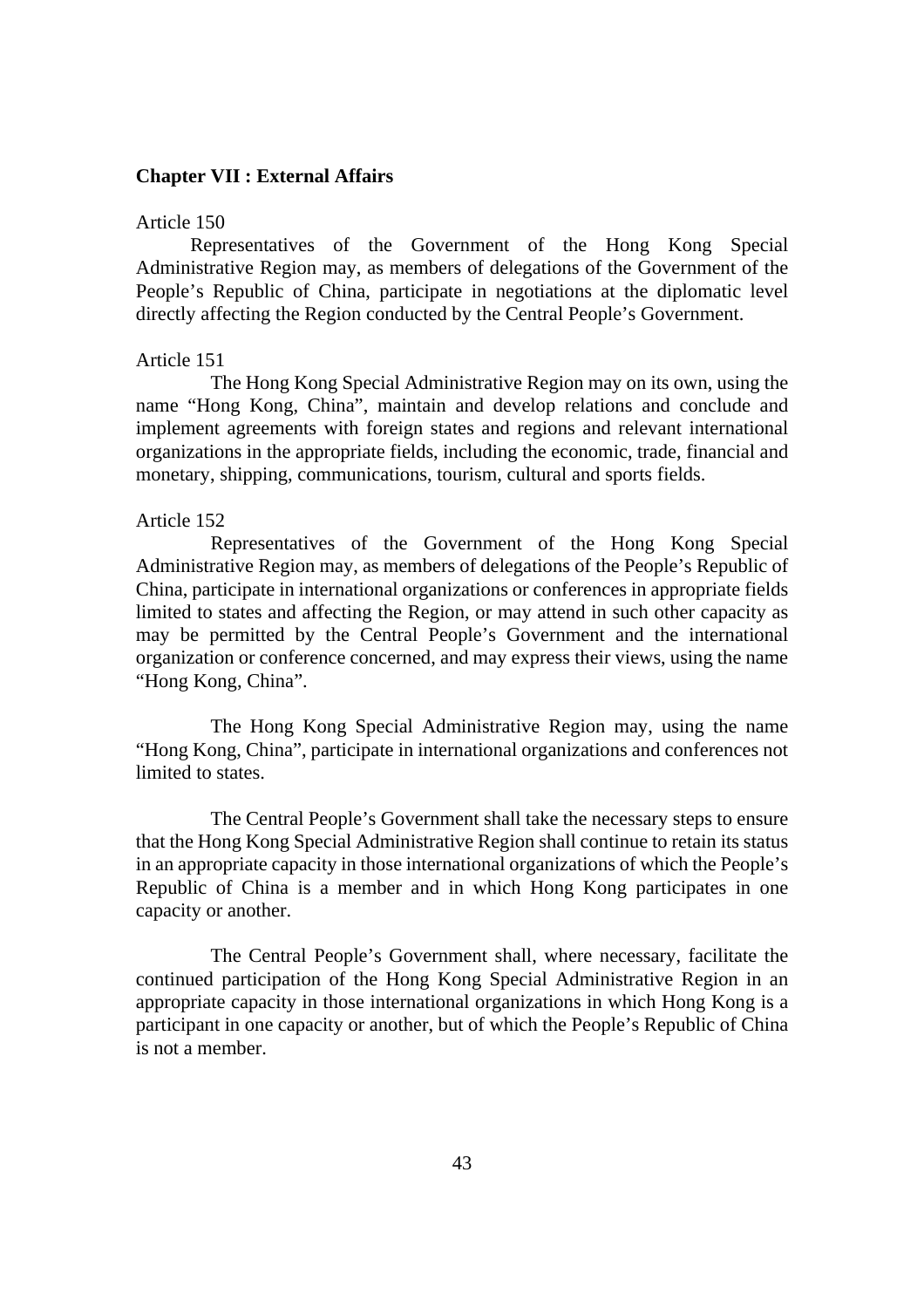#### Article 153

The application to the Hong Kong Special Administrative Region of international agreements to which the People's Republic of China is or becomes a party shall be decided by the Central People's Government, in accordance with the circumstances and needs of the Region, and after seeking the views of the government of the Region.

International agreements to which the People's Republic of China is not a party but which are implemented in Hong Kong may continue to be implemented in the Hong Kong Special Administrative Region. The Central People's Government shall, as necessary, authorize or assist the government of the Region to make appropriate arrangements for the application to the Region of other relevant international agreements.

#### Article 154

The Central People's Government shall authorize the Government of the Hong Kong Special Administrative Region to issue, in accordance with law, passports of the Hong Kong Special Administrative Region of the People's Republic of China to all Chinese citizens who hold permanent identity cards of the Region, and travel documents of the Hong Kong Special Administrative Region of the People's Republic of China to all other persons lawfully residing in the Region. The above passports and documents shall be valid for all states and regions and shall record the holder's right to return to the Region.

The Government of the Hong Kong Special Administrative Region may apply immigration controls on entry into, stay in and departure from the Region by persons from foreign states and regions.

#### Article 155

The Central People's Government shall assist or authorize the Government of the Hong Kong Special Administrative Region to conclude visa abolition agreements with foreign states or regions.

#### Article 156

The Hong Kong Special Administrative Region may, as necessary, establish official or semi-official economic and trade missions in foreign countries and shall report the establishment of such missions to the Central People's Government for the record.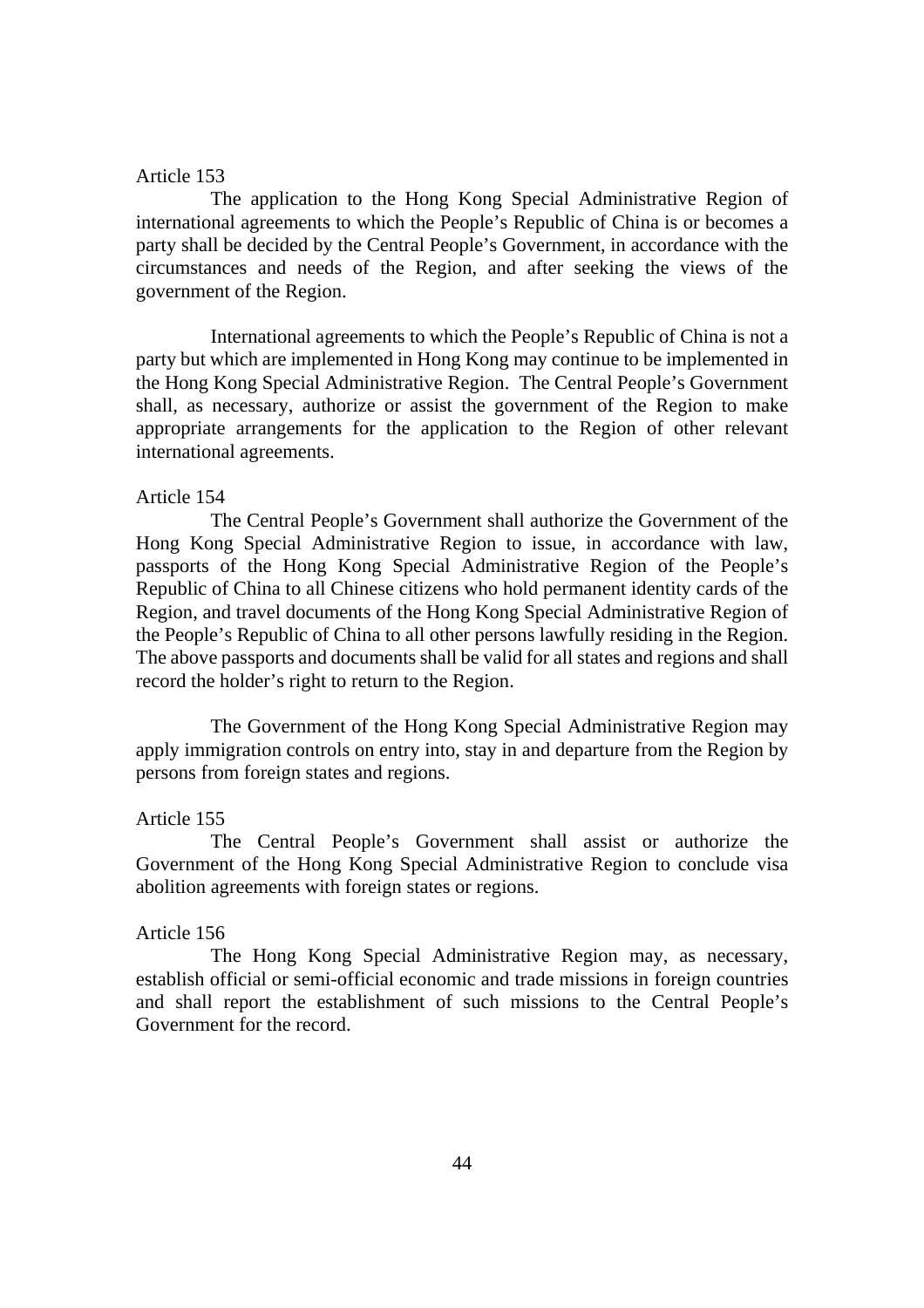## Article 157

The establishment of foreign consular and other official or semi-official missions in the Hong Kong Special Administrative Region shall require the approval of the Central People's Government.

Consular and other official missions established in Hong Kong by states which have formal diplomatic relations with the People's Republic of China may be maintained.

According to the circumstances of each case, consular and other official missions established in Hong Kong by states which have no formal diplomatic relations with the People's Republic of China may be permitted either to remain or be changed to semi-official missions.

States not recognized by the People's Republic of China may only establish non-governmental institutions in the Region.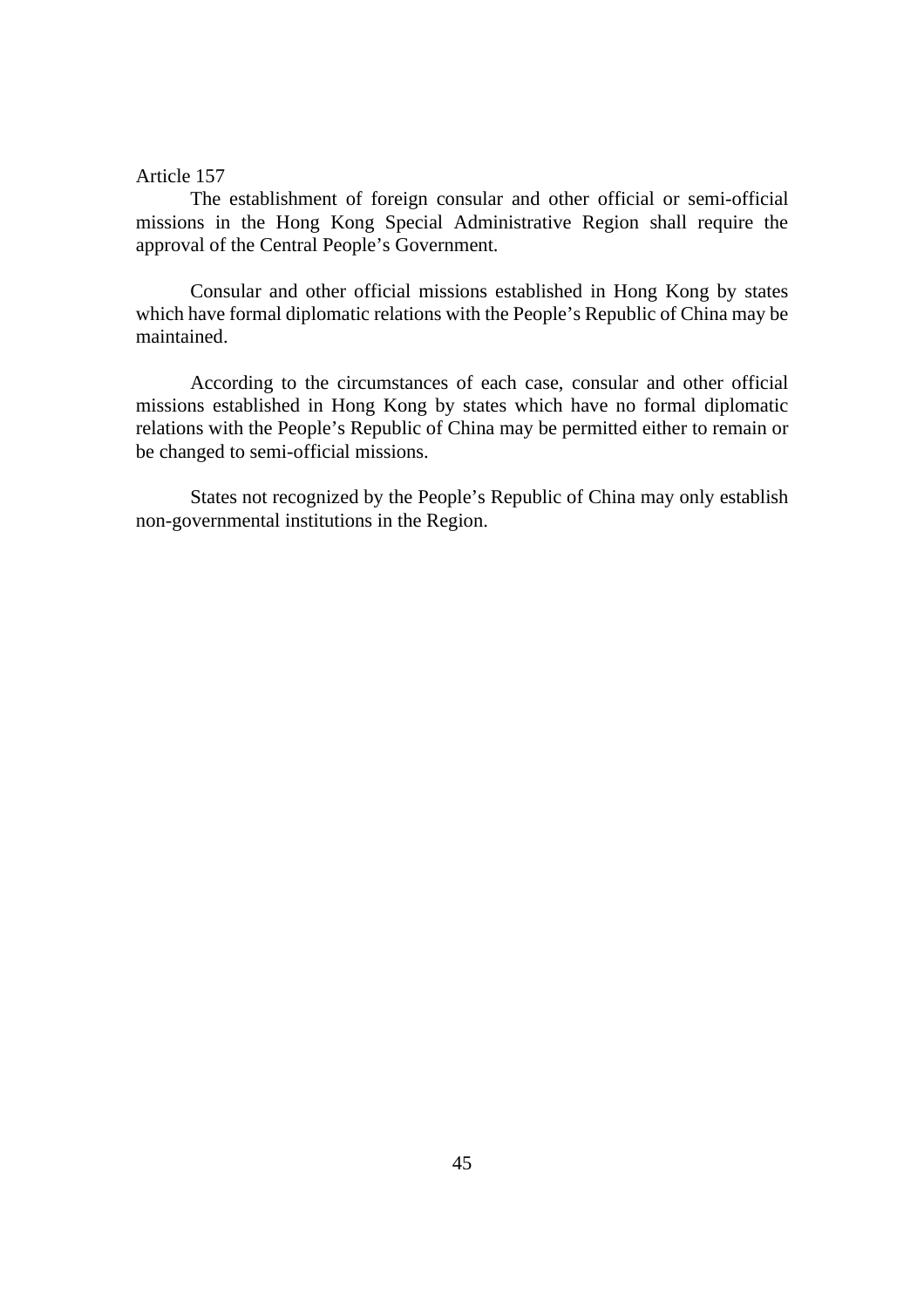## **Chapter VIII: Interpretation and Amendment of the Basic Law**

## Article 158

The power of interpretation of this Law shall be vested in the Standing Committee of the National People's Congress.

The Standing Committee of the National People's Congress shall authorize the courts of the Hong Kong Special Administrative Region to interpret on their own, in adjudicating cases, the provisions of this Law which are within the limits of the autonomy of the Region.

The courts of the Hong Kong Special Administrative Region may also interpret other provisions of this Law in adjudicating cases. However, if the courts of the Region, in adjudicating cases, need to interpret the provisions of this Law concerning affairs which are the responsibility of the Central People's Government, or concerning the relationship between the Central Authorities and the Region, and if such interpretation will affect the judgments on the cases, the courts of the Region shall, before making their final judgments which are not appealable, seek an interpretation of the relevant provisions from the Standing Committee of the National People's Congress through the Court of Final Appeal of the Region. When the Standing Committee makes an interpretation of the provisions concerned, the courts of the Region, in applying those provisions, shall follow the interpretation of the Standing Committee. However, judgments previously rendered shall not be affected.

The Standing Committee of the National People's Congress shall consult its Committee for the Basic Law of the Hong Kong Special Administrative Region before giving an interpretation of this Law.

## Article 159

The power of amendment of this Law shall be vested in the National People's Congress.

 Congress by the delegation of the Region to the National People's Congress after The power to propose bills for amendments to this Law shall be vested in the Standing Committee of the National People's Congress, the State Council and the Hong Kong Special Administrative Region. Amendment bills from the Hong Kong Special Administrative Region shall be submitted to the National People's obtaining the consent of two-thirds of the deputies of the Region to the National People's Congress, two-thirds of all the members of the Legislative Council of the Region, and the Chief Executive of the Region.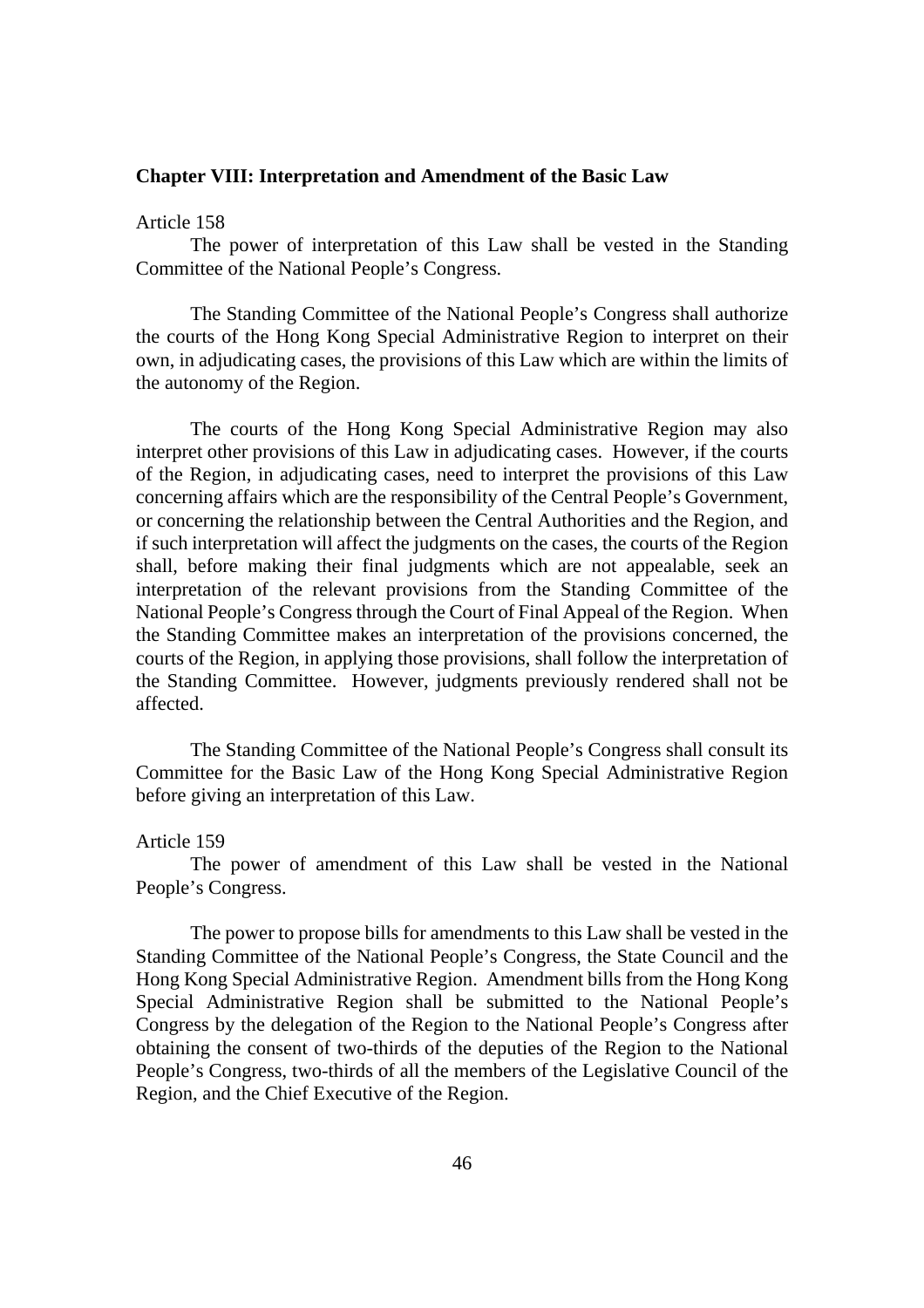Before a bill for amendment to this Law is put on the agenda of the National People's Congress, the Committee for the Basic Law of the Hong Kong Special Administrative Region shall study it and submit its views.

No amendment to this Law shall contravene the established basic policies of the People's Republic of China regarding Hong Kong.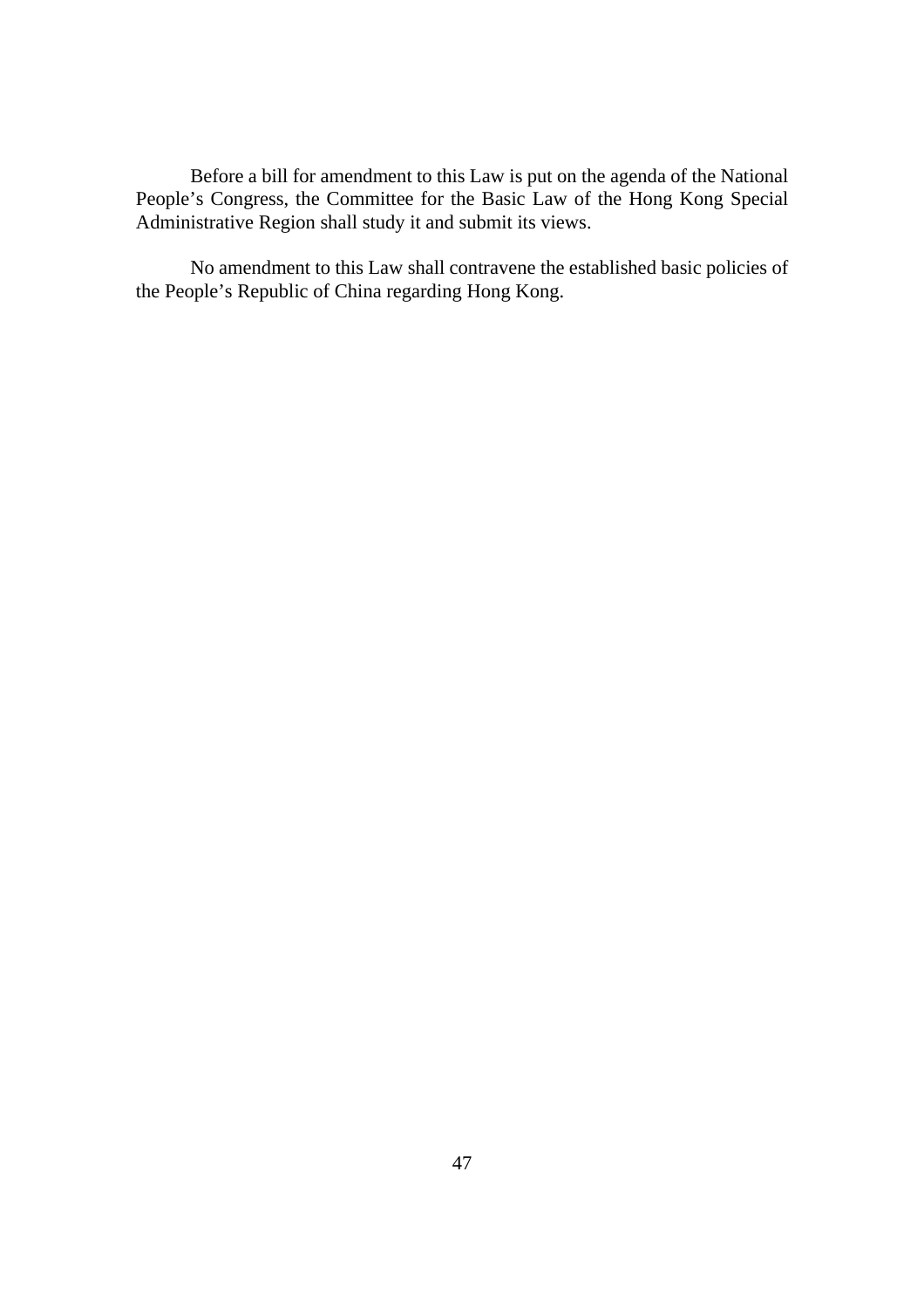# **Chapter IX: Supplementary Provisions**

## Article 160

Upon the establishment of the Hong Kong Special Administrative Region, the laws previously in force in Hong Kong shall be adopted as laws of the Region except for those which the Standing Committee of the National People's Congress declares to be in contravention of this Law. If any laws are later discovered to be in contravention of this Law, they shall be amended or cease to have force in accordance with the procedure as prescribed by this Law.

Documents, certificates, contracts, and rights and obligations valid under the laws previously in force in Hong Kong shall continue to be valid and be recognized and protected by the Hong Kong Special Administrative Region, provided that they do not contravene this Law.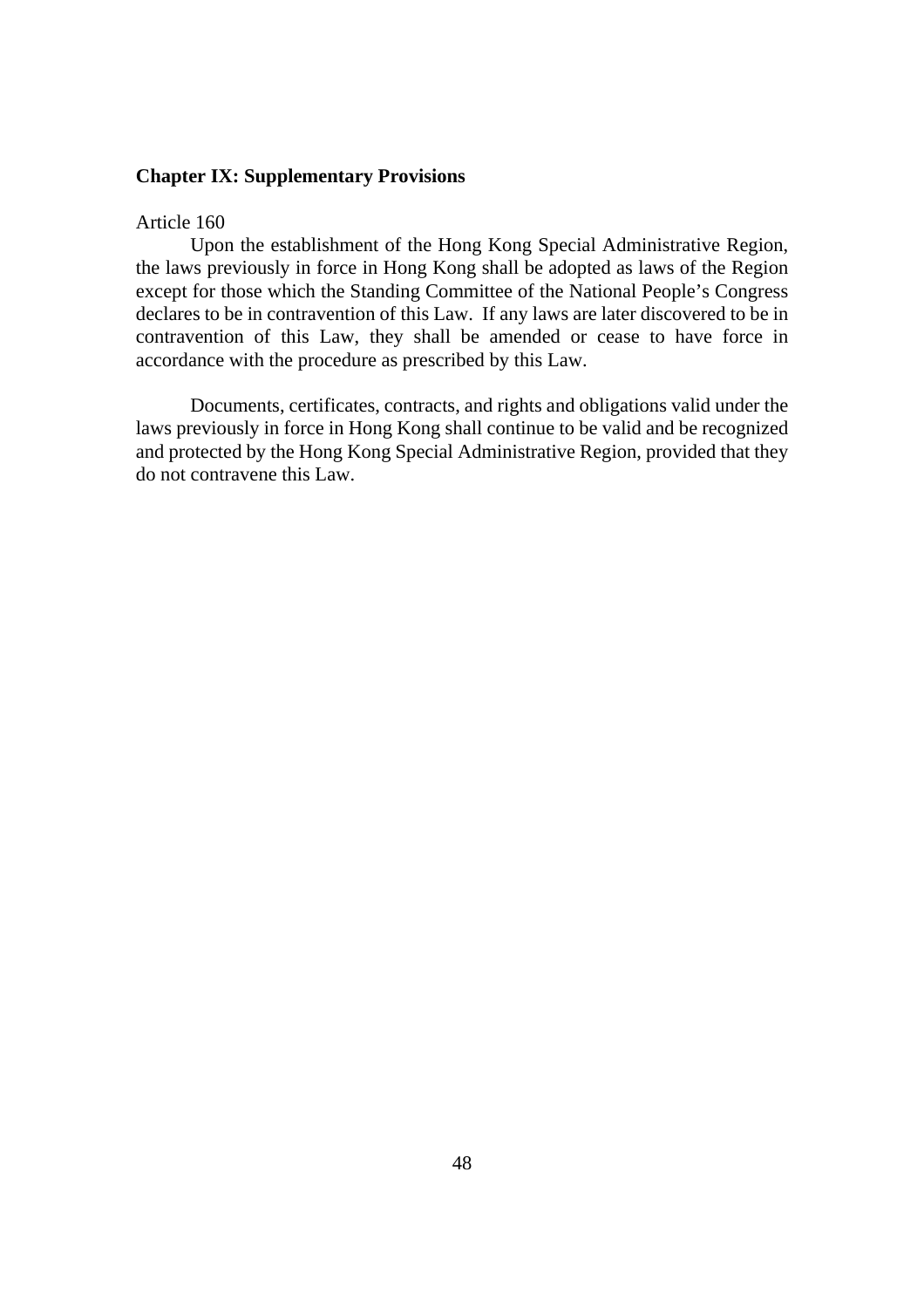# **Annex I: Method for the Selection of the Chief Executive of the Hong Kong Special Administrative Region**

 Committee in accordance with this Law and appointed by the Central People's 1. The Chief Executive shall be elected by a broadly representative Election Government.

2. The Election Committee shall be composed of 800 members from the following sectors:

| Industrial, commercial and financial sectors            | 200 |
|---------------------------------------------------------|-----|
| The professions                                         | 200 |
| Labour, social services, religious and other sectors    | 200 |
| Members of the Legislative Council, representatives of  |     |
| district-based organizations, Hong Kong deputies to the |     |
| National People's Congress, and representatives of      |     |
| Hong Kong members of the National Committee of the      |     |
| Chinese People's Political Consultative Conference      | 200 |
|                                                         |     |

The term of office of the Election Committee shall be five years.

3. The delimitation of the various sectors, the organizations in each sector eligible to return Election Committee members and the number of such members returned by each of these organizations shall be prescribed by an electoral law enacted by the Hong Kong Special Administrative Region in accordance with the principles of democracy and openness.

Corporate bodies in various sectors shall, on their own, elect members to the Election Committee, in accordance with the number of seats allocated and the election method as prescribed by the electoral law.

Members of the Election Committee shall vote in their individual capacities.

4. Candidates for the office of Chief Executive may be nominated jointly by not less than 100 members of the Election Committee. Each member may nominate only one candidate.

5. The Election Committee shall, on the basis of the list of nominees, elect the Chief Executive designate by secret ballot on a one-person-one-vote basis. The specific election method shall be prescribed by the electoral law.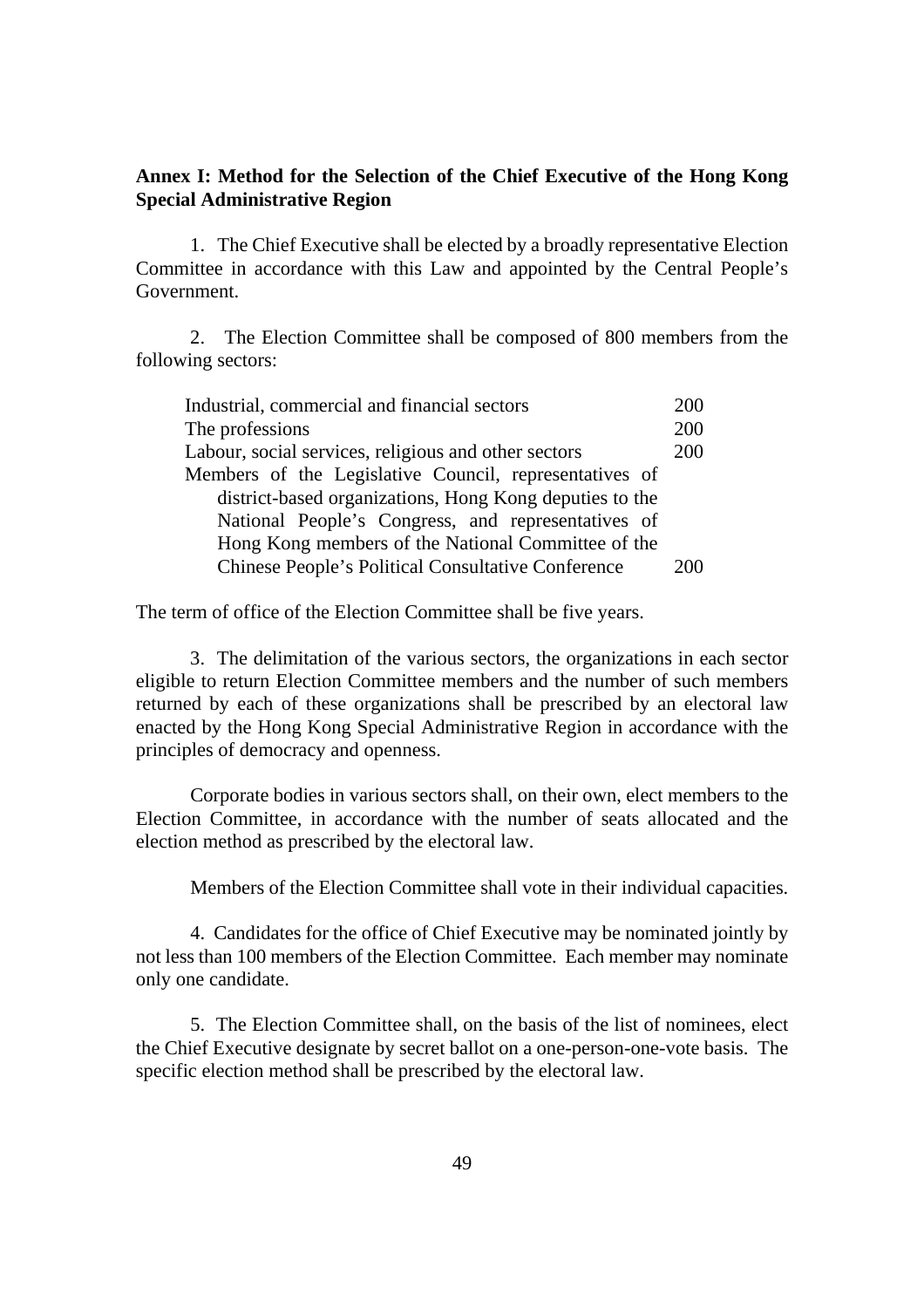First Government and the First Legislative Council of the Hong Kong Special 6. The first Chief Executive shall be selected in accordance with the "Decision of the National People's Congress on the Method for the Formation of the Administrative Region".

7. If there is a need to amend the method for selecting the Chief Executives for the terms subsequent to the year 2007, such amendments must be made with the endorsement of a two-thirds majority of all the members of the Legislative Council and the consent of the Chief Executive, and they shall be reported to the Standing Committee of the National People's Congress for approval.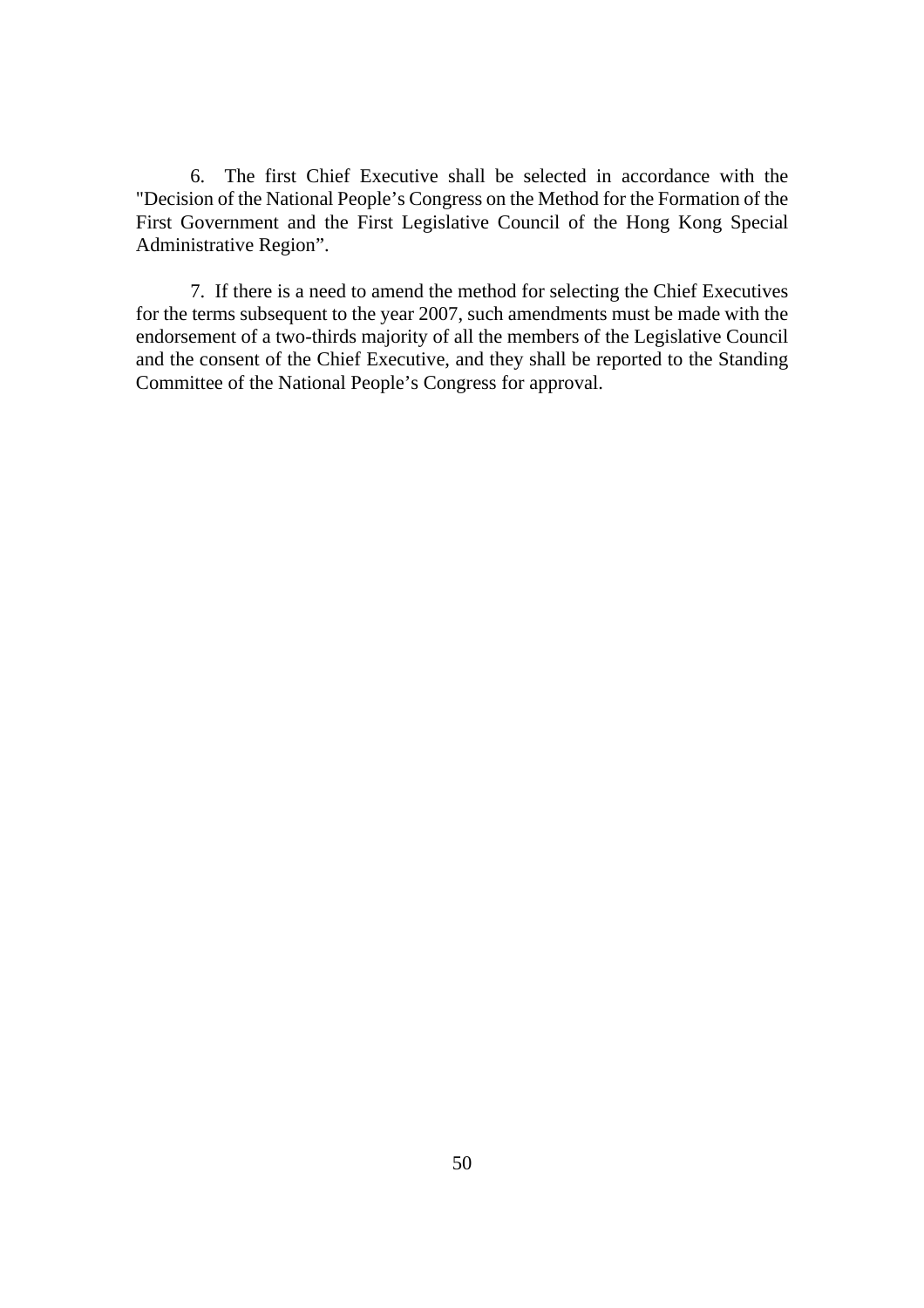# **Annex II : Method for the Formation of the Legislative Council of the Hong Kong Special Administrative Region and Its Voting Procedures**

I. Method for the formation of the Legislative Council

1. The Legislative Council of the Hong Kong Special Administrative Region shall be composed of 60 members in each term. In the first term, the Legislative Council shall be formed in accordance with the "Decision of the National People's Congress on the Method for the Formation of the First Government and the First Legislative Council of the Hong Kong Special Administrative Region". The composition of the Legislative Council in the second and third terms shall be as follows :

Second term

| Members returned by functional constituencies                                                                  | 30 |
|----------------------------------------------------------------------------------------------------------------|----|
| Members returned by the Election Committee                                                                     |    |
| Members returned by geographical constituencies<br>through direct elections                                    | 24 |
| Third term<br>Members returned by functional constituencies<br>Members returned by geographical constituencies | 30 |

through direct elections 30

2. Except in the case of the first Legislative Council, the above-mentioned Election Committee refers to the one provided for in Annex I of this Law. The division of geographical constituencies and the voting method for direct elections therein; the delimitation of functional sectors and corporate bodies, their seat allocation and election methods; and the method for electing members of the Legislative Council by the Election Committee shall be specified by an electoral law introduced by the Government of the Hong Kong Special Administrative Region and passed by the Legislative Council.

II. Procedures for voting on bills and motions in the Legislative Council

Unless otherwise provided for in this Law, the Legislative Council shall adopt the following procedures for voting on bills and motions :

The passage of bills introduced by the government shall require at least a simple majority vote of the members of the Legislative Council present.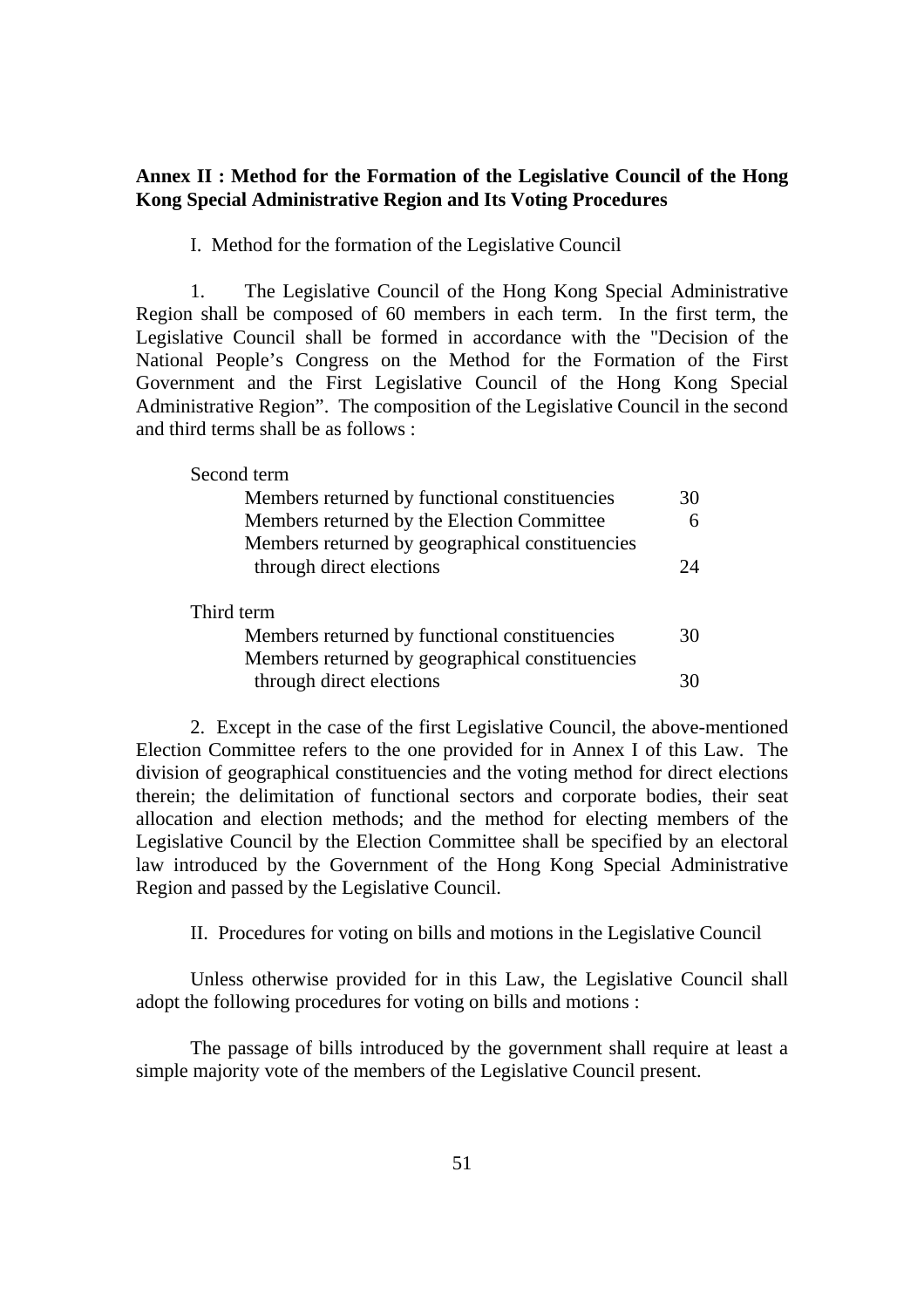The passage of motions, bills or amendments to government bills introduced by individual members of the Legislative Council shall require a simple majority vote of each of the two groups of members present: members returned by functional constituencies and those returned by geographical constituencies through direct elections and by the Election Committee.

III. Method for the formation of the Legislative Council and its voting procedures subsequent to the year 2007

 amendments must be made with the endorsement of a two-thirds majority of all the With regard to the method for forming the Legislative Council of the Hong Kong Special Administrative Region and its procedures for voting on bills and motions after 2007, if there is a need to amend the provisions of this Annex, such members of the Council and the consent of the Chief Executive, and they shall be reported to the Standing Committee of the National People's Congress for the record.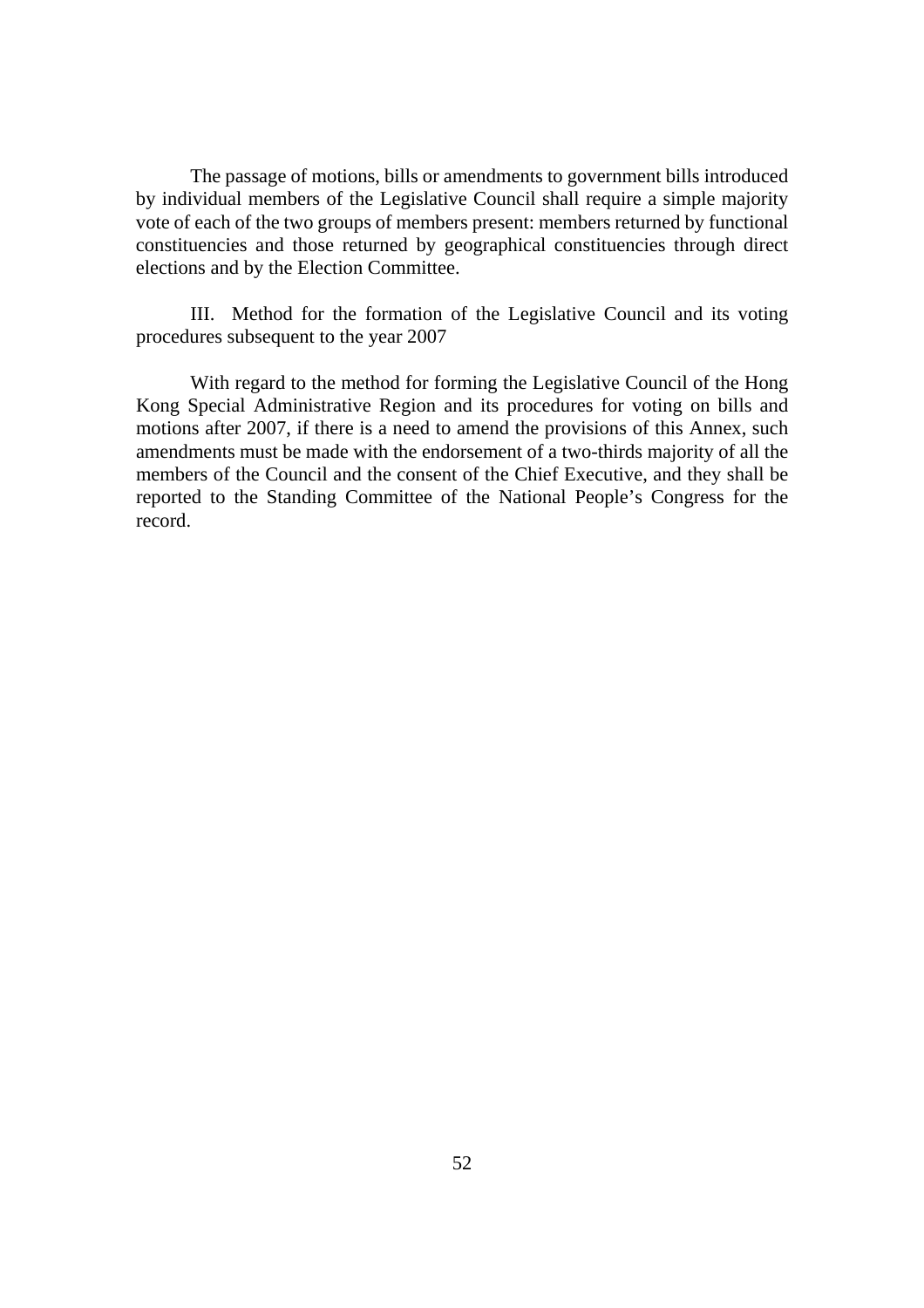# **Annex III : National Laws to be Applied in the Hong Kong Special Administrative Region**

The following national laws shall be applied locally with effect from 1 July 1997 by way of promulgation or legislation by the Hong Kong Special Administrative Region:

- 1. Resolution on the Capital, Calendar, National Anthem and National Flag of the People's Republic of China.
- 2. Resolution on the National Day of the People's Republic of China.
- 3. Declaration of the Government of the People's Republic of China on the Territorial Sea.
- 4. Nationality Law of the People's Republic of China.
- 5. Regulations of the People's Republic of China Concerning Diplomatic Privileges and Immunities.
- 6. Law of the People's Republic of China on the National Flag.
- 7. Regulations of the People's Republic of China concerning Consular Privileges and Immunities.
- 8. Law of the People's Republic of China on the National Emblem.
- 9. Law of the People's Republic of China on the Territorial Sea and the Contiguous Zone.
- 10. Law of the People's Republic of China on the Garrisoning of the Hong Kong Special Administrative Region.
- 11. Law of the People's Republic of China on the Exclusive Economic Zone and the Continental Shelf.<sup>\*</sup>
- 12. Law of the People's Republic of China on Judicial Immunity from Compulsory Measures concerning the Assets of Foreign Central Banks.\*\*

<sup>∗</sup> Added to Annex III on 4 November 1998 and applied in the HKSAR with effect from 24 December 1998.

<sup>\*\*</sup> Added to Annex III on 27 October 2005.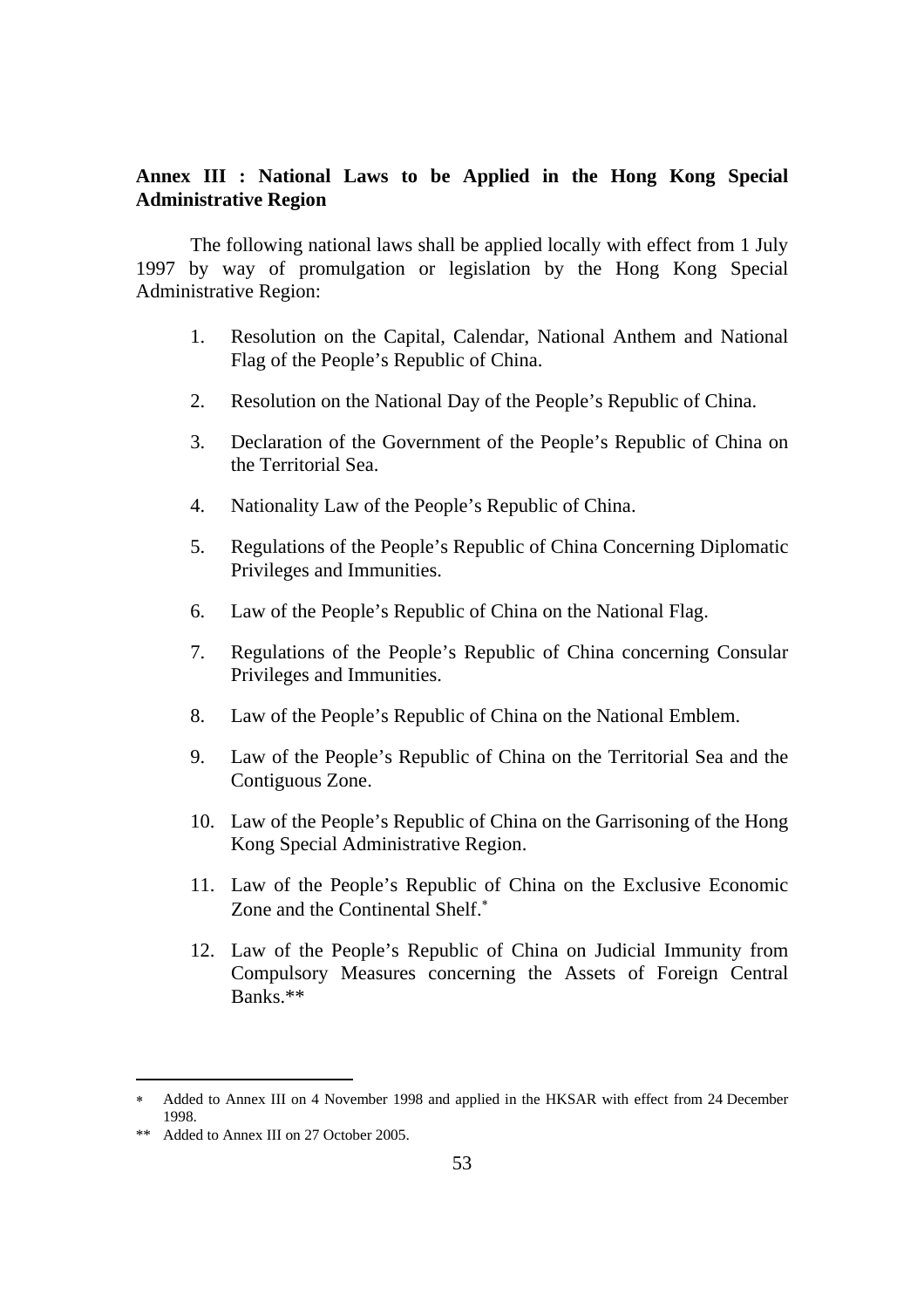# **Decision of the National People's Congress on the Basic Law of the Hong Kong Special Administration Region of the People's Republic of China**

(Adopted at the Third Session of the Seventh National People's Congress on 4 April 1990)

The Third Session of the Seventh National People's Congress adopts the Basic Law of the Hong Kong Special Administrative Region of the People's Republic of China, which includes Annex I: Method for the Selection of the Chief Executive of the Hong Kong Special Administrative Region, Annex II: Method for the Formation of the Legislative Council of the Hong Kong Special Administrative Region and Its Voting Procedures, Annex III: National Laws to be Applied in the Hong Kong Special Administrative Region, and the designs of the regional flag and regional emblem of the Hong Kong Special Administrative Region. Article 31 of the Constitution of the People's Republic of China provides: "The State may establish special administrative regions when necessary. The systems to be instituted in special administrative regions shall be prescribed by law enacted by the National People's Congress in the light of the specific conditions." The Basic Law of the Hong Kong Special Administrative Region is constitutional as it is enacted in accordance with the Constitution of the People's Republic of China and in the light of the specific conditions of Hong Kong. The systems, policies and laws to be instituted after the establishment of the Hong Kong Special Administrative Region shall be based on the Basic Law of the Hong Kong Special Administrative Region.

The Basic Law of the Hong Kong Special Administrative Region of the People's Republic of China shall be put into effect as of 1 July 1997.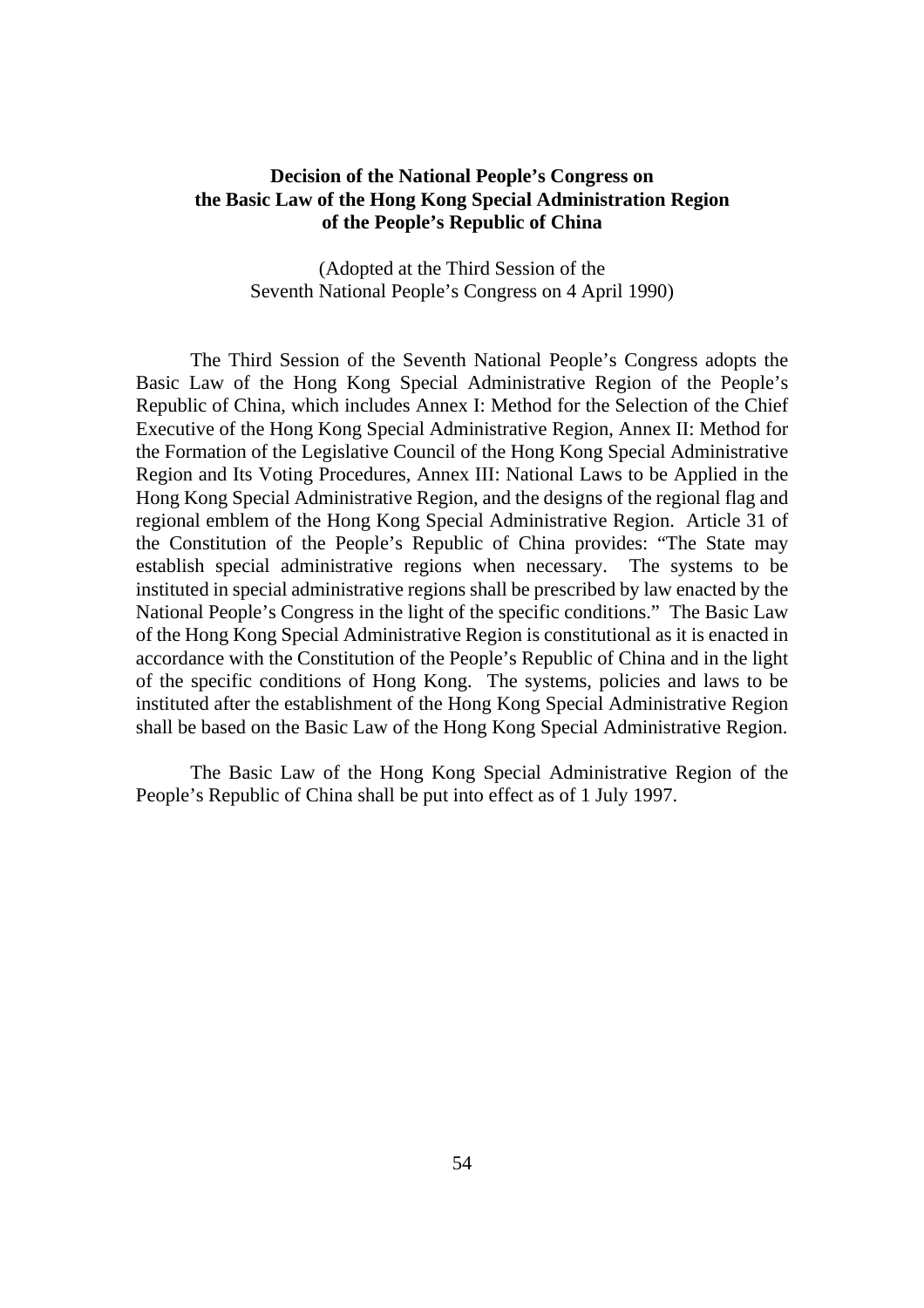# **Decision of the National People's Congress on the Establishment of the Hong Kong Special Administrative Region**

(Adopted at the Third Session of the Seventh National People's Congress on 4 April 1990)

In accordance with the provisions of Article 31 and sub-paragraph 13 of Article 62 of the Constitution of the People's Republic of China, the Third Session of the Seventh National People's Congress decides:

1. The Hong Kong Special Administrative Region is to be established as of July 1, 1997.

2. The area of the Hong Kong Special Administrative Region covers the Hong Kong Island, the Kowloon Peninsula, and the islands and adjacent waters under its jurisdiction. The map of the administrative division of the Hong Kong Special Administrative Region will be published by the State Council separately.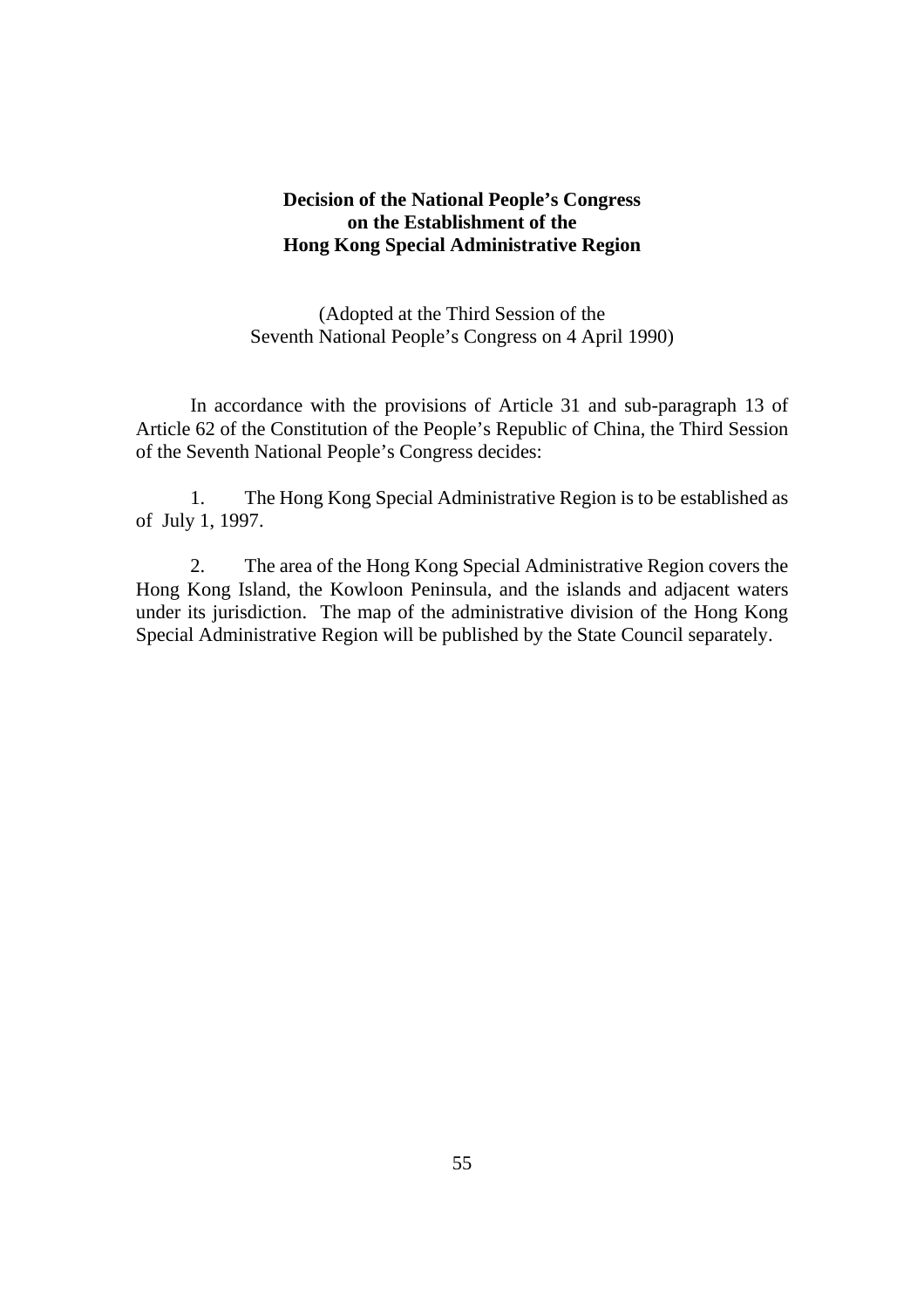# **Decision of the National People's Congress on the Method for the Formation of the First Government and the First Legislative Council of the Hong Kong Special Administrative Region**

(Adopted at the Third Session of the Seventh National People's Congress on 4 April 1990)

1. The first Government and the first Legislative Council of the Hong Kong Special Administrative Region shall be formed in accordance with the principles of State sovereignty and smooth transition.

 constitute not less than 50 per cent of its membership. Its chairman and members 2. Within the year 1996, the National People's Congress shall establish a Preparatory Committee for the Hong Kong Special Administrative Region, which shall be responsible for preparing the establishment of the Region and shall prescribe the specific method for forming the first Government and the first Legislative Council in accordance with this Decision. The Preparatory Committee shall be composed of mainland members and of Hong Kong members who shall shall be appointed by the Standing Committee of the National People's Congress.

3. The Preparatory Committee for the Hong Kong Special Administrative Region shall be responsible for preparing the establishment of the Selection Committee for the First Government of the Hong Kong Special Administrative Region (hereinafter referred to as the "Selection Committee").

The Selection Committee shall be composed entirely of permanent residents of Hong Kong and must be broadly representative. It shall include Hong Kong deputies to the National People's Congress, representatives of Hong Kong members of the National Committee of the Chinese People's Political Consultative Conference, persons with practical experience who have served in Hong Kong's executive, legislative and advisory organs prior to the establishment of the Hong Kong Special Administrative Region, and persons representative of various strata and sectors of society.

The Selection Committee shall be composed of 400 members in the following proportions :

| Industrial, commercial and financial sectors | 25 per cent |
|----------------------------------------------|-------------|
| The professions                              | 25 per cent |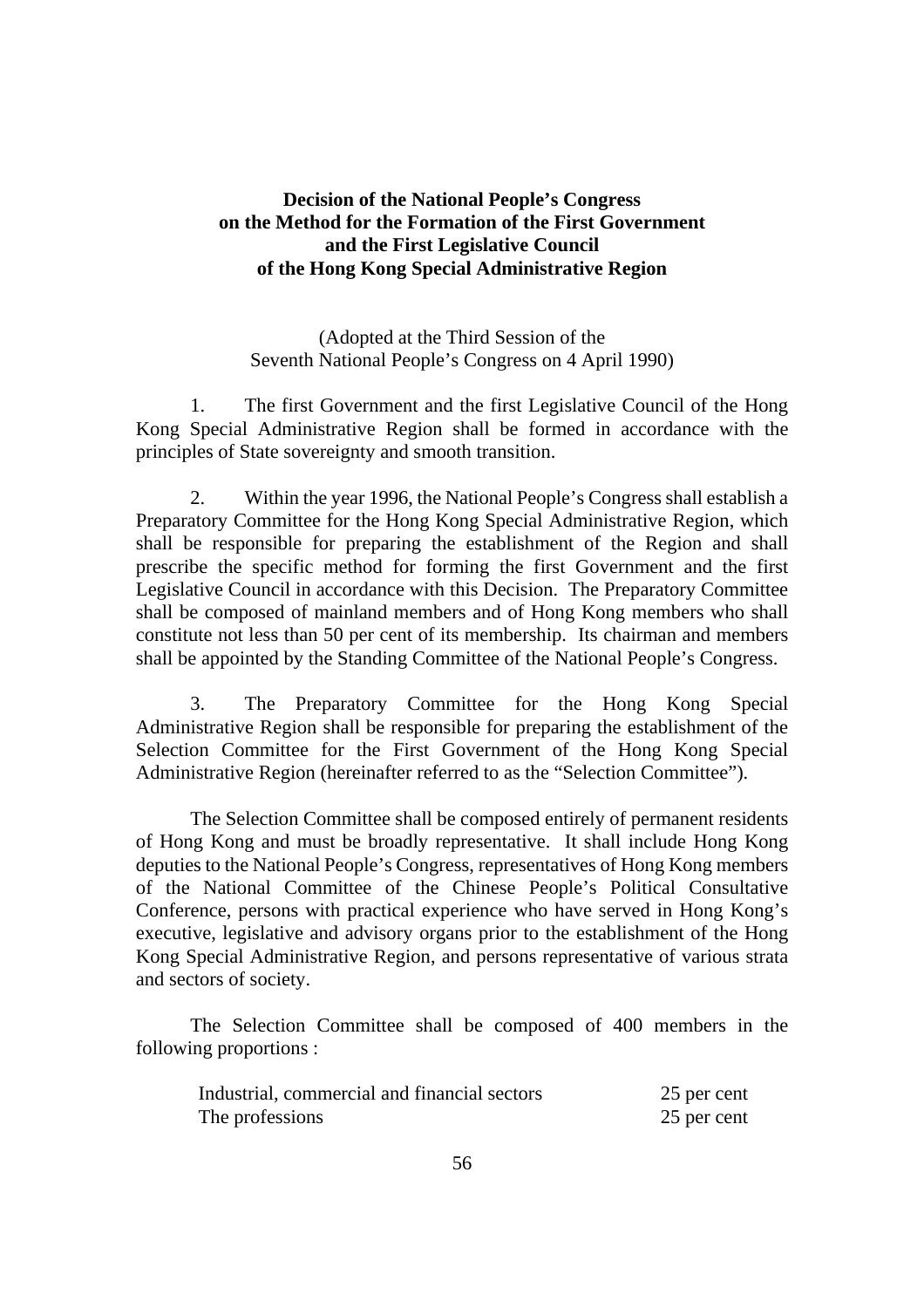| Labour, grass-roots, religious and other sectors    | 25 per cent |
|-----------------------------------------------------|-------------|
| Former political figures, Hong Kong deputies to the |             |
| National People's Congress, and representatives of  |             |
| Hong Kong members of the National Committee of      |             |
| the Chinese People's Political Consultative         |             |
| Conference                                          | 25 per cent |

4. The Selection Committee shall recommend the candidate for the first Chief Executive through local consultations or through nomination and election after consultations, and report the recommended candidate to the Central People's Government for appointment. The term of office of the first Chief Executive shall be the same as the regular term.

5. The Chief Executive of the Hong Kong Special Administrative Region shall be responsible for preparing the formation of the first Government of the Region in accordance with the Basic Law of the Hong Kong Special Administrative Region.

 6. The first Legislative Council of the Hong Kong Special Special Administrative Region, those of its members who uphold the Basic Law of Administrative Region shall be composed of 60 members, with 20 members returned by geographical constituencies through direct elections, 10 members returned by an election committee, and 30 members returned by functional constituencies. If the composition of the last Hong Kong Legislative Council before the establishment of the Hong Kong Special Administrative Region is in conformity with the relevant provisions of this Decision and the Basic Law of the Hong Kong the Hong Kong Special Administrative Region of the People's Republic of China and pledge allegiance to the Hong Kong Special Administrative Region of the People's Republic of China, and who meet the requirements set forth in the Basic Law of the Region may, upon confirmation by the Preparatory Committee, become members of the first Legislative Council of the Region.

The term of office of members of the first Legislative Council of the Hong Kong Special Administrative Region shall be two years.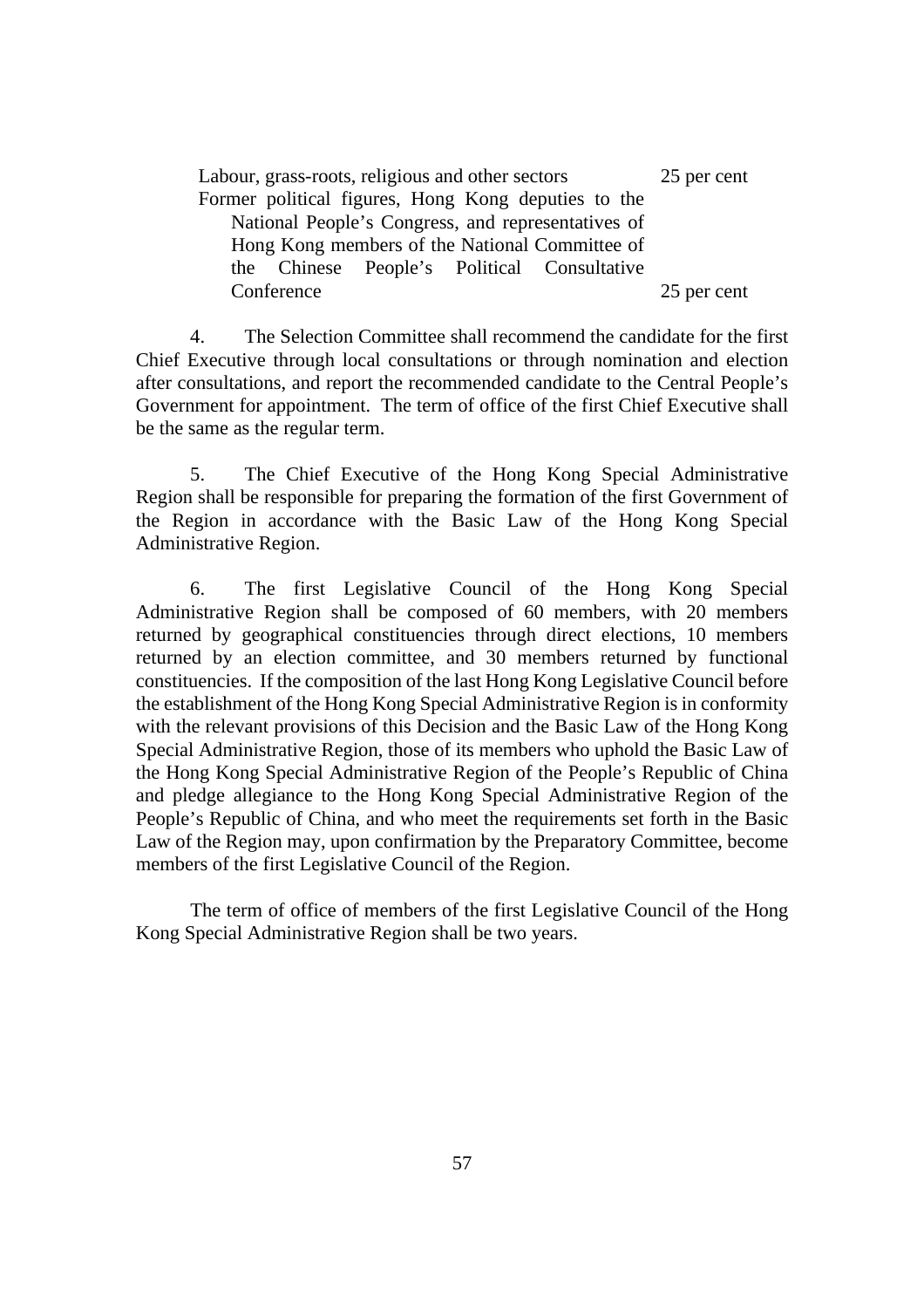**the Establishment of the Committee for the Basic Law of Decision of the National People's Congress Approving the Proposal by the Drafting Committee for the Basic Law of the Hong Kong Special Administrative Region on the Hong Kong Special Administrative Region Under the Standing Committee of the National People's Congress**

> (Adopted by the Third Session of the Seventh National People's Congress on 4 April 1990)

The Third Session of the Seventh National People's Congress decides:

1. to approve the proposal by the Drafting Committee for the Basic Law of the Hong Kong Special Administrative Region on the Establishment of the Committee for the Basic Law of the Hong Kong Special Administrative Region Under the Standing Committee of the National People's Congress; and

2. to establish the Committee for the Basic Law of the Hong Kong Special Administrative Region Under the Standing Committee of the National People's Congress when the Basic Law of the Hong Kong Special Administrative Region of the People's Republic of China is put into effect.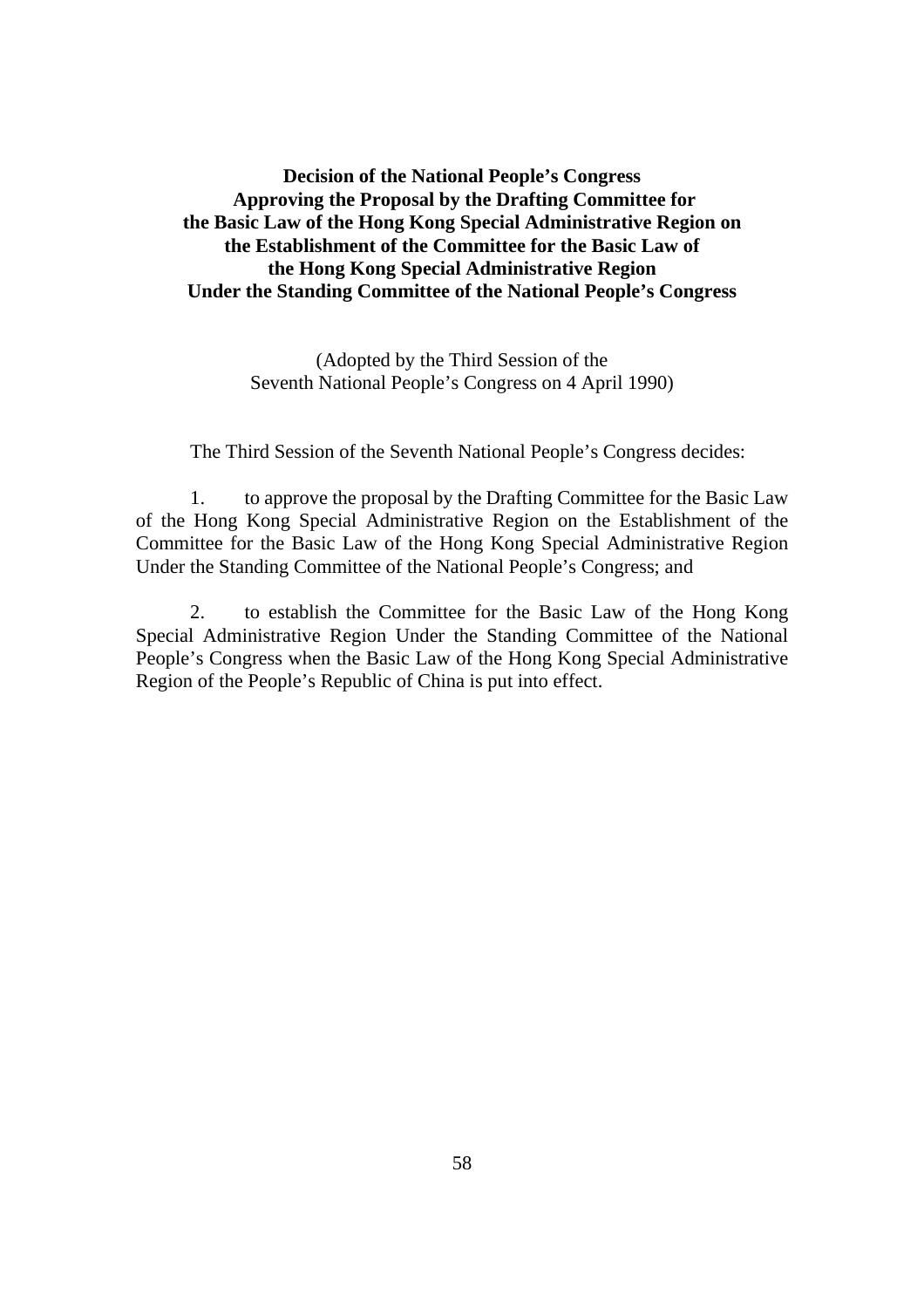# **Appendix**

# **Proposal by the Drafting Committee for the Basic Law of the Hong Kong Special Administrative Region on the Establishment of the Committee for the Basic Law of the Hong Kong Special Administrative Region Under the Standing Committee of the National People's Congress**

1. Name: The Committee for the Basic Law of the Hong Kong Special Administrative Region under the Standing Committee of the National People's Congress.

2. Affiliation: To be a working committee under the Standing Committee of the National People's Congress.

3. Function: To study questions arising from the implementation of Articles 17, 18, 158 and 159 of the Basic Law of the Hong Kong Special Administrative Region and submit its views thereon to the Standing Committee of the National People's Congress.

Committee of the National People's Congress for a term of office of five years. 4. Composition: Twelve members, six from the mainland and six from Hong Kong, including persons from the legal profession, appointed by the Standing Hong Kong members shall be Chinese citizens who are permanent residents of the Hong Kong Special Administrative Region with no right of abode in any foreign country and shall be nominated jointly by the Chief Executive, President of the Legislative Council and Chief Justice of the Court of Final Appeal of the Region for appointment by the Standing Committee of the National People's Congress.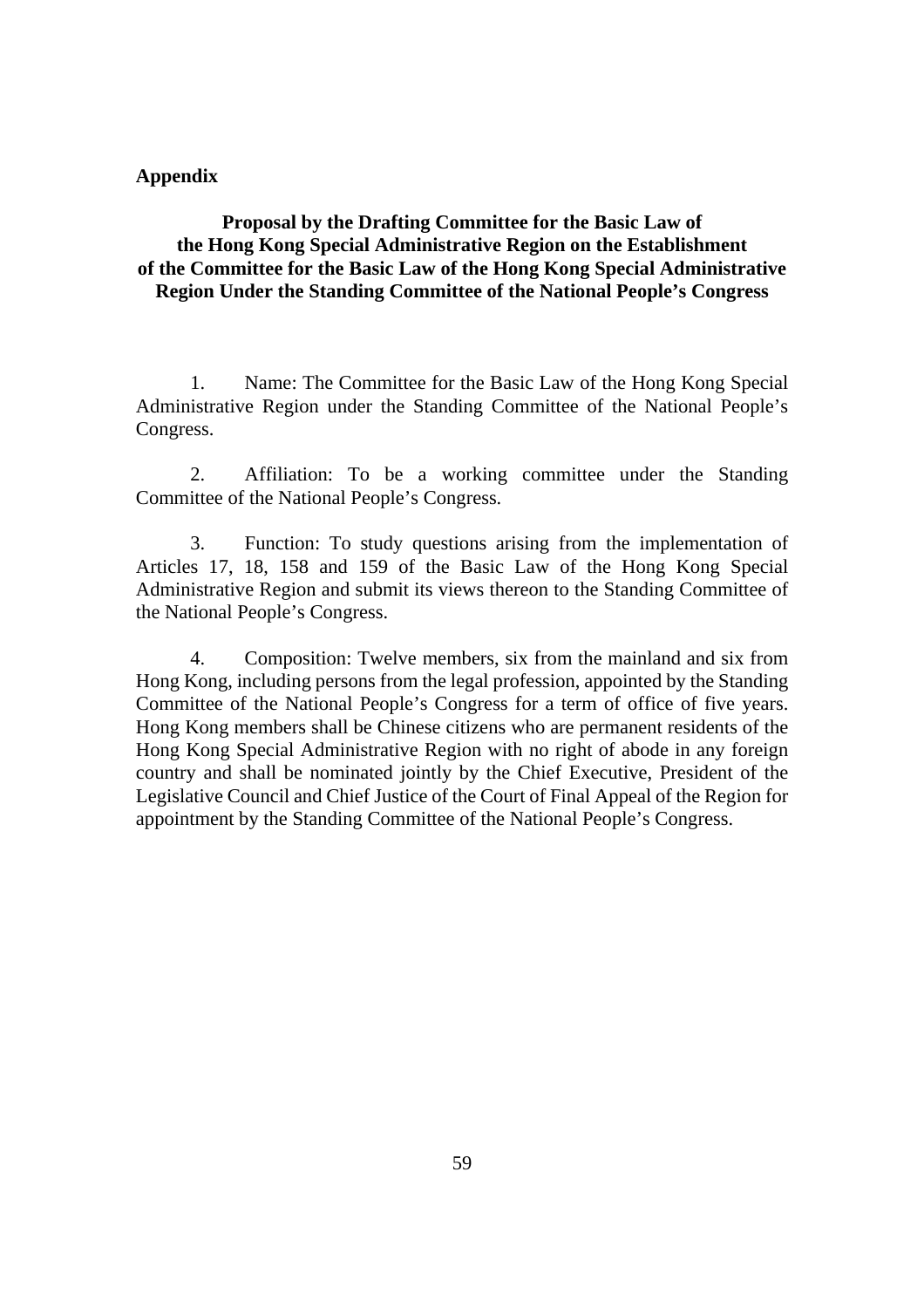# **Decision of the Standing Committee of the National People's Congress on the English Text of the Basic Law of the Hong Kong Special Administrative Region of the People's Republic of China**<sup>∗</sup>

(Adopted on 28 June 1990)

The 14<sup>th</sup> Meeting of the Standing Committee of the Seventh National People's Congress decides: the English translation of the Basic Law of the Hong Kong Special Administrative Region of the People's Republic of China, examined and approved under the aegis of the Law Committee of the National People's Congress, shall be the official English text and shall be equally authentic as the Chinese text. In case of any discrepancy in the meaning of wording between the English text and the Chinese text, the Chinese text shall prevail.

 compiled by the Legislative Affairs Commission of the Standing Committee of the National People's This English translation text is reproduced from "The Laws of the People's Republic of China 1990-1992" Congress of the People's Republic of China. It is for reference purposes and has no legislative effect.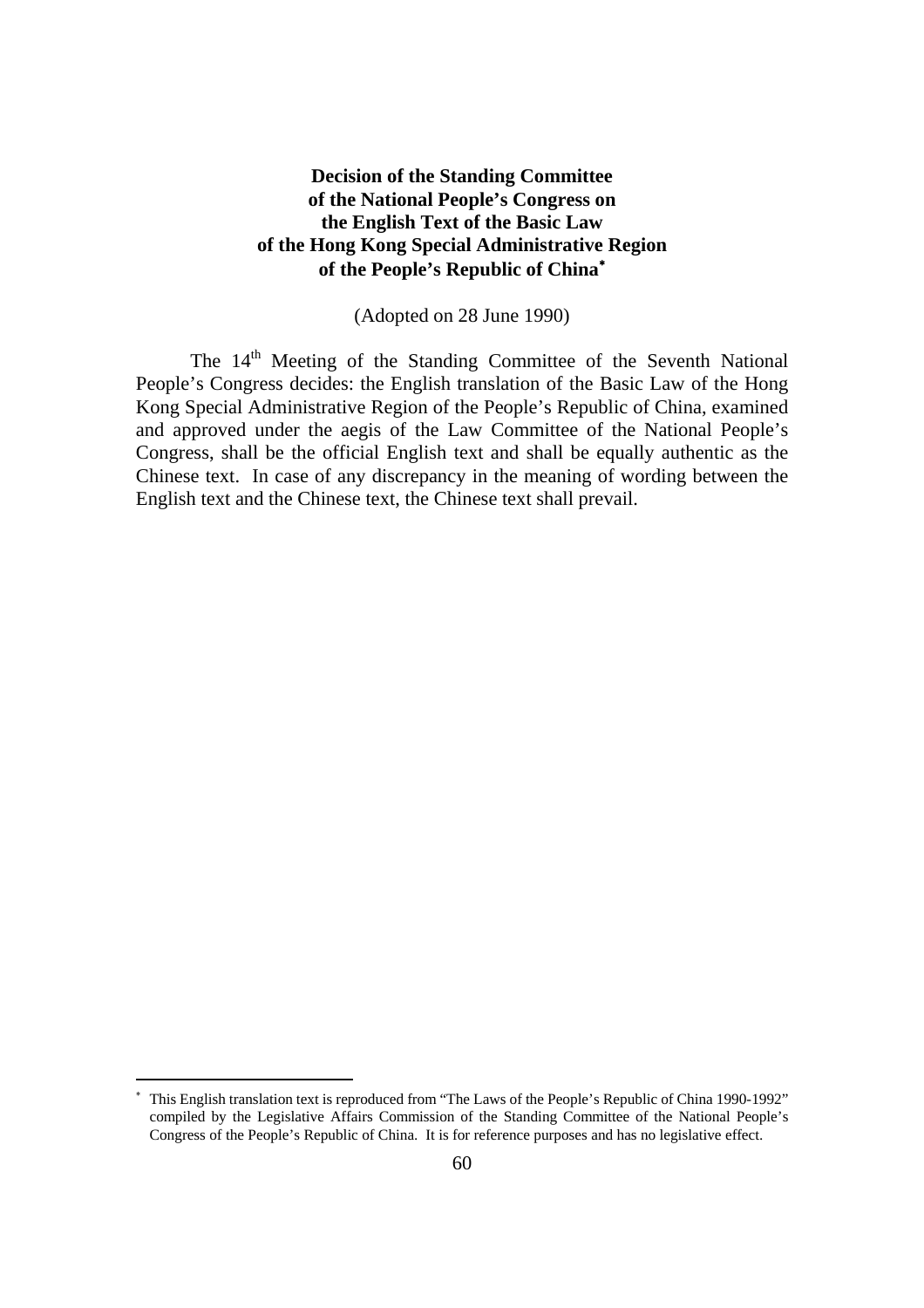# **Decision of the Standing Committee of the National People's Congress on the Addition to or Deletion from the List of National Laws in Annex III to the Basic Law of the Hong Kong Special Administrative Region of the People's Republic of China**<sup>∗</sup>

# (Adopted at the Twenty Sixth Session of the Standing Committee of the Eighth National People's Congress on 1 July 1997)

I. The following national laws are added to the list of laws in Annex III to the Basic Law of the Hong Kong Special Administrative Region of the People's Republic of China -

- (1) Law of the People's Republic of China on the National Flag;
- (2) Regulations of the People's Republic of China concerning Consular Privileges and Immunities;
- (3) Law of the People's Republic of China on the National Emblem;
- (4) Law of the People's Republic of China on the Territorial Sea and the Contiguous Zone;
- (5) Law of the People's Republic of China on the Garrisoning of the Hong Kong Special Administrative Region.

The above national laws shall be applied with effect from 1 July 1997 by way of promulgation or legislation by the Hong Kong Special Administrative Region.

II. The following national law is deleted from Annex III to the Basic Law of the Hong Kong Special Administrative Region:

Order on the National Emblem of the People's Republic of China Proclaimed by the Central People's Government.

Attached: Design of the national emblem, notes of explanation and instructions for use.

This English translation text is prepared by Department of Justice, Government of the Hong Kong Special Administrative Region. It is for reference purposes and has no legislative effect.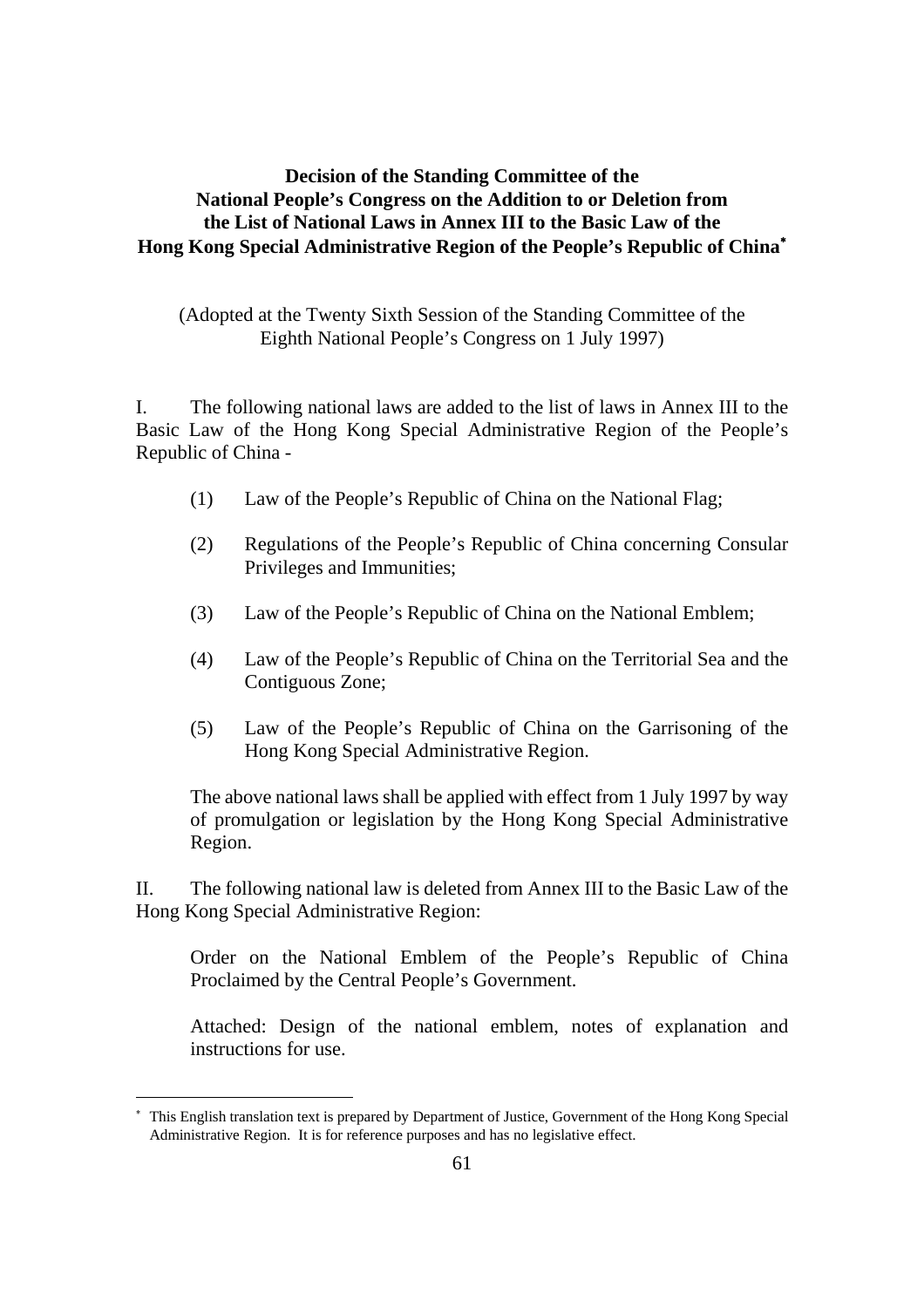**Decision of the Standing Committee of the National People's Congress on the Addition to the List of National Laws in Annex III to the Basic Law of the Hong Kong Special Administrative Region of the People's Republic of China** <sup>∗</sup>

(Adopted on 4 November 1998)

The Fifth meeting of the Standing Committee of the Ninth National People's Congress decides: the national law being the "Law of the People's Republic of China on the Exclusive Economic Zone and the Continental Shelf" is added to the list of laws in Annex III to the Basic Law of the Hong Kong Special Administrative Region of the People's Republic of China.

This English translation text is prepared by Department of Justice, Government of the Hong Kong Special Administrative Region. It is for reference purposes and has no legislative effect.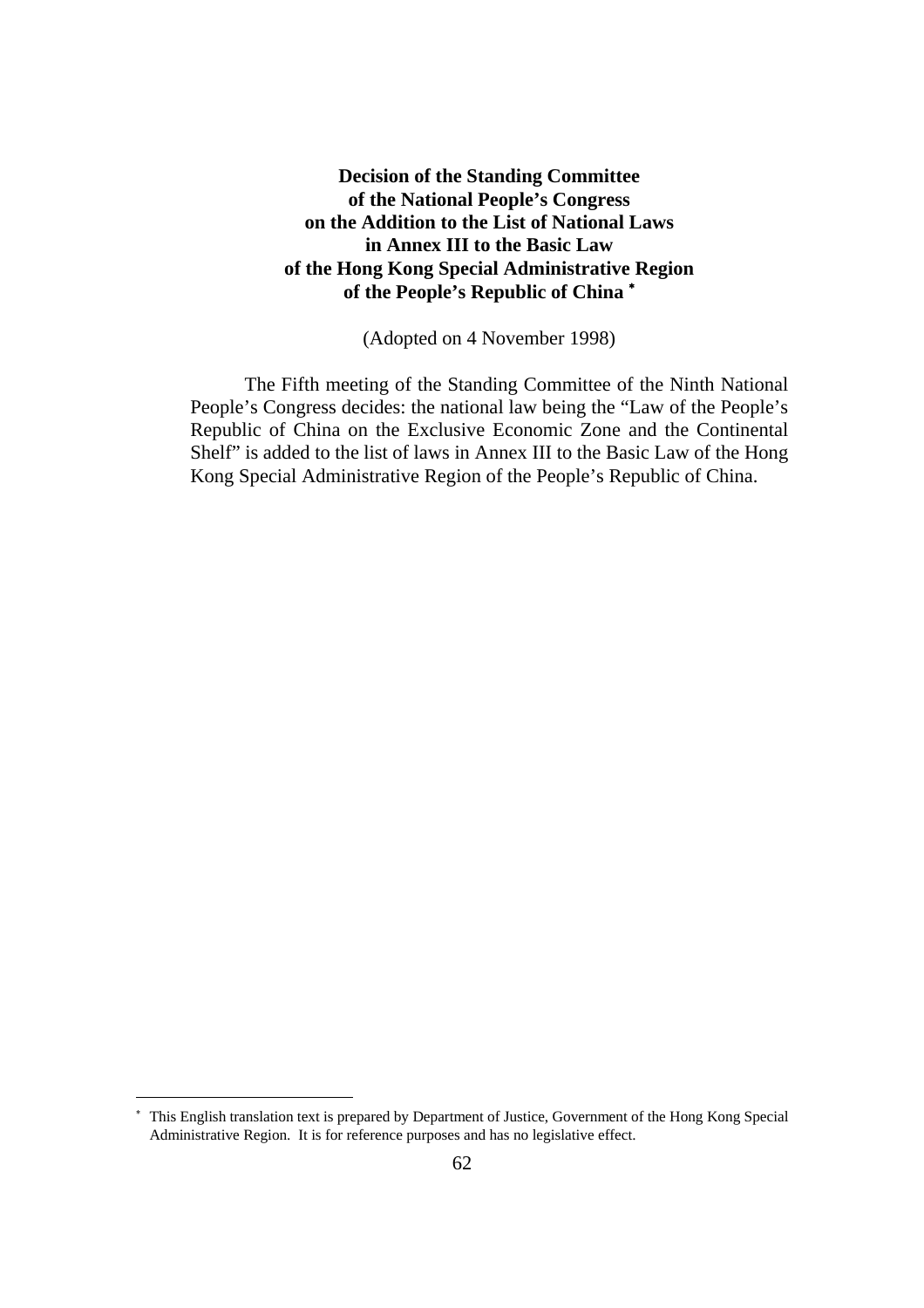# **The Interpretation by the Standing Committee of the National People's Congress of Articles 22(4) and 24(2)(3) of the Basic Law of the Hong Kong Special Administrative Region of the People's Republic of China**

# (Adopted by the Standing Committee of the Ninth National People's Congress at its Tenth Session on 26 June 1999)

The Standing Committee of the Ninth National People's Congress examined at its Tenth session the "Motion Regarding the Request for an Interpretation of Articles 22(4) and 24(2)(3) of the Basic Law of the Hong Kong Special Administrative Region of the People's Republic of China" submitted by the State Council. The motion of the State Council was submitted upon the report furnished by the Chief Executive of the Hong Kong Special Administrative Region under the relevant provisions of Articles 43 and 48(2) of the Basic law of the Hong Kong Special Administrative Region of The People's Republic of China. The issue raised in the Motion concerns the interpretation of the relevant provisions of the Basic Law of the Hong Kong Special Administrative Region of the People's Republic of China by the Court of Final Appeal of the Hong Kong Special Administrative Region in its judgment dated 29 January 1999. Those relevant provisions concern affairs which are the responsibility of the Central People's Government and concern the relationship between the Central Authorities and the Hong Kong Special Administrative Region. Before making its judgment, the Court of Final Appeal had not sought an interpretation of the Standing Committee of the National People's Congress in compliance with the requirement of Article 158(3) of the Basic Law of the Hong Kong Special Administrative Region of the People's Republic of China. Moreover, the interpretation of the Court of Final Appeal is not consistent with the legislative intent. Therefore, having consulted the Committee for the Basic Law of the Hong Kong Special Administrative Region under the Standing Committee of the National People's Congress, the Standing Committee of the National People's Congress has decided to make, under the provisions of Article 67(4) of the Constitution of the People's Republic of China and Article 158(1) of the Basic Law of the Hong Kong Special Administrative Region of the People's Republic of China, an interpretation of the provisions of Articles 22(4) and 24(2)(3) of the Basic Law of the Hong Kong Special Administrative Region of the People's Republic of China as follows :

1. The provisions of Article 22(4) of the Basic Law of the Hong Kong Special Administrative Region of the People's Republic of China regarding "For entry into the Hong Kong Special Administrative Region, people from other parts of China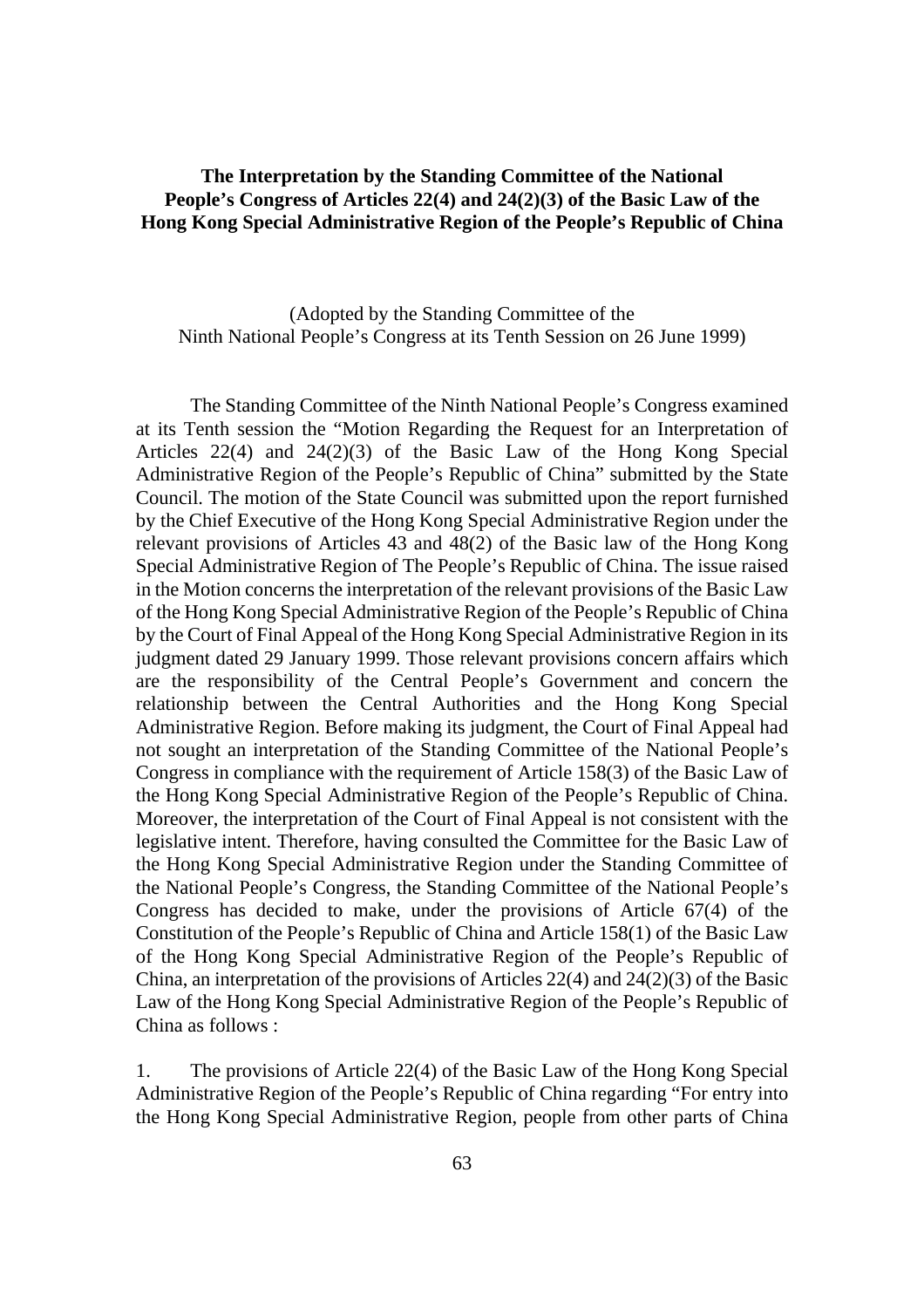must apply for approval" mean as follows : People from all provinces, autonomous regions, or municipalities directly under the Central Government, including those persons of Chinese nationality born outside Hong Kong of Hong Kong permanent residents, who wish to enter the Hong Kong Special Administrative Region for whatever reason, must apply to the relevant authorities of their residential districts for approval in accordance with the relevant national laws and administrative regulations, and must hold valid documents issued by the relevant authorities before they can enter the Hong Kong Special Administrative Region. It is unlawful for people from all provinces, autonomous regions, or municipalities directly under the Central Government, including persons of Chinese nationality born outside Hong Kong of Hong Kong permanent residents, to enter the Hong Kong Special Administrative Region without complying with the appropriate approval procedure prescribed by the relevant national laws and administrative regulations.

2. It is stipulated in the first three categories of Article 24(2) of the Basic Law of the Hong Kong Special Administrative Region of the People's Republic of China that the "permanent residents of the Hong Kong Special Administrative Region shall be :

- (1) Chinese citizens born in Hong Kong before or after the establishment of the Hong Kong Special Administrative Region;
- (2) Chinese citizens who have ordinarily resided in Hong Kong for a continuous period of not less than seven years before or after the establishment of the Hong Kong Special Administrative Region;
- (3) Persons of Chinese nationality born outside Hong Kong of those residents listed in categories (1) and (2);".

The provisions of category (3) regarding the "persons of Chinese nationality born outside Hong Kong of those residents listed in categories (1) and (2)" mean both parents of such persons, whether born before or after the establishment of the Hong Kong Special Administrative Region, or either of such parents must have fulfilled the condition prescribed by category (1) or (2) of Article 24(2) of the Basic Law of the Hong Kong Special Administrative Region of the People's Republic of China at the time of their birth. The legislative intent as stated by this Interpretation, together with the legislative intent of all other categories of Article 24(2) of the Basic Law of the Hong Kong Special Administrative Region of the People's Republic of China, have been reflected in the "Opinions on the Implementation of Article 24(2) of the Basic Law of the Hong Kong Special Administrative Region of the People's Republic of China" adopted at the Fourth Plenary Meeting of the Preparatory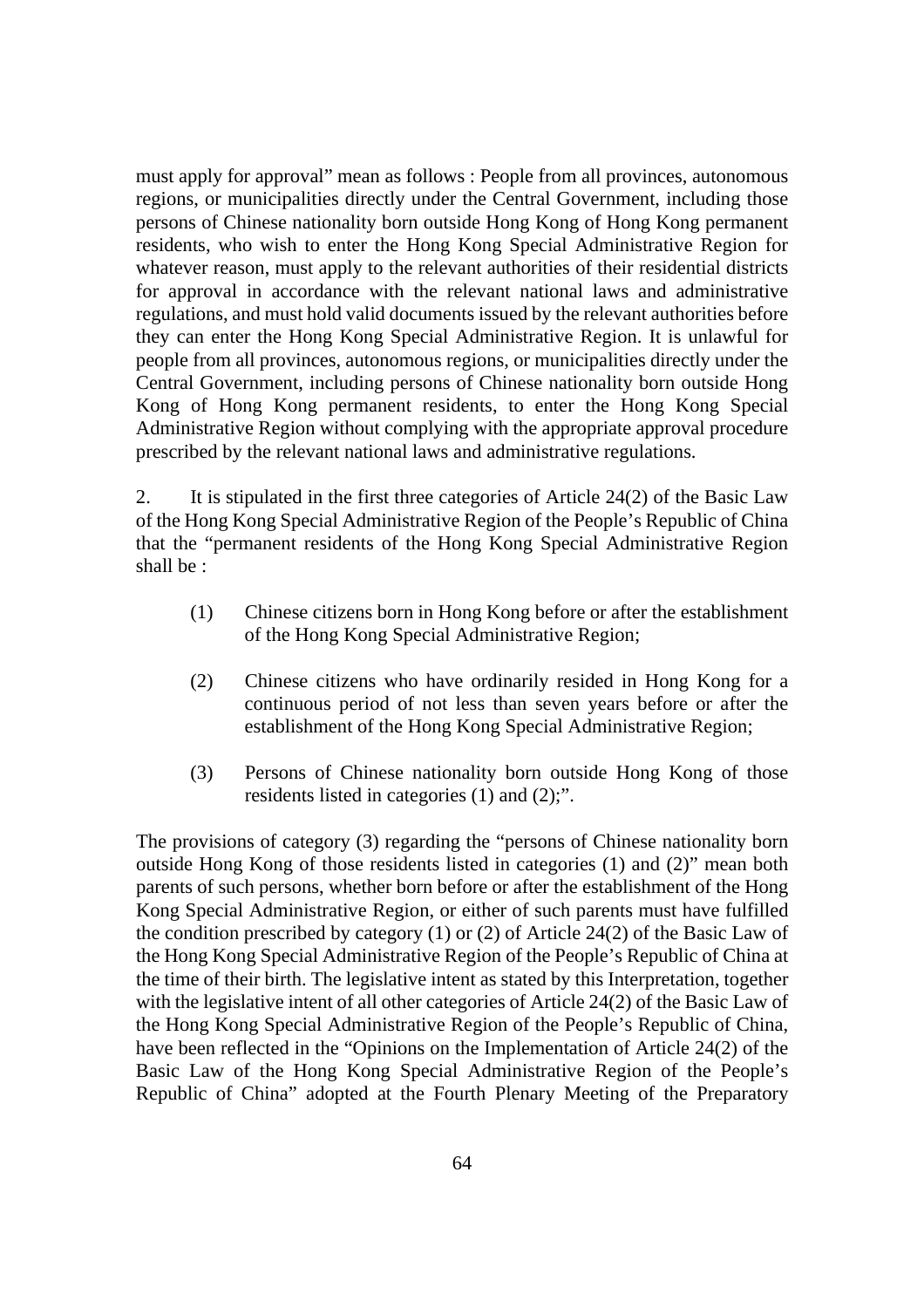Committee for the Hong Kong Special Administrative Region of the National People's Congress on 10 August 1996.

As from the promulgation of this Interpretation, the courts of the Hong Kong Special Administrative Region, when referring to the relevant provisions of the Basic Law of the Hong Kong Special Administrative Region of the People's Republic of China, shall adhere to this Interpretation. This Interpretation does not affect the right of abode in the Hong Kong Special Administrative Region which has been acquired under the judgment of the Court of Final Appeal on the relevant cases dated 29 January 1999 by the parties concerned in the relevant legal proceedings. Other than that, the question whether any other person fulfils the conditions prescribed by Article 24(2)(3) of the Basic Law of the Hong Kong Special Administrative Region of the People's Republic of China shall be determined by reference to this Interpretation.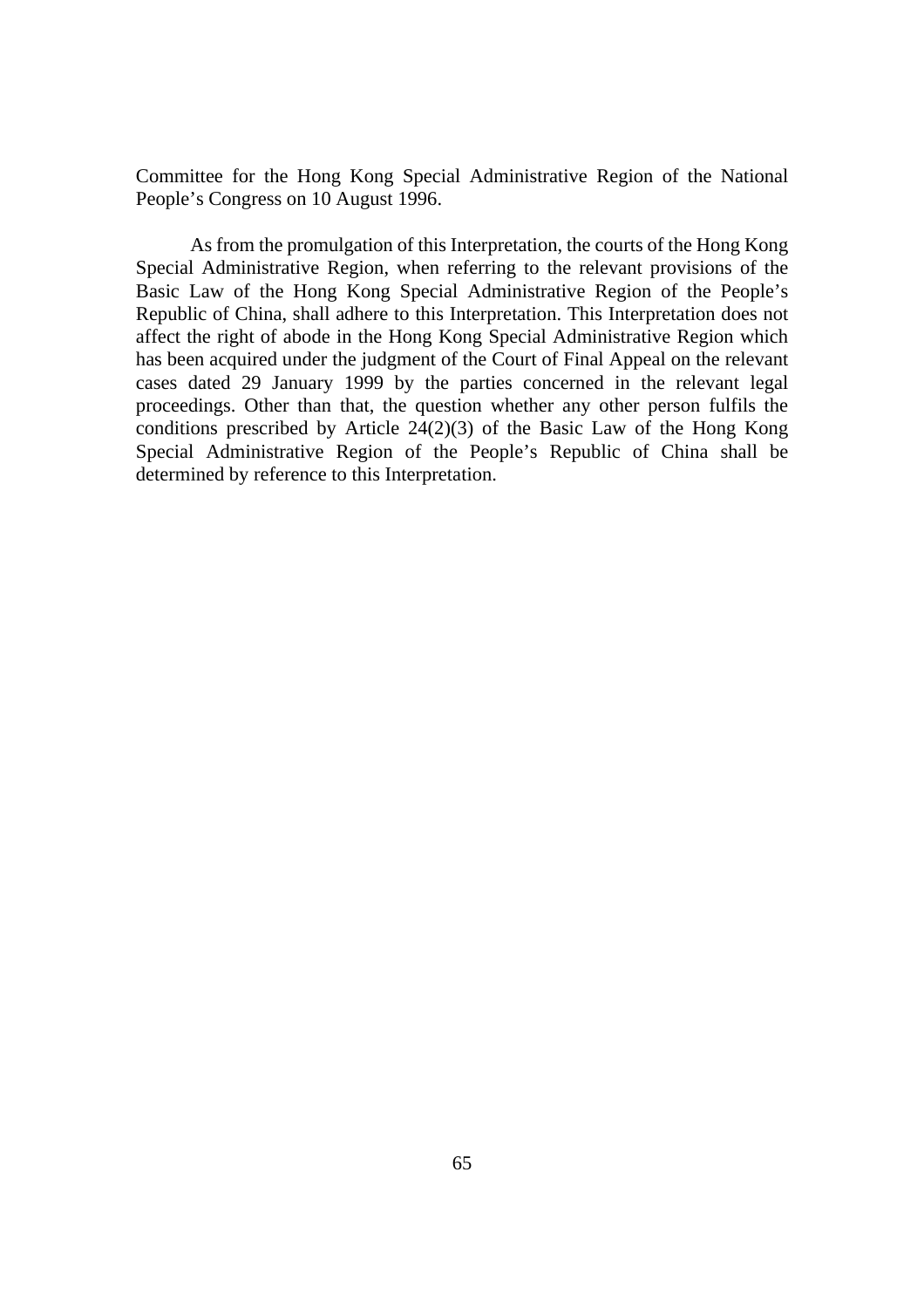# **The Interpretation by the Standing Committee of the National People's Congress of Article 7 of Annex I and Article III of Annex II to the Basic Law of the Hong Kong Special Administrative Region of the People's Republic of China**

# (Adopted by the Standing Committee of the Tenth National People's Congress at its Eighth Session on 6 April 2004)

 all the members of the Legislative Council and the consent of the Chief Executive, Committee of the National People's Congress for the record" as follows: The Standing Committee of the Tenth National People's Congress examined at its Eighth Session the motion regarding the request for examination of "The Draft Interpretation of Article 7 of Annex I and Article III of Annex II to the Basic Law of the Hong Kong Special Administrative Region of the People's Republic of China" submitted by the Council of Chairmen. Having consulted the Committee for the Basic Law of the Hong Kong Special Administrative Region under the Standing Committee of the National People's Congress, the Standing Committee of the National People's Congress has decided to make, under the provisions of Article 67(4) of the Constitution of the People's Republic of China and Article 158(1) of the Basic Law of the Hong Kong Special Administrative Region of the People's Republic of China, an interpretation of the provisions of Article 7 of Annex I "Method for the Selection of the Chief Executive of the Hong Kong Special Administrative Region" to the Basic Law of the Hong Kong Special Administrative Region of the People's Republic of China regarding "If there is a need to amend the method for selecting the Chief Executives for the terms subsequent to the year 2007, such amendments must be made with the endorsement of a two-thirds majority of and they shall be reported to the Standing Committee of the National People's Congress for approval" and the provisions of Article III of Annex II "Method for the Formation of the Legislative Council of the Hong Kong Special Administrative Region and Its Voting Procedures" regarding "With regard to the method for forming the Legislative Council of the Hong Kong Special Administrative Region and its procedures for voting on bills and motions after 2007, if there is a need to amend the provisions of this Annex, such amendments must be made with the endorsement of a two-thirds majority of all the members of the Council and the consent of the Chief Executive, and they shall be reported to the Standing Committee of the National People's Congress for the record" as follows: 66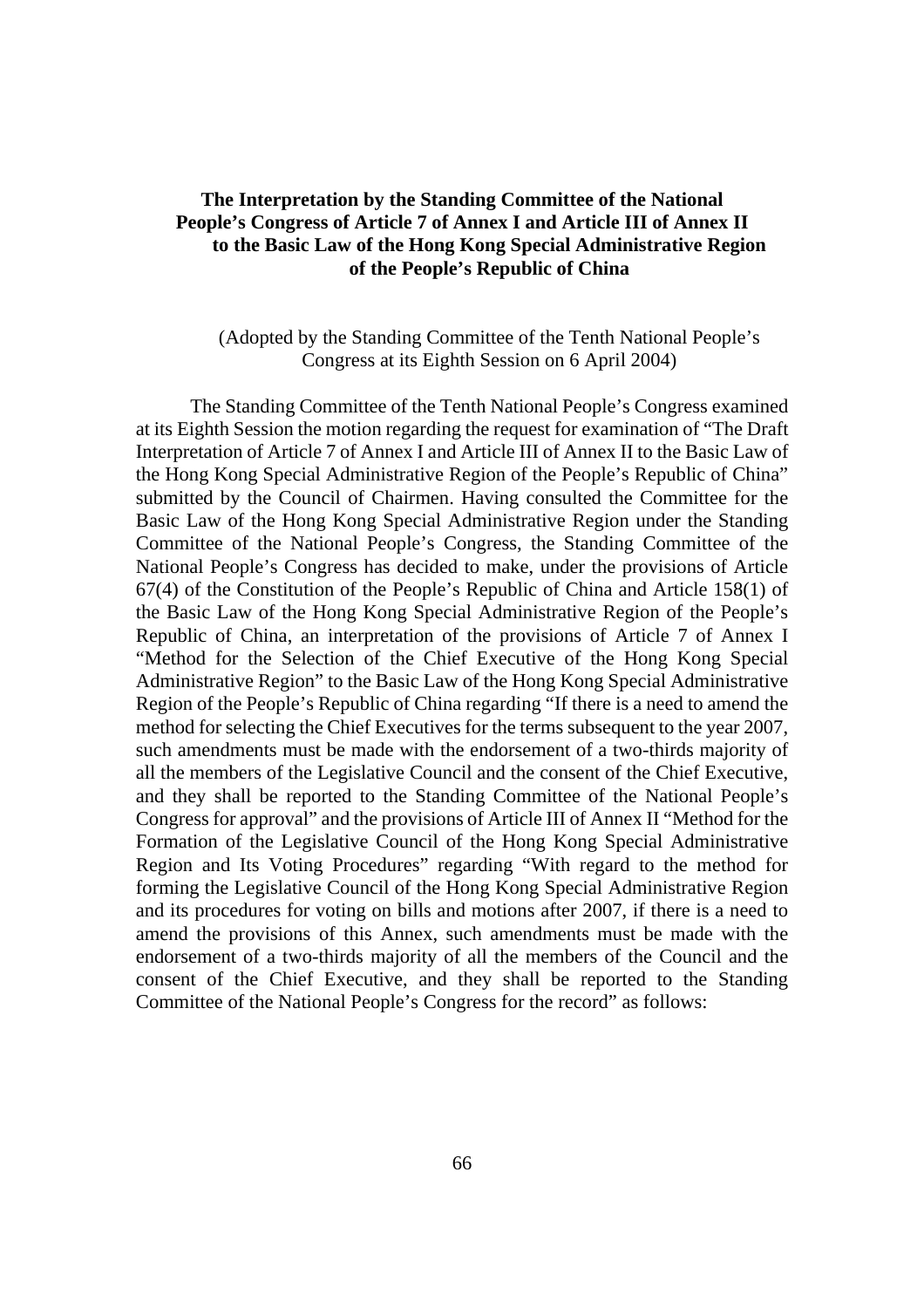- 1. The phrases "subsequent to the year 2007" and "after 2007" stipulated in the two above-mentioned Annexes include the year 2007.
- 2. The provisions in the two above-mentioned Annexes that "if there is a need" to amend the method for selecting the Chief Executives for the terms subsequent to the year 2007 or the method for forming the Legislative Council and its procedures for voting on bills and motions after 2007 mean they may be amended or remain unamended.
- Administrative Region into the Legislative Council. 3. The provisions in the two above-mentioned Annexes that any amendment must be made with the endorsement of a two-thirds majority of all the members of the Legislative Council and the consent of the Chief Executive and shall be reported to the Standing Committee of the National People's Congress for approval or for the record mean the requisite legislative process through which the method for selecting the Chief Executive and the method for forming the Legislative Council and its procedures for voting on bills and motions are amended. Such an amendment may take effect only if it has gone through the said process, including the approval or recording ultimately given or made by the Standing Committee of the National People's Congress in accordance with law. The Chief Executive of the Hong Kong Special Administrative Region shall make a report to the Standing Committee of the National People's Congress as regards whether there is a need to make an amendment; and the Standing Committee of the National People's Congress shall, in accordance with the provisions of Articles 45 and 68 of the Basic Law of the Hong Kong Special Administrative Region of the People's Republic of China, make a determination in the light of the actual situation in the Hong Kong Special Administrative Region and in accordance with the principle of gradual and orderly progress. The bills on the amendments to the method for selecting the Chief Executive and the method for forming the Legislative Council and its procedures for voting on bills and motions and the proposed amendments to such bills shall be introduced by the Government of the Hong Kong Special
- 4. If no amendment is made to the method for selecting the Chief Executive, the method for forming the Legislative Council and its procedures for voting on bills and motions as stipulated in the two above-mentioned Annexes, the provisions relating to the method for selecting the Chief Executive in Annex I will still be applicable to the method for selecting the Chief Executive, and the provisions relating to the method for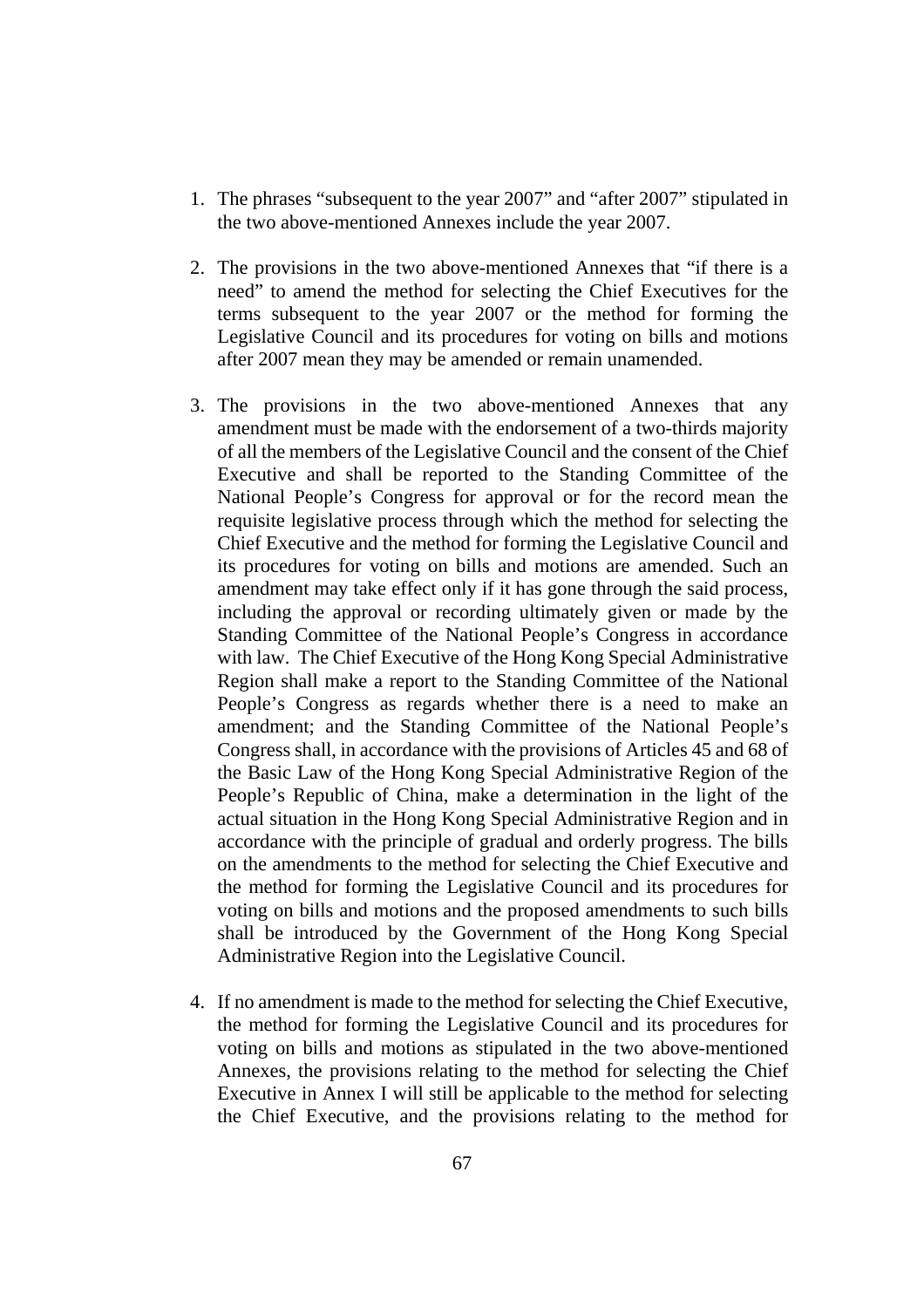forming the third term of the Legislative Council in Annex II and the provisions relating to its procedures for voting on bills and motions in Annex II will still be applicable to the method for forming the Legislative Council and its procedures for voting on bills and motions.

This Interpretation is hereby proclaimed.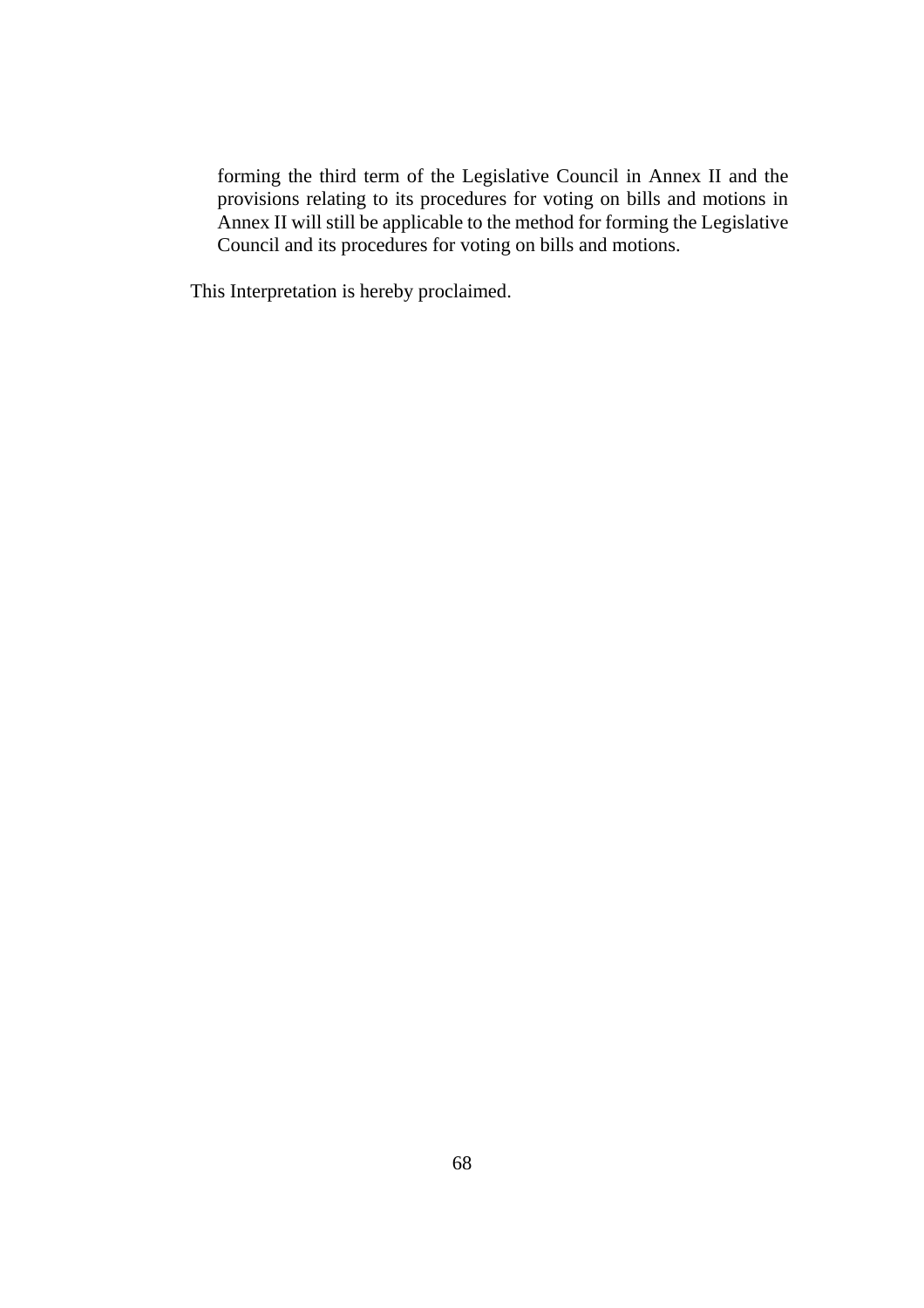# **in the year 2007 and for Forming the Legislative Council Decision of the Standing Committee of the National People's Congress on Issues relating to the Methods for Selecting the Chief Executive of the Hong Kong Special Administrative Region of the Hong Kong Special Administrative Region in the Year 2008**

# (Adopted by the Standing Committee of the Tenth National People's Congress at its Ninth Session on 26 April 2004)

 Political Consultative Conference, different sectors of Hong Kong, the Hong Kong The Standing Committee of the Tenth National People's Congress examined at its Ninth Session the "Report on whether there is a need to amend the methods for selecting the Chief Executive of the Hong Kong Special Administrative Region in 2007 and for forming the Legislative Council of the Hong Kong Special Administrative Region in 2008" submitted by Tung Chee-hwa, the Chief Executive of the Hong Kong Special Administrative Region, on 15 April 2004 and, before the Session, had consulted the Hong Kong deputies to the National People's Congress, the Hong Kong members of the National Committee of the Chinese People's members of the Committee for the Basic Law of the Hong Kong Special Administrative Region under the Standing Committee of the National People's Congress, and the Constitutional Development Task Force of the Government of the Hong Kong Special Administrative Region, and had also sought the views of the Hong Kong and Macao Affairs Office of the State Council. The Standing Committee of the National People's Congress was, in the course of the examination, fully aware of the recent concerns of the Hong Kong society about the methods for selecting the Chief Executive and for forming the Legislative Council after the year 2007, including the views of some bodies and people that they wish to see the selection of the Chief Executive by universal suffrage in the year 2007 and the election of all the members of the Legislative Council by universal suffrage in the year 2008.

 (hereinafter referred to as "Hong Kong Basic Law") already expressly provide that the methods for selecting the Chief Executive of the Hong Kong Special The Session is of the view that Articles 45 and 68 of the Basic Law of the Hong Kong Special Administrative Region of the People's Republic of China Administrative Region and for forming the Legislative Council of the Hong Kong Special Administrative Region shall be specified in the light of the actual situation in the Hong Kong Special Administrative Region and in accordance with the principle of gradual and orderly progress, and that the ultimate aims are the selection of the Chief Executive by universal suffrage upon nomination by a broadly representative nominating committee in accordance with democratic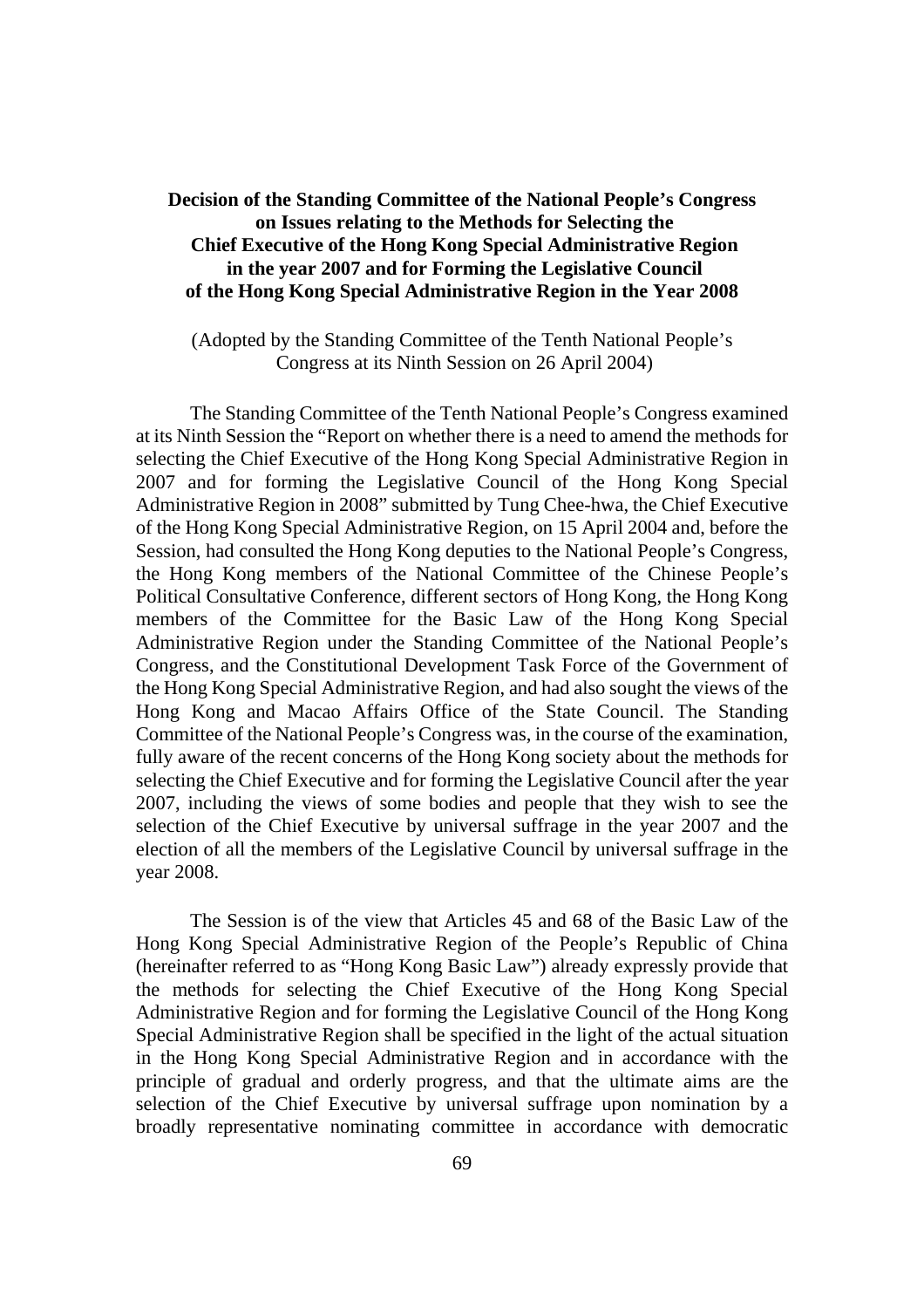procedures and the election of all the members of the Legislative Council by universal suffrage. The methods for selecting the Chief Executive of the Hong Kong Special Administrative Region and for forming the Legislative Council of the Hong Kong Special Administrative Region shall conform to the above principles and provisions of the Hong Kong Basic Law. Any change relating to the methods for selecting the Chief Executive of the Hong Kong Special Administrative Region and for forming the Legislative Council of the Hong Kong Special Administrative Region shall conform to principles such as being compatible with the social, economic, political development of Hong Kong, being conducive to the balanced participation of all sectors and groups of the society, being conducive to the effective operation of the executive-led system, being conducive to the maintenance of the long-term prosperity and stability of Hong Kong.

The Session is of the view that since the establishment of the Hong Kong Special Administrative Region, Hong Kong residents have enjoyed democratic rights that they have never had before. The first Chief Executive was elected by the Selection Committee, which was composed of 400 members. The second Chief Executive was elected by the Election Committee, which was composed of 800 members. Out of the 60 members of the Legislative Council, the number of members returned by geographical constituencies through direct elections increased from 20 in the Legislative Council in the first term to 24 in the Legislative Council in the second term and will reach 30 in the Legislative Council in the third term to be formed this September. Hong Kong does not have a long history of practising democratic elections. Until now, Hong Kong residents have exercised the democratic right to participate in the selection of the Chief Executive of the Special Administrative Region for less than 7 years. Since the reunification of Hong Kong with the motherland, the number of members of the Legislative Council returned by geographical constituencies through direct elections has already substantially increased. When the set-up is such that half of the members are returned by geographical constituencies through direct elections and half of the members are returned by functional constituencies, the impact on the operation of the Hong Kong society as a whole, especially the impact on the executive-led system, remains to be examined through practice. Further, at present, different sectors of the Hong Kong society still have considerable differences on how to determine the methods for selecting the Chief Executive and for forming the Legislative Council after the year 2007 and have not come to a broad consensus. In the circumstances, conditions do not exist for the selection of the Chief Executive by universal suffrage upon nomination by a broadly representative nominating committee in accordance with democratic procedures as provided for in Article 45 of the Hong Kong Basic Law and the election of all the members of the Legislative Council by universal suffrage as provided for in Article 68 of the Hong Kong Basic Law.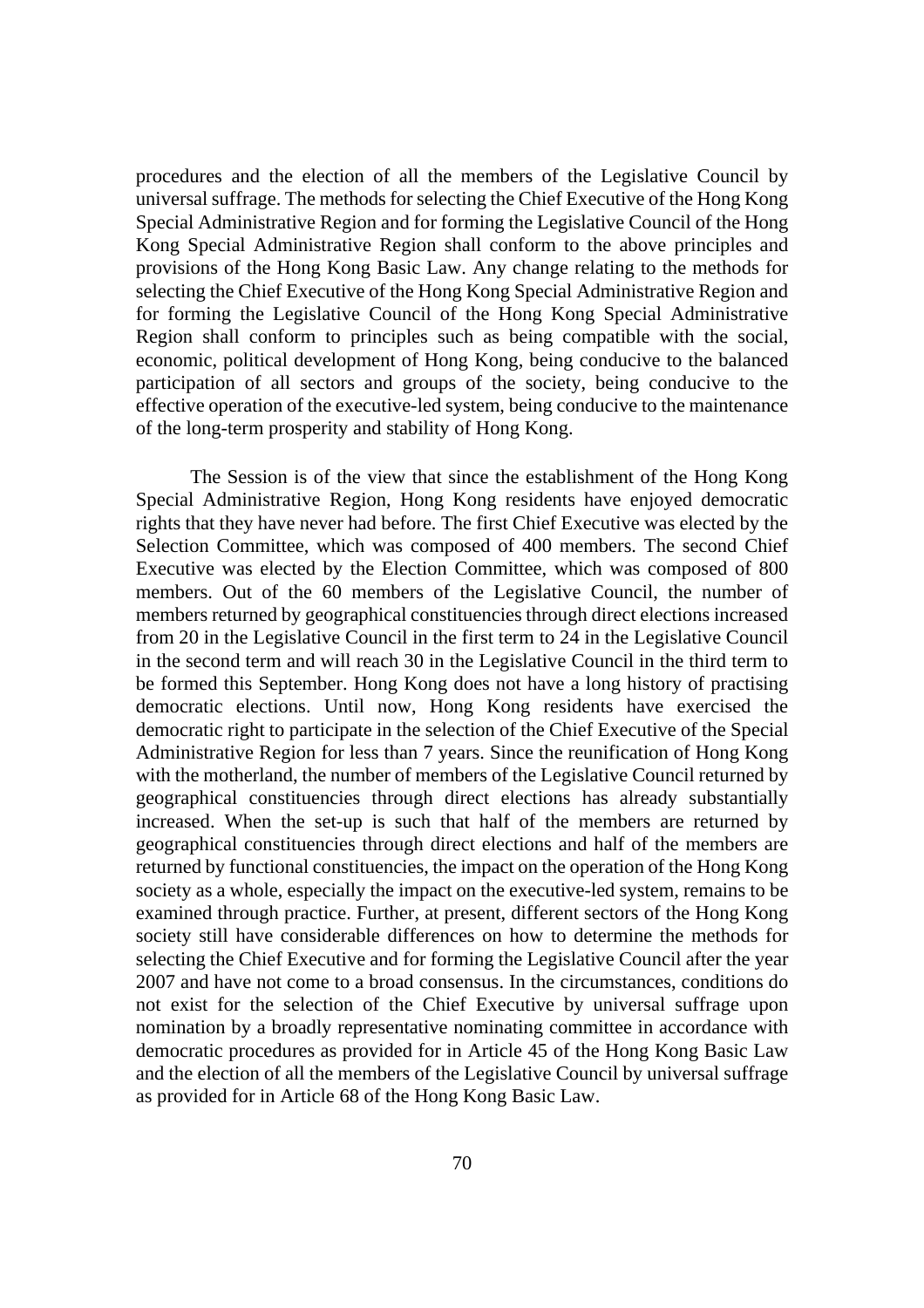2008: In the light of the above and pursuant to the relevant provisions of the Hong Kong Basic Law and "The Interpretation by the Standing Committee of the National People's Congress of Article 7 of Annex I and Article III of Annex II to the Basic Law of the Hong Kong Special Administrative Region of the People's Republic of China", the Standing Committee of the National People's Congress makes the following decision on the methods for selecting the Chief Executive of the Hong Kong Special Administrative Region in the year 2007 and for forming the Legislative Council of the Hong Kong Special Administrative Region in the year

- in the Legislative Council are to remain unchanged. (1) The election of the third Chief Executive of the Hong Kong Special Administrative Region to be held in the year 2007 shall not be by means of universal suffrage. The election of the Legislative Council of the Hong Kong Special Administrative Region in the fourth term in the year 2008 shall not be by means of an election of all the members by universal suffrage. The ratio between members returned by functional constituencies and members returned by geographical constituencies through direct elections, who shall respectively occupy half of the seats, is to remain unchanged. The procedures for voting on bills and motions
- (2) Subject to Article 1 of this Decision not being contravened, appropriate amendments that conform to the principle of gradual and orderly progress may be made to the specific method for selecting the third Chief Executive of the Hong Kong Special Administrative Region in the year 2007 and the specific method for forming the Legislative Council of the Hong Kong Special Administrative Region in the fourth term in the year 2008 according to the provisions of Articles 45 and 68 of the Hong Kong Basic Law and the provisions of Article 7 of Annex I and Article III of Annex II to the Hong Kong Basic Law.

The Session is of the view that developing democracy in the Hong Kong Special Administrative Region in the light of the actual situation and in a gradual and orderly manner according to the provisions of the Hong Kong Basic Law has all along been the resolute and firm stance of the Central Authorities. With the development and progress in all aspects of the Hong Kong society and through the joint endeavours of the Government of the Hong Kong Special Administrative Region and Hong Kong residents, the democratic system of the Hong Kong Special Administrative Region will certainly be able to progress forward incessantly, and ultimately attain the aims of selecting the Chief Executive by universal suffrage upon nomination by a broadly representative nominating committee in accordance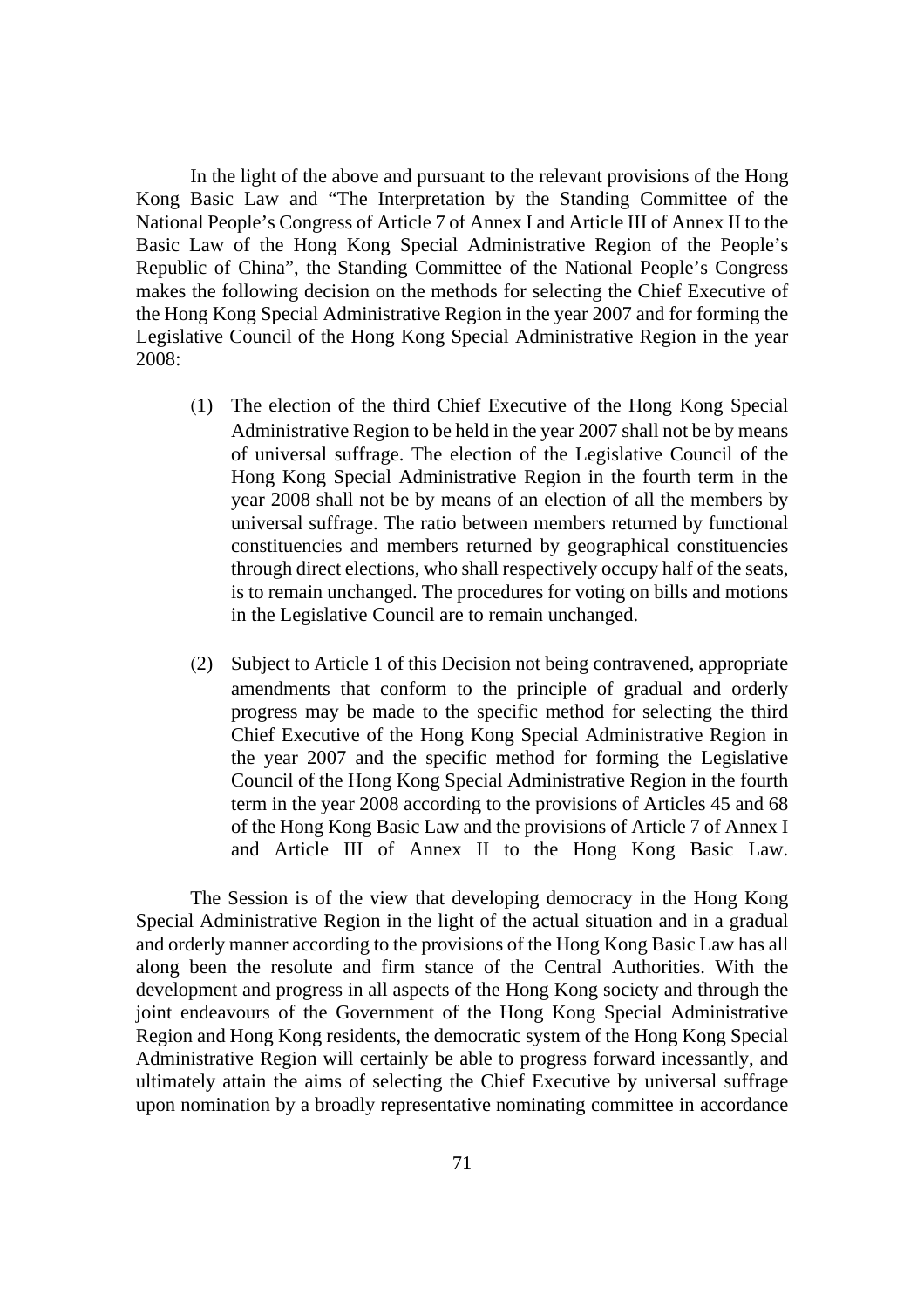with democratic procedures and electing all the members of the Legislative Council by universal suffrage provided for in the Hong Kong Basic Law.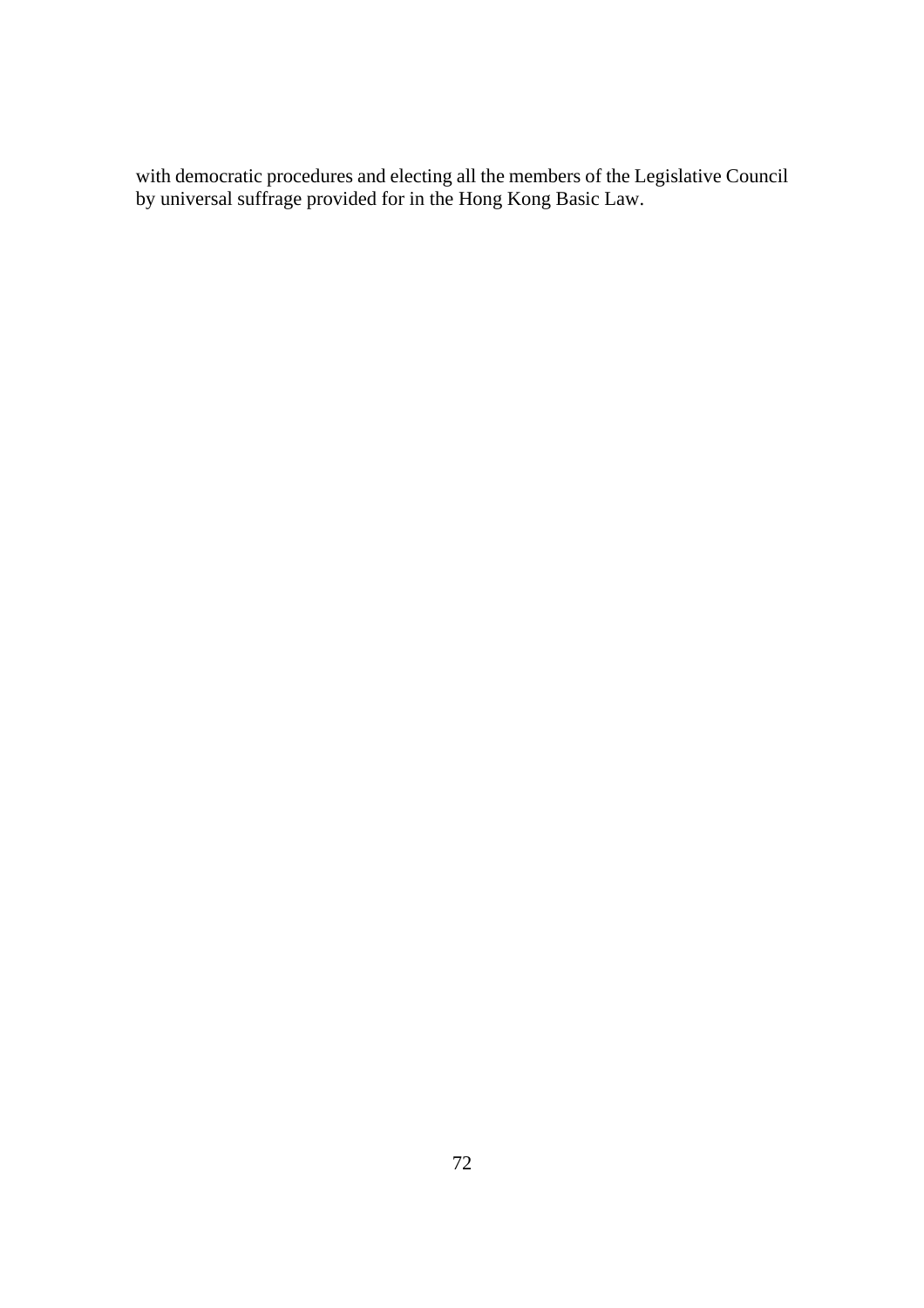## **Interpretation of Paragraph 2, Article 53 of the Basic Law of the Hong Kong Special Administrative Region of the People's Republic of China by the Standing Committee of the National People's Congress**

(Adopted at the 15th Session of the Standing Committee of the Tenth National People's Congress on 27 April 2005)

The Standing Committee of the Tenth National People's Congress at its 15th session deliberated the State Council's Proposal on Requesting Interpretation of Paragraph 2, Article 53 of the Basic Law of the Hong Kong Special Administrative Region of the People's Republic of China. In accordance with Item 4, Article 67 of the Constitution of the People's Republic of China and Paragraph 1, Article 158 of the Basic Law of the Hong Kong Special Administrative Region of the People's Republic of China, and after consulting the Committee for the Basic Law of the HKSAR under the NPC Standing Committee, the Standing Committee of the National People's Congress hereby makes the following interpretation on Paragraph 2, Article 53 of the Basic Law of the Hong Kong Special Administrative Region of the People's Republic of China.

Paragraph 2, Article 53 of the Basic Law stipulates, "In the event that the office of Chief Executive becomes vacant, a new Chief Executive shall be selected within six months in accordance with the provisions of Article 45 of this Law." The phrase "a new Chief Executive shall be selected ... in accordance with the provisions of Article 45 of this Law" implies that both the method of selecting and the term of office of the new Chief Executive shall be as prescribed and determined by the said Article.

Paragraph 3, Article 45 of the Basic Law stipulates, "The specific method for selecting the Chief Executive is prescribed in Annex I 'Method for the Selection of the Chief Executive of the Hong Kong Special Administrative Region'." Clause 1 of Annex I stipulates, "The Chief Executive shall be elected by a broadly representative Election Committee in accordance with this Law and appointed by the Central People's Government." Clause 2 of Annex I stipulates, "The term of office of the Election Committee shall be five years." Clause 7 of Annex I stipulates, "If there is a need to amend the method for selecting the Chief Executives for the terms subsequent to the year 2007, such amendments must be made with the endorsement of a two-thirds majority of all the members of the Legislative Council and the consent of the Chief Executive, and they shall be reported to the Standing Committee of the National People's Congress for approval." These provisions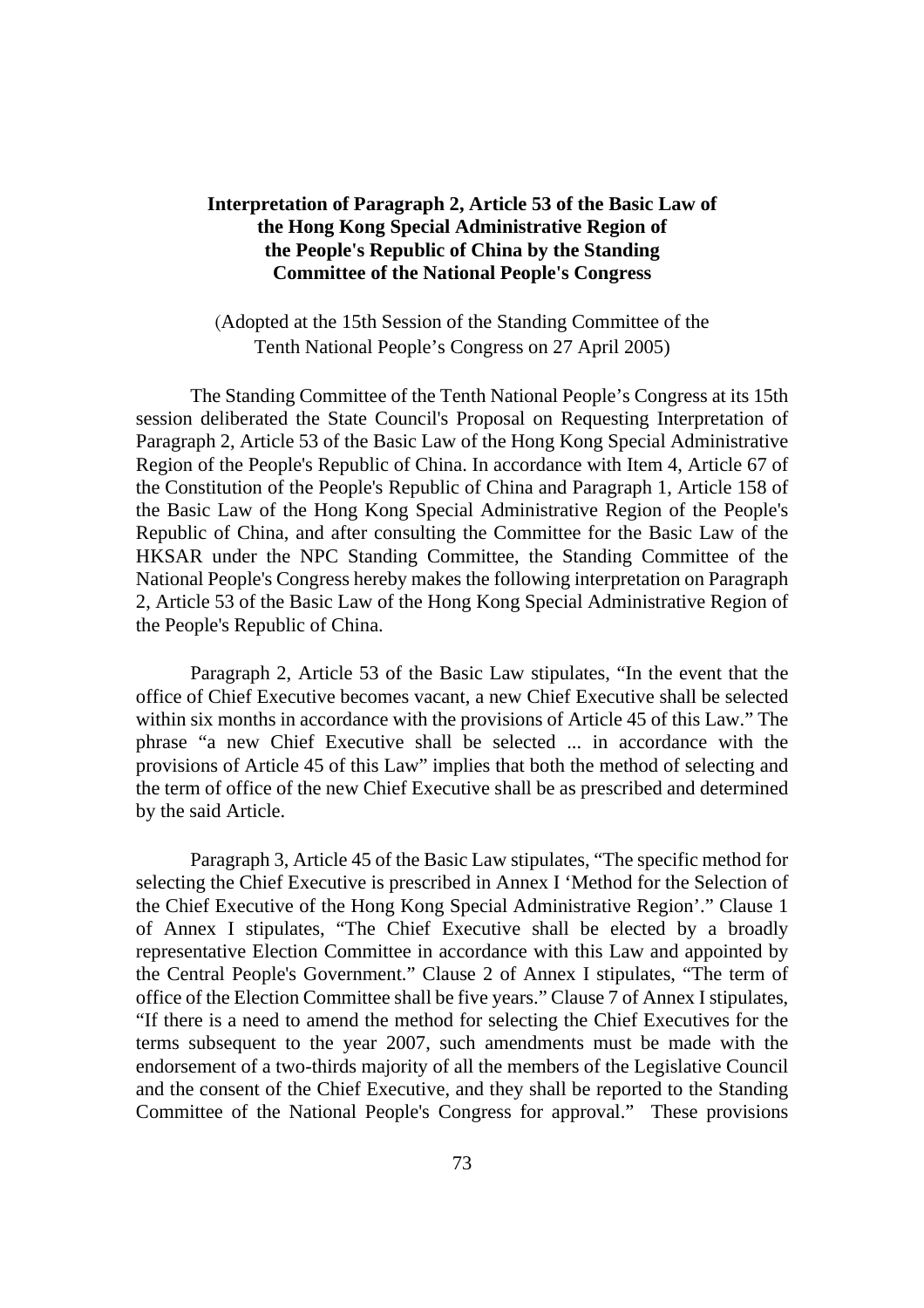make it clear that prior to the year 2007, when the Chief Executive is selected by the Election Committee with a five-year term of office, in the event that the office of Chief Executive becomes vacant as he (she) fails to serve the full term of office of five years as prescribed by Article 46 of the Basic Law, the term of office of the new Chief Executive shall be the remainder of the previous Chief Executive; and that after 2007, the above-mentioned method for selecting the Chief Executives could be amended, and should the office of the Chief Executive then become vacant, the term of office of the new Chief Executive shall be determined in accordance with the amended method for the selection of the Chief Executive.

This Interpretation is hereby announced.